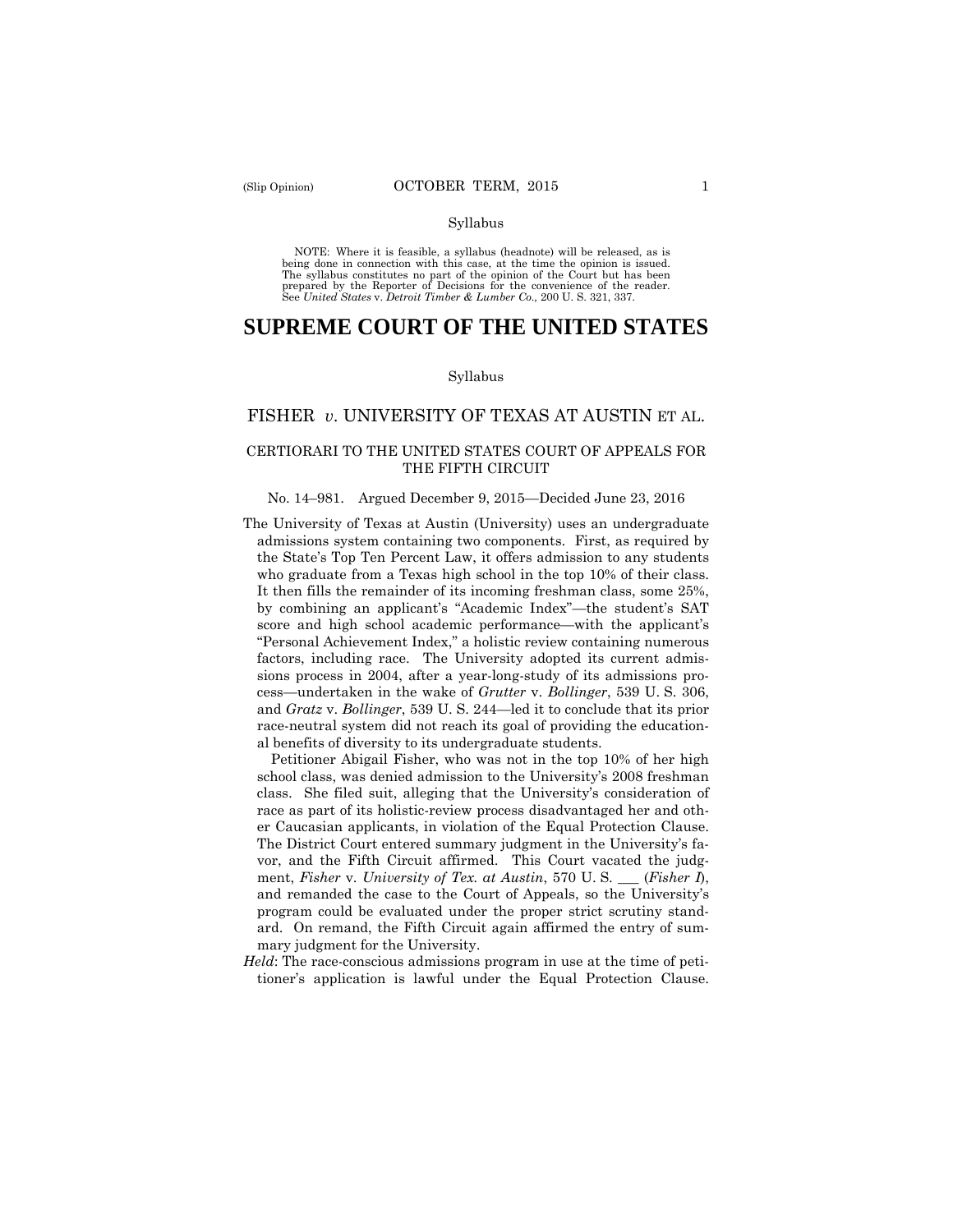#### Syllabus

# Pp. 6–20.

 admissions process can withstand strict scrutiny," *i.e.*, it must show not complete, judicial deference is proper." *Id.,* at \_\_\_. Third, when (a) *Fisher I* sets out three controlling principles relevant to assessing the constitutionality of a public university's affirmative action program. First, a university may not consider race "unless the that its "purpose or interest is both constitutionally permissible and substantial, and that its use of the classification is necessary" to accomplish that purpose. 570 U. S., at \_\_\_*.* Second, "the decision to pursue the educational benefits that flow from student body diversity is, in substantial measure, an academic judgment to which some, but determining whether the use of race is narrowly tailored to achieve the university's permissible goals, the school bears the burden of demonstrating that "available" and "workable" "race-neutral alternatives" do not suffice. *Id.,* at \_\_\_. Pp. 6–8.

(b) The University's approach to admissions gives rise to an unusual consequence here. The component with the largest impact on petitioner's chances of admission was not the school's consideration of race under its holistic-review process but the Top Ten Percent Plan. Because petitioner did not challenge the percentage part of the plan, the record is devoid of evidence of its impact on diversity. Remand for further factfinding would serve little purpose, however, because at the time of petitioner's application, the current plan had been in effect only three years and, in any event, the University lacked authority to alter the percentage plan, which was mandated by the Texas Legislature. These circumstances refute any criticism that the University did not make good faith efforts to comply with the law. The University, however, does have a continuing obligation to satisfy the strict scrutiny burden: by periodically reassessing the admission program's constitutionality, and efficacy, in light of the school's experience and the data it has gathered since adopting its admissions plan, and by tailoring its approach to ensure that race plays no greater role than is necessary to meet its compelling interests. Pp. 8–11.

(c) Drawing all reasonable inferences in her favor, petitioner has not shown by a preponderance of the evidence that she was denied equal treatment at the time her application was rejected. Pp. 11–19.

(1) Petitioner claims that the University has not articulated its compelling interest with sufficient clarity because it has failed to state more precisely what level of minority enrollment would constitute a "critical mass." However, the compelling interest that justifies consideration of race in college admissions is not an interest in enrolling a certain number of minority students, but an interest in obtaining "the educational benefits that flow from student body diversity." *Fisher I*, 570 U.S., at \_\_\_. Since the University is prohibited from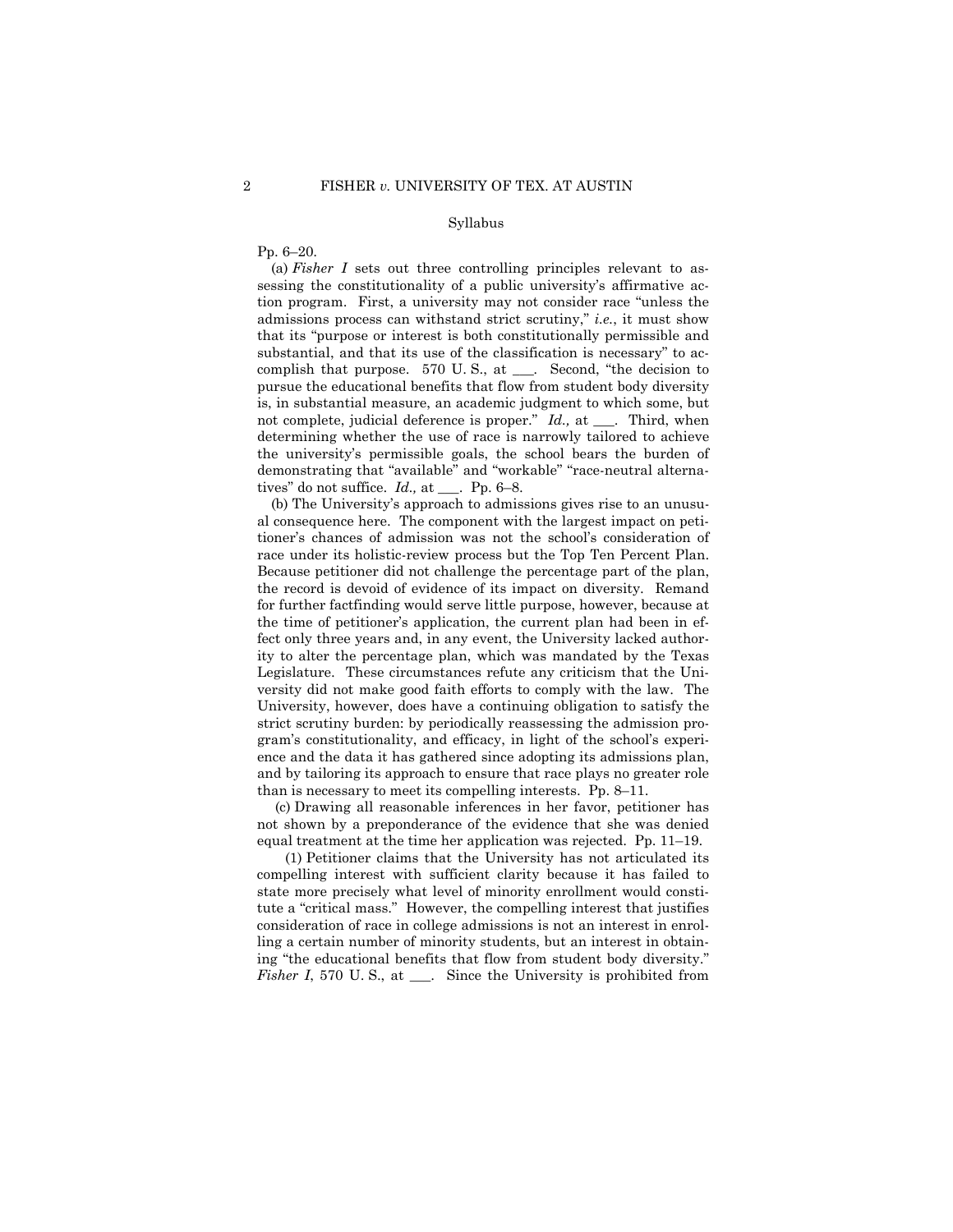#### Syllabus

seeking a particular number or quota of minority students, it cannot be faulted for failing to specify the particular level of minority enrollment at which it believes the educational benefits of diversity will be obtained.

On the other hand, asserting an interest in the educational benefits of diversity writ large is insufficient. A university's goals cannot be elusory or amorphous—they must be sufficiently measurable to permit judicial scrutiny of the policies adopted to reach them. The record here reveals that the University articulated concrete and precise goals—*e.g.,* ending stereotypes, promoting "cross-racial understanding," preparing students for "an increasingly diverse workforce and society," and cultivating leaders with "legitimacy in the eyes of the citizenry"—that mirror the compelling interest this Court has approved in prior cases. It also gave a "reasoned, principled explanation" for its decision, *id.,* at \_\_\_, in a 39-page proposal written after a year-long study revealed that its race-neutral policies and programs did not meet its goals. Pp. 11–13.

 (2) Petitioner also claims that the University need not consider race because it had already "achieved critical mass" by 2003 under the Top Ten Percent Plan and race-neutral holistic review. The record, however, reveals that the University studied and deliberated for months, concluding that race-neutral programs had not achieved the University's diversity goals, a conclusion supported by significant statistical and anecdotal evidence. Pp. 13–15.

(3) Petitioner argues further that it was unnecessary to consider race because such consideration had only a minor impact on the number of minority students the school admitted. But the record shows that the consideration of race has had a meaningful, if still limited, effect on freshman class diversity. That race consciousness played a role in only a small portion of admissions decisions should be a hallmark of narrow tailoring, not evidence of unconstitutionality. P. 15.

(4) Finally, petitioner argues that there were numerous other race-neutral means to achieve the University's goals. However, as the record reveals, none of those alternatives was a workable means of attaining the University's educational goals, as of the time of her application. Pp. 15–19.

#### 758 F. 3d 633, affirmed.

KENNEDY, J., delivered the opinion of the Court, in which GINSBURG, BREYER, and SOTOMAYOR, JJ., joined. THOMAS, J., filed a dissenting opinion. ALITO, J., filed a dissenting opinion, in which ROBERTS, C. J., and THOMAS, J., joined. KAGAN, J., took no part in the consideration or decision of the case.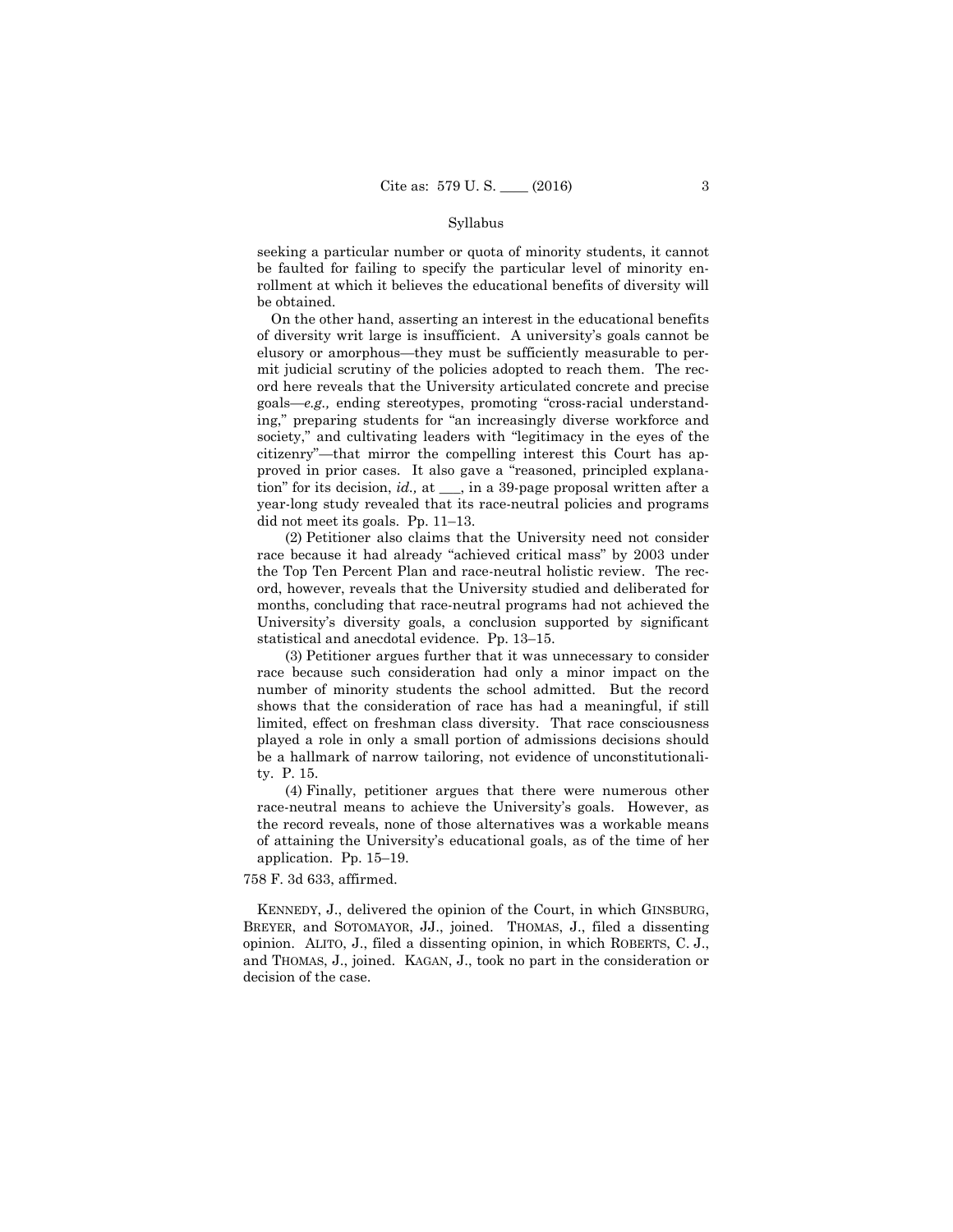preliminary print of the United States Reports. Readers are requested to notify the Reporter of Decisions, Supreme Court of the United States, Wash- ington, D. C. 20543, of any typographical or other formal errors, in order that corrections may be made before the preliminary print goes to press. NOTICE: This opinion is subject to formal revision before publication in the

# $\frac{1}{2}$  , where  $\frac{1}{2}$ **SUPREME COURT OF THE UNITED STATES**

#### $\frac{1}{2}$  ,  $\frac{1}{2}$  ,  $\frac{1}{2}$  ,  $\frac{1}{2}$  ,  $\frac{1}{2}$  ,  $\frac{1}{2}$ No. 14–981

# ABIGAIL NOEL FISHER, PETITIONER *v.* UNIVERSITY OF TEXAS AT AUSTIN, ET AL.

# ON WRIT OF CERTIORARI TO THE UNITED STATES COURT OF APPEALS FOR THE FIFTH CIRCUIT

### [June 23, 2016]

### JUSTICE KENNEDY delivered the opinion of the Court.

The Court is asked once again to consider whether the race-conscious admissions program at the University of Texas is lawful under the Equal Protection Clause.

# I

The University of Texas at Austin (or University) relies upon a complex system of admissions that has undergone significant evolution over the past two decades. Until 1996, the University made its admissions decisions primarily based on a measure called "Academic Index" (or AI), which it calculated by combining an applicant's SAT score and academic performance in high school. In assessing applicants, preference was given to racial minorities.

In 1996, the Court of Appeals for the Fifth Circuit invalidated this admissions system, holding that any consideration of race in college admissions violates the Equal Protection Clause. See *Hopwood* v. *Texas*, 78 F. 3d 932, 934– 935, 948.

One year later the University adopted a new admissions policy. Instead of considering race, the University began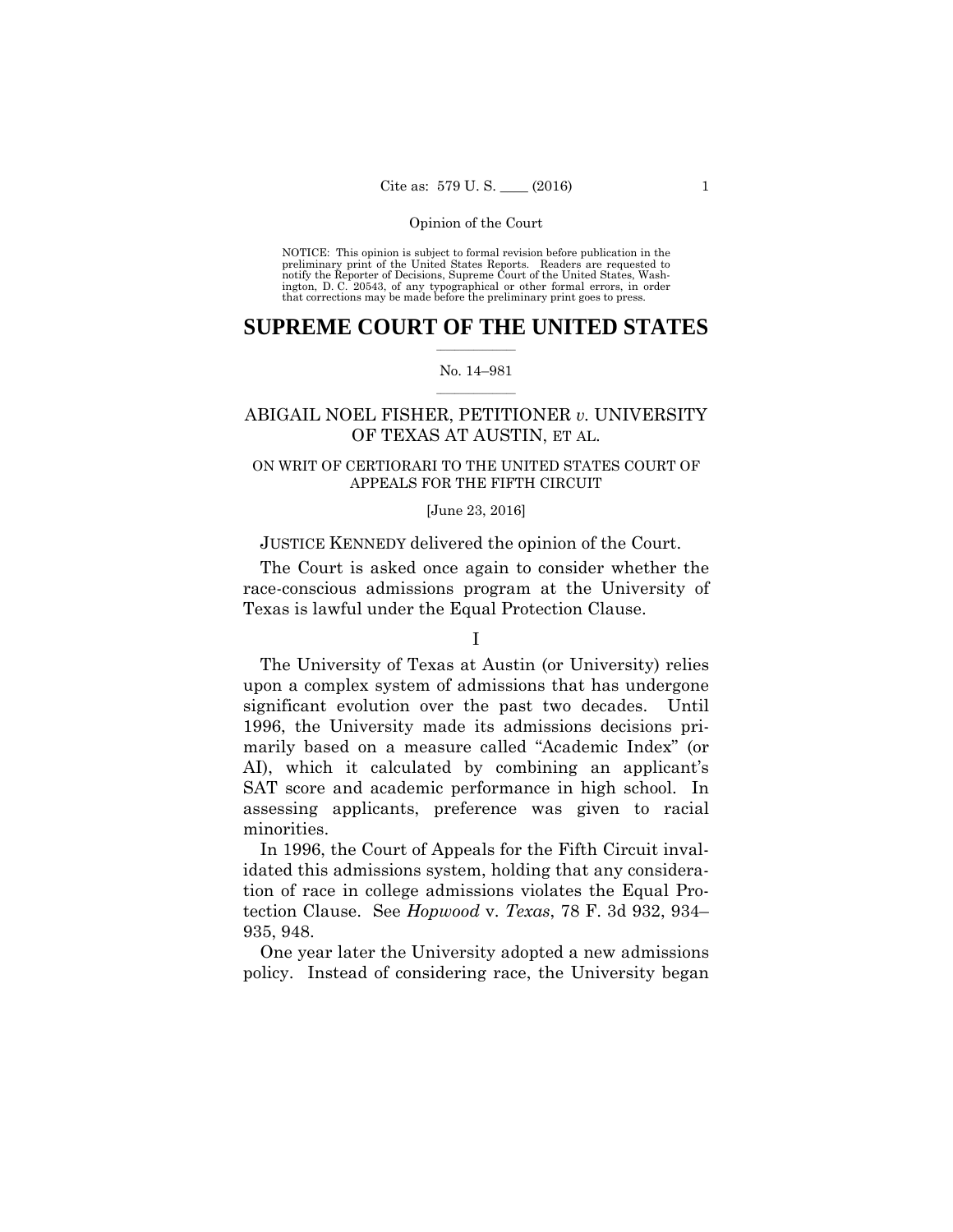making admissions decisions based on an applicant's AI and his or her "Personal Achievement Index" (PAI). The PAI was a numerical score based on a holistic review of an application. Included in the number were the applicant's essays, leadership and work experience, extracurricular activities, community service, and other "special characteristics" that might give the admissions committee insight into a student's background. Consistent with *Hopwood*, race was not a consideration in calculating an applicant's AI or PAI.

The Texas Legislature responded to *Hopwood* as well. It enacted H. B. 588, commonly known as the Top Ten Percent Law. Tex. Educ. Code Ann. §51.803 (West Cum. Supp. 2015). As its name suggests, the Top Ten Percent Law guarantees college admission to students who graduate from a Texas high school in the top 10 percent of their class. Those students may choose to attend any of the public universities in the State.

The University implemented the Top Ten Percent Law in 1998. After first admitting any student who qualified for admission under that law, the University filled the remainder of its incoming freshman class using a combination of an applicant's AI and PAI scores—again, without considering race.

The University used this admissions system until 2003, when this Court decided the companion cases of *Grutter* v. *Bollinger*, 539 U. S. 306, and *Gratz* v. *Bollinger*, 539 U. S. 244. In *Gratz*, this Court struck down the University of Michigan's undergraduate system of admissions, which at the time allocated predetermined points to racial minority candidates. See 539 U. S., at 255, 275–276. In *Grutter*, however, the Court upheld the University of Michigan Law School's system of holistic review—a system that did not mechanically assign points but rather treated race as a relevant feature within the broader context of a candidate's application. See 539 U. S., at 337, 343–344. In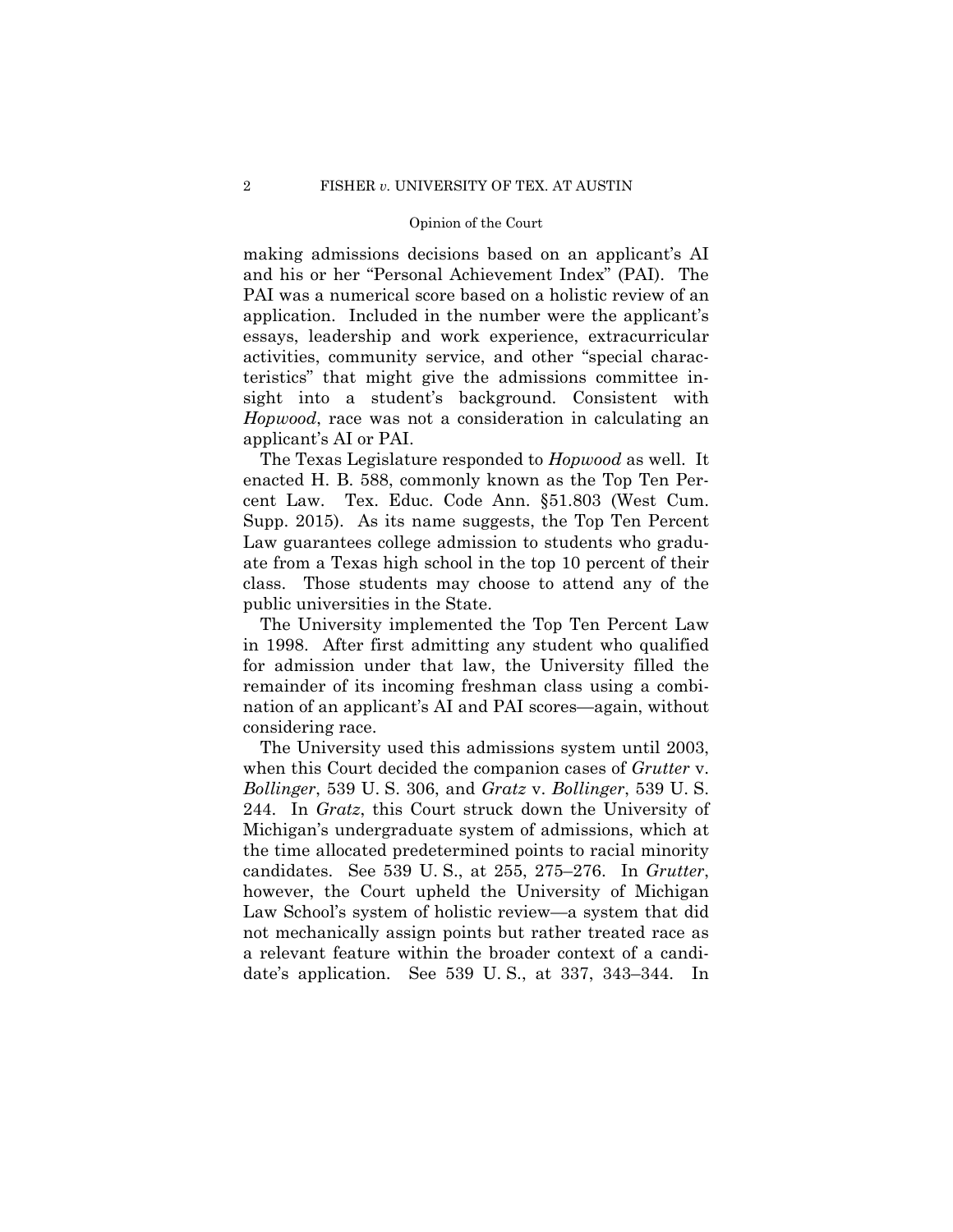upholding this nuanced use of race, *Grutter* implicitly overruled *Hopwood*'s categorical prohibition.

In the wake of *Grutter*, the University embarked upon a year-long study seeking to ascertain whether its admissions policy was allowing it to provide "the educational benefits of a diverse student body . . . to all of the University's undergraduate students." App. 481a–482a (affidavit of N. Bruce Walker ¶11 (Walker Aff.)); see also *id.,* at 445a–447a. The University concluded that its admissions policy was not providing these benefits. Supp. App. 24a– 25a.

To change its system, the University submitted a proposal to the Board of Regents that requested permission to begin taking race into consideration as one of "the many ways in which [an] academically qualified individual might contribute to, and benefit from, the rich, diverse, and challenging educational environment of the University." *Id.*, at 23a. After the board approved the proposal, the University adopted a new admissions policy to implement it. The University has continued to use that admissions policy to this day.

Although the University's new admissions policy was a direct result of *Grutter*, it is not identical to the policy this Court approved in that case. Instead, consistent with the State's legislative directive, the University continues to fill a significant majority of its class through the Top Ten Percent Plan (or Plan). Today, up to 75 percent of the places in the freshman class are filled through the Plan. As a practical matter, this 75 percent cap, which has now been fixed by statute, means that, while the Plan continues to be referenced as a "Top Ten Percent Plan," a student actually needs to finish in the top seven or eight percent of his or her class in order to be admitted under this category.

The University did adopt an approach similar to the one in *Grutter* for the remaining 25 percent or so of the incom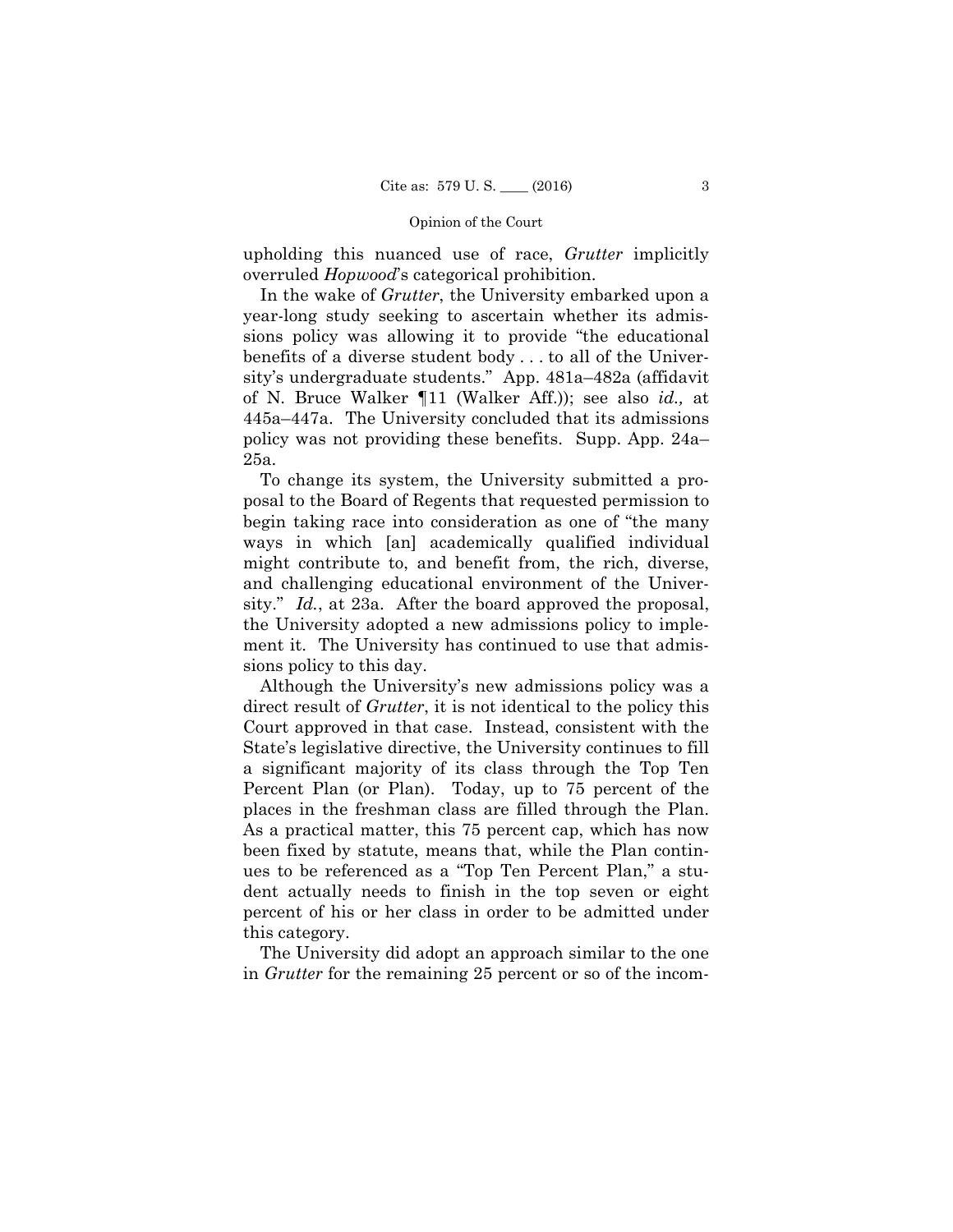ing class. This portion of the class continues to be admitted based on a combination of their AI and PAI scores. Now, however, race is given weight as a subfactor within the PAI. The PAI is a number from 1 to 6 (6 is the best) that is based on two primary components. The first component is the average score a reader gives the applicant on two required essays. The second component is a full-file review that results in another 1-to-6 score, the "Personal Achievement Score" or PAS. The PAS is determined by a separate reader, who (1) rereads the applicant's required essays, (2) reviews any supplemental information the applicant submits (letters of recommendation, resumes, an additional optional essay, writing samples, artwork, etc.), and (3) evaluates the applicant's potential contributions to the University's student body based on the applicant's leadership experience, extracurricular activities, awards/honors, community service, and other "special circumstances."

"Special circumstances" include the socioeconomic status of the applicant's family, the socioeconomic status of the applicant's school, the applicant's family responsibilities, whether the applicant lives in a single-parent home, the applicant's SAT score in relation to the average SAT score at the applicant's school, the language spoken at the applicant's home, and, finally, the applicant's race. See App. 218a–220a, 430a.

Both the essay readers and the full-file readers who assign applicants their PAI undergo extensive training to ensure that they are scoring applicants consistently. Deposition of Brian Breman 9–14, Record in No. 1: 08– CV–00263, (WD Tex.), Doc. 96–3. The Admissions Office also undertakes regular "reliability analyses" to "measure the frequency of readers scoring within one point of each other." App. 474a (affidavit of Gary M. Lavergne ¶8); see also *id.,* at 253a (deposition of Kedra Ishop (Ishop Dep.)). Both the intensive training and the reliability analyses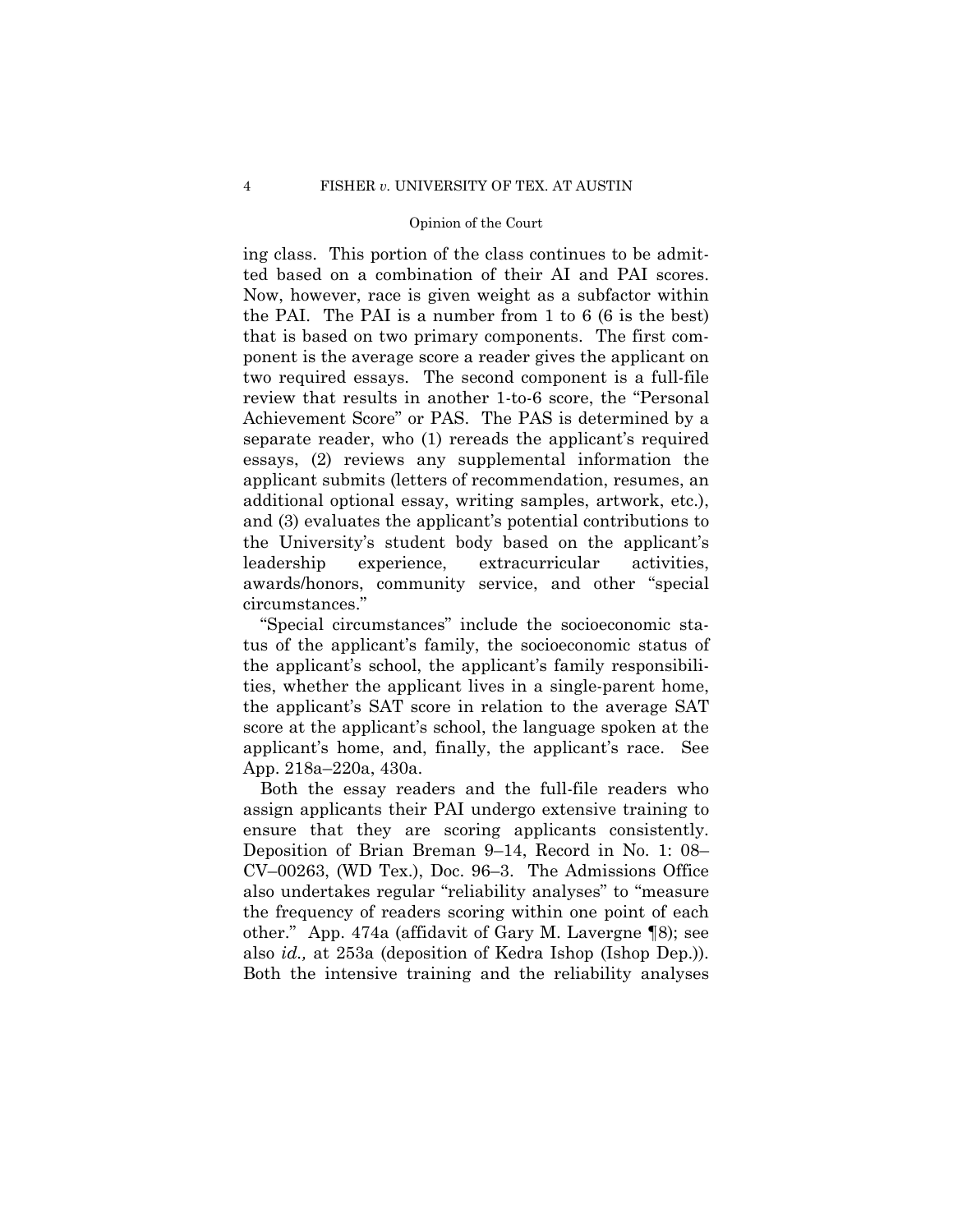aim to ensure that similarly situated applicants are being treated identically regardless of which admissions officer reads the file.

Once the essay and full-file readers have calculated each applicant's AI and PAI scores, admissions officers from each school within the University set a cutoff PAI/AI score combination for admission, and then admit all of the applicants who are above that cutoff point. In setting the cutoff, those admissions officers only know how many applicants received a given PAI/AI score combination. They do not know what factors went into calculating those applicants' scores. The admissions officers who make the final decision as to whether a particular applicant will be admitted make that decision without knowing the applicant's race. Race enters the admissions process, then, at one stage and one stage only—the calculation of the PAS.

Therefore, although admissions officers can consider race as a positive feature of a minority student's application, there is no dispute that race is but a "factor of a factor of a factor" in the holistic-review calculus. 645 F. Supp. 2d 587, 608 (WD Tex. 2009). Furthermore, consideration of race is contextual and does not operate as a mechanical plus factor for underrepresented minorities. *Id.*, at 606 ("Plaintiffs cite no evidence to show racial groups other than African-Americans and Hispanics are *excluded* from benefitting from UT's consideration of race in admissions. As the Defendants point out, the consideration of race, within the full context of the entire application, may be beneficial to any UT Austin applicant including whites and Asian-Americans"); see also Brief for Asian American Legal Defense and Education Fund et al. as *Amici Curiae* 12 (the contention that the University discriminates against Asian-Americans is "entirely unsupported by evidence in the record or empirical data"). There is also no dispute, however, that race, when considered in conjunction with other aspects of an applicant's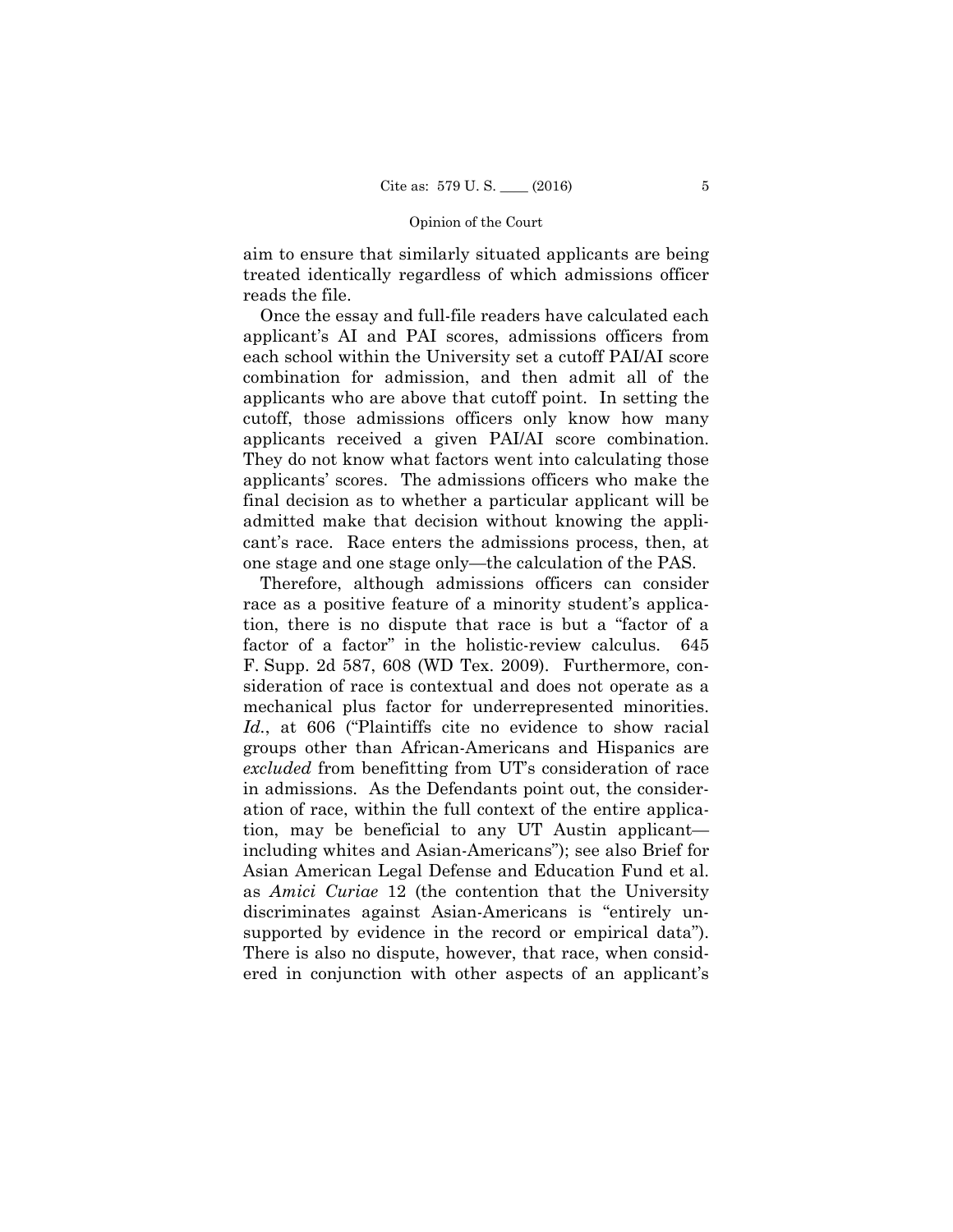background, can alter an applicant's PAS score. Thus, race, in this indirect fashion, considered with all of the other factors that make up an applicant's AI and PAI scores, can make a difference to whether an application is accepted or rejected.

Petitioner Abigail Fisher applied for admission to the University's 2008 freshman class. She was not in the top 10 percent of her high school class, so she was evaluated for admission through holistic, full-file review. Petitioner's application was rejected.

Petitioner then filed suit alleging that the University's consideration of race as part of its holistic-review process disadvantaged her and other Caucasian applicants, in violation of the Equal Protection Clause. See U. S. Const., Amdt. 14, §1 (no State shall "deny to any person within its jurisdiction the equal protection of the laws"). The District Court entered summary judgment in the University's favor, and the Court of Appeals affirmed.

This Court granted certiorari and vacated the judgment of the Court of Appeals, *Fisher* v. *University of Tex. at Austin,* 570 U.S. \_\_ (2013) (*Fisher I*), because it had applied an overly deferential "good-faith" standard in assessing the constitutionality of the University's program. The Court remanded the case for the Court of Appeals to assess the parties' claims under the correct legal standard.

Without further remanding to the District Court, the Court of Appeals again affirmed the entry of summary judgment in the University's favor. 758 F. 3d 633 (CA5 2014). This Court granted certiorari for a second time,  $576$  U. S.  $\_\_$  (2015), and now affirms.

# II

*Fisher I* set forth three controlling principles relevant to assessing the constitutionality of a public university's affirmative-action program. First, "because racial charac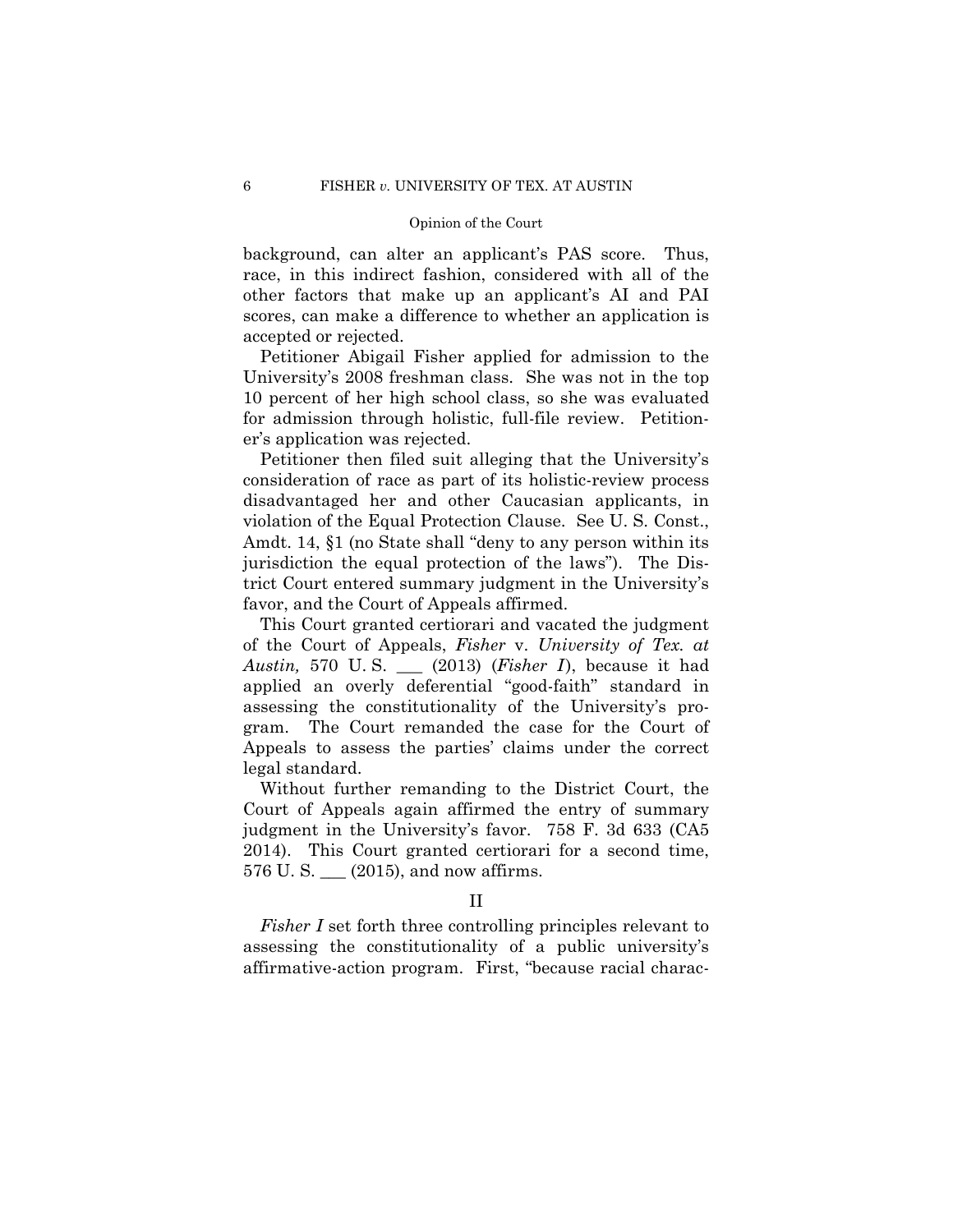teristics so seldom provide a relevant basis for disparate treatment," *Richmond* v. *J. A. Croson Co.,* 488 U. S. 469, 505 (1989), "[r]ace may not be considered [by a university] unless the admissions process can withstand strict scrutiny," *Fisher I*, 570 U. S., at \_\_\_ (slip op., at 7). Strict scrutiny requires the university to demonstrate with clarity that its "'purpose or interest is both constitutionally permissible and substantial, and that its use of the classification is necessary . . . to the accomplishment of its purpose.'" *Ibid.* 

Second, *Fisher I* confirmed that "the decision to pursue 'the educational benefits that flow from student body diversity' . . . is, in substantial measure, an academic judgment to which some, but not complete, judicial deference is proper."  $Id.$ , at  $\_\_\_\$  (slip op, at 9). A university cannot impose a fixed quota or otherwise "define diversity as 'some specified percentage of a particular group merely because of its race or ethnic origin.'" *Ibid.* Once, however, a university gives "a reasoned, principled explanation" for its decision, deference must be given "to the University's conclusion, based on its experience and expertise, that a diverse student body would serve its educational goals." *Ibid.* (internal quotation marks and citation omitted).

 to achieve the university's permissible goals. *Id.*, at \_\_\_ Third, *Fisher I* clarified that no deference is owed when determining whether the use of race is narrowly tailored (slip op., at 10). A university, *Fisher I* explained, bears the burden of proving a "nonracial approach" would not promote its interest in the educational benefits of diversity "about as well and at tolerable administrative expense." *Id.*, at <u>each</u> (slip op., at 11) (internal quotation marks omitted). Though "[n]arrow tailoring does not require exhaustion of every conceivable race-neutral alternative" or "require a university to choose between maintaining a reputation for excellence [and] fulfilling a commitment to provide educational opportunities to members of all racial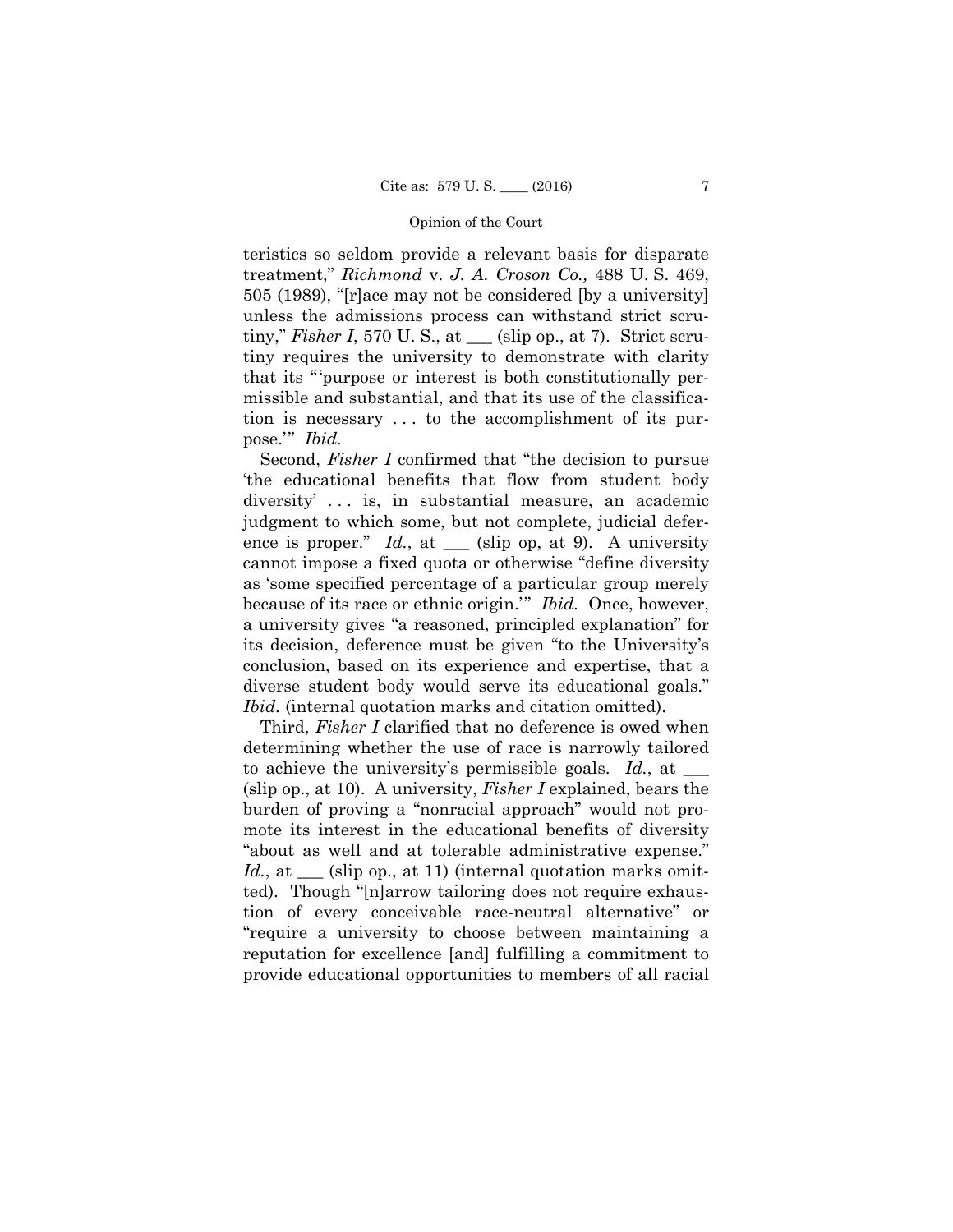groups," *Grutter*, 539 U. S., at 339, it does impose "on the university the ultimate burden of demonstrating" that "race-neutral alternatives" that are both "available" and "workable" "do not suffice." *Fisher I*, 570 U. S., at \_\_\_ (slip op., at 11).

*Fisher I* set forth these controlling principles, while taking no position on the constitutionality of the admissions program at issue in this case. The Court held only that the District Court and the Court of Appeals had "confined the strict scrutiny inquiry in too narrow a way by deferring to the University's good faith in its use of racial classifications." *Id.*, at <u>section</u> (slip op., at 12) The Court remanded the case, with instructions to evaluate the record under the correct standard and to determine whether the University had made "a showing that its plan is narrowly tailored to achieve" the educational benefits that flow from diversity.  $Id.$ , at  $\_\_\_\$  (slip op., at 13). On remand, the Court of Appeals determined that the program conformed with the strict scrutiny mandated by *Fisher I*. See 758 F. 3d, at 659–660. Judge Garza dissented.

# III

The University's program is *sui generis*. Unlike other approaches to college admissions considered by this Court, it combines holistic review with a percentage plan. This approach gave rise to an unusual consequence in this case: The component of the University's admissions policy that had the largest impact on petitioner's chances of admission was not the school's consideration of race under its holistic-review process but rather the Top Ten Percent Plan. Because petitioner did not graduate in the top 10 percent of her high school class, she was categorically ineligible for more than three-fourths of the slots in the incoming freshman class. It seems quite plausible, then, to think that petitioner would have had a better chance of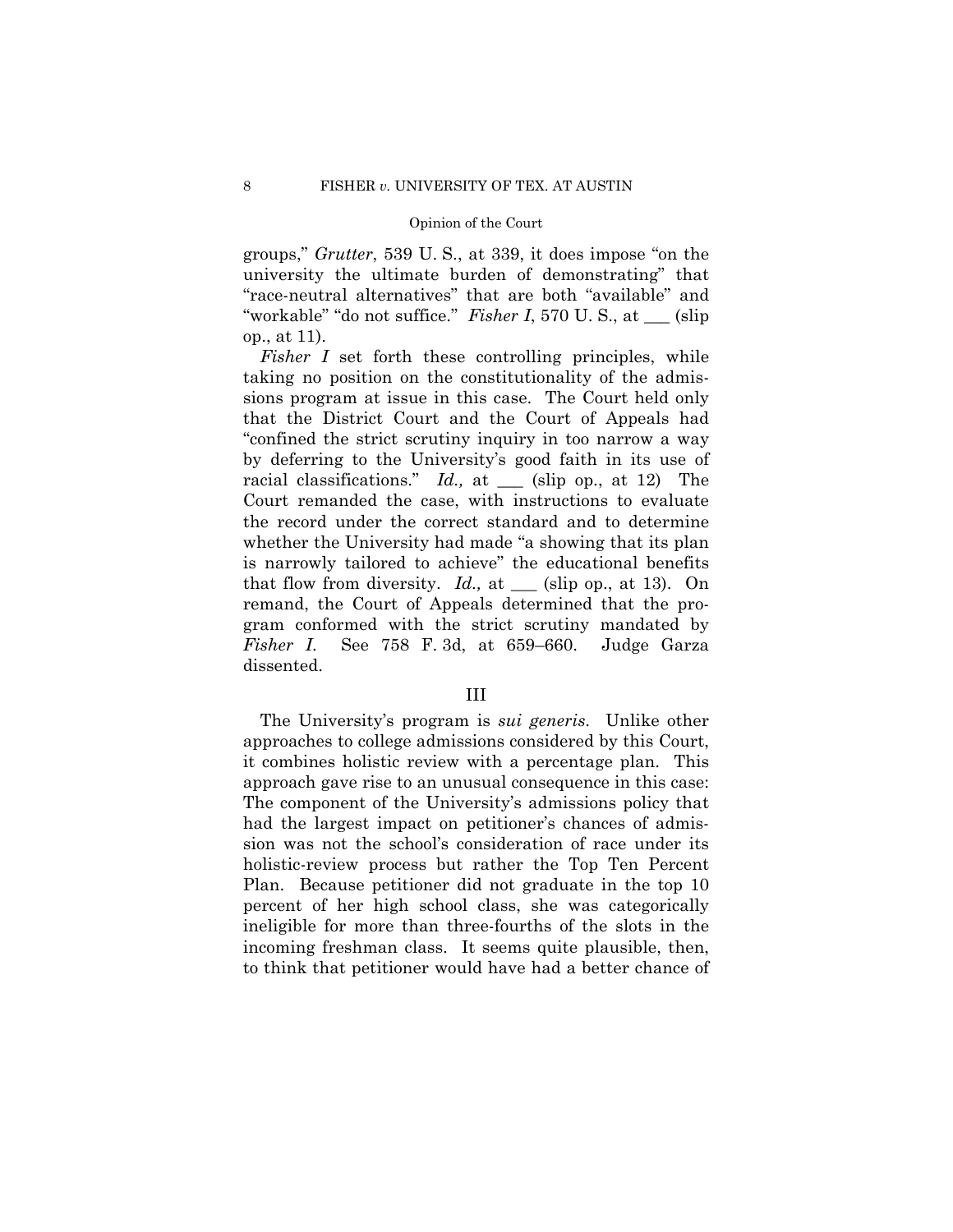being admitted to the University if the school used raceconscious holistic review to select its entire incoming class, as was the case in *Grutter*.

Despite the Top Ten Percent Plan's outsized effect on petitioner's chances of admission, she has not challenged it. For that reason, throughout this litigation, the Top Ten Percent Plan has been taken, somewhat artificially, as a given premise.

Petitioner's acceptance of the Top Ten Percent Plan complicates this Court's review. In particular, it has led to a record that is almost devoid of information about the students who secured admission to the University through the Plan. The Court thus cannot know how students admitted solely based on their class rank differ in their contribution to diversity from students admitted through holistic review.

In an ordinary case, this evidentiary gap perhaps could be filled by a remand to the district court for further factfinding. When petitioner's application was rejected, however, the University's combined percentage-plan/holisticreview approach to admission had been in effect for just three years. While studies undertaken over the eight years since then may be of significant value in determining the constitutionality of the University's current admissions policy, that evidence has little bearing on whether petitioner received equal treatment when her application was rejected in 2008. If the Court were to remand, therefore, further factfinding would be limited to a narrow 3 year sample, review of which might yield little insight.

Furthermore, as discussed above, the University lacks any authority to alter the role of the Top Ten Percent Plan in its admissions process. The Plan was mandated by the Texas Legislature in the wake of *Hopwood*, so the University, like petitioner in this litigation, has likely taken the Plan as a given since its implementation in 1998. If the University had no reason to think that it could deviate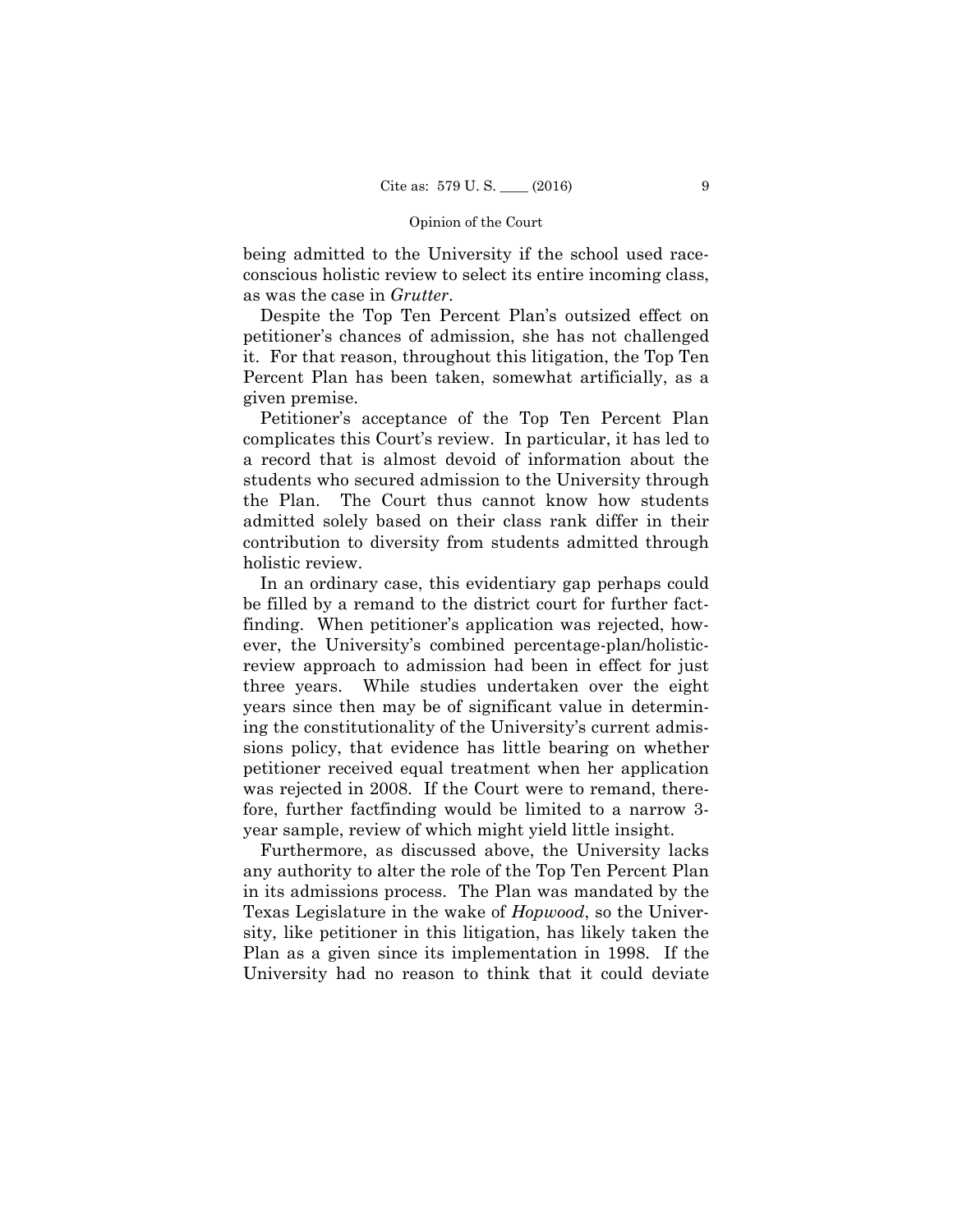from the Top Ten Percent Plan, it similarly had no reason to keep extensive data on the Plan or the students admitted under it—particularly in the years before *Fisher I*  clarified the stringency of the strict-scrutiny burden for a school that employs race-conscious review.

Under the circumstances of this case, then, a remand would do nothing more than prolong a suit that has already persisted for eight years and cost the parties on both sides significant resources. Petitioner long since has graduated from another college, and the University's policy—and the data on which it first was based—may have evolved or changed in material ways.

The fact that this case has been litigated on a somewhat artificial basis, furthermore, may limit its value for prospective guidance. The Texas Legislature, in enacting the Top Ten Percent Plan, cannot much be criticized, for it was responding to *Hopwood*, which at the time was binding law in the State of Texas. That legislative response, in turn, circumscribed the University's discretion in crafting its admissions policy. These circumstances refute any criticism that the University did not make good-faith efforts to comply with the law.

That does not diminish, however, the University's continuing obligation to satisfy the burden of strict scrutiny in light of changing circumstances. The University engages in periodic reassessment of the constitutionality, and efficacy, of its admissions program. See Supp. App. 32a; App. 448a. Going forward, that assessment must be undertaken in light of the experience the school has accumulated and the data it has gathered since the adoption of its admissions plan.

As the University examines this data, it should remain mindful that diversity takes many forms. Formalistic racial classifications may sometimes fail to capture diversity in all of its dimensions and, when used in a divisive manner, could undermine the educational benefits the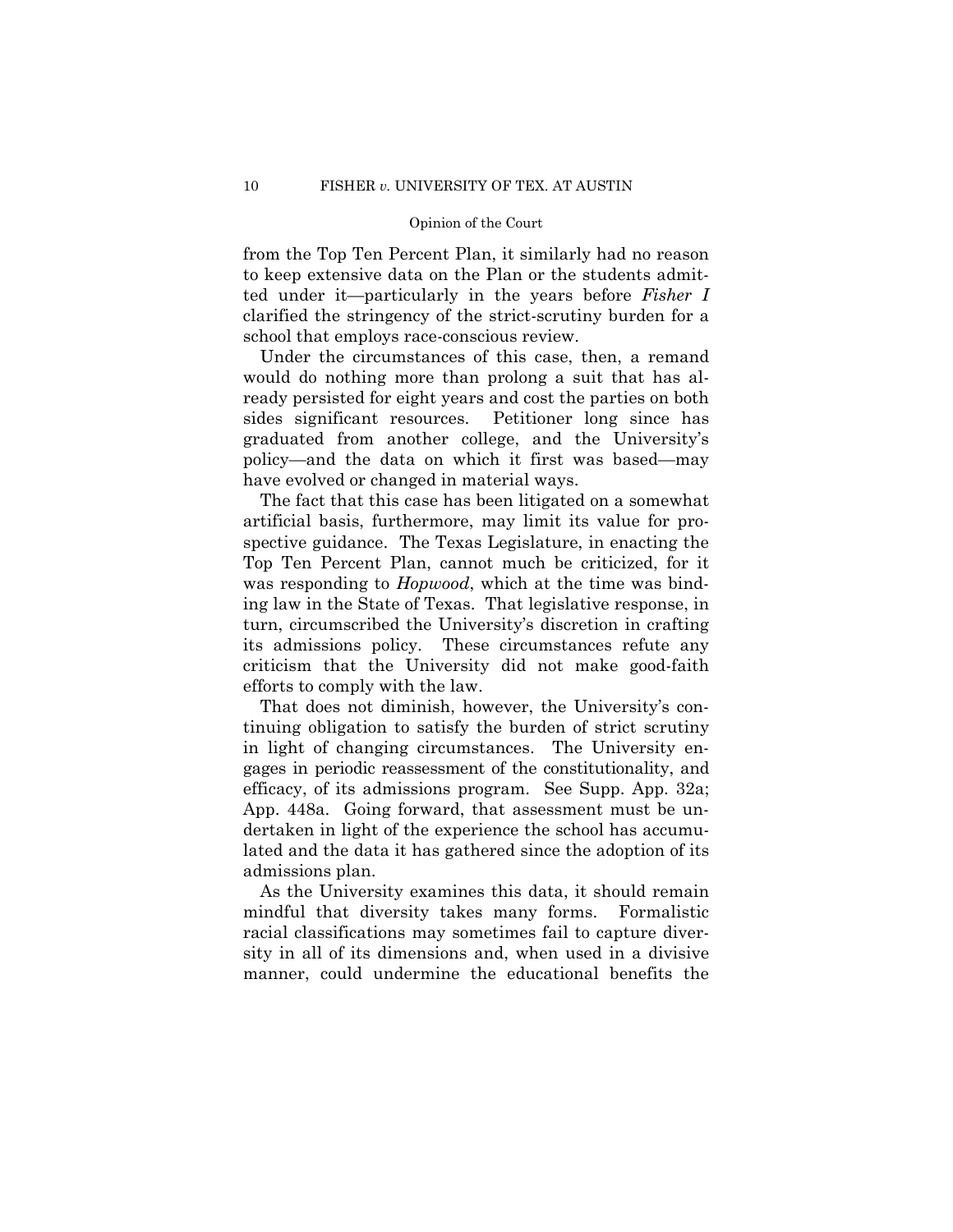University values. Through regular evaluation of data and consideration of student experience, the University must tailor its approach in light of changing circumstances, ensuring that race plays no greater role than is necessary to meet its compelling interest. The University's examination of the data it has acquired in the years since petitioner's application, for these reasons, must proceed with full respect for the constraints imposed by the Equal Protection Clause. The type of data collected, and the manner in which it is considered, will have a significant bearing on how the University must shape its admissions policy to satisfy strict scrutiny in the years to come. Here, however, the Court is necessarily limited to the narrow question before it: whether, drawing all reasonable inferences in her favor, petitioner has shown by a preponderance of the evidence that she was denied equal treatment at the time her application was rejected.

### IV

In seeking to reverse the judgment of the Court of Appeals, petitioner makes four arguments. First, she argues that the University has not articulated its compelling interest with sufficient clarity. According to petitioner, the University must set forth more precisely the level of minority enrollment that would constitute a "critical mass." Without a clearer sense of what the University's ultimate goal is, petitioner argues, a reviewing court cannot assess whether the University's admissions program is narrowly tailored to that goal.

As this Court's cases have made clear, however, the compelling interest that justifies consideration of race in college admissions is not an interest in enrolling a certain number of minority students. Rather, a university may institute a race-conscious admissions program as a means of obtaining "the educational benefits that flow from student body diversity." *Fisher I*, 570 U. S., at \_\_\_ (slip op., at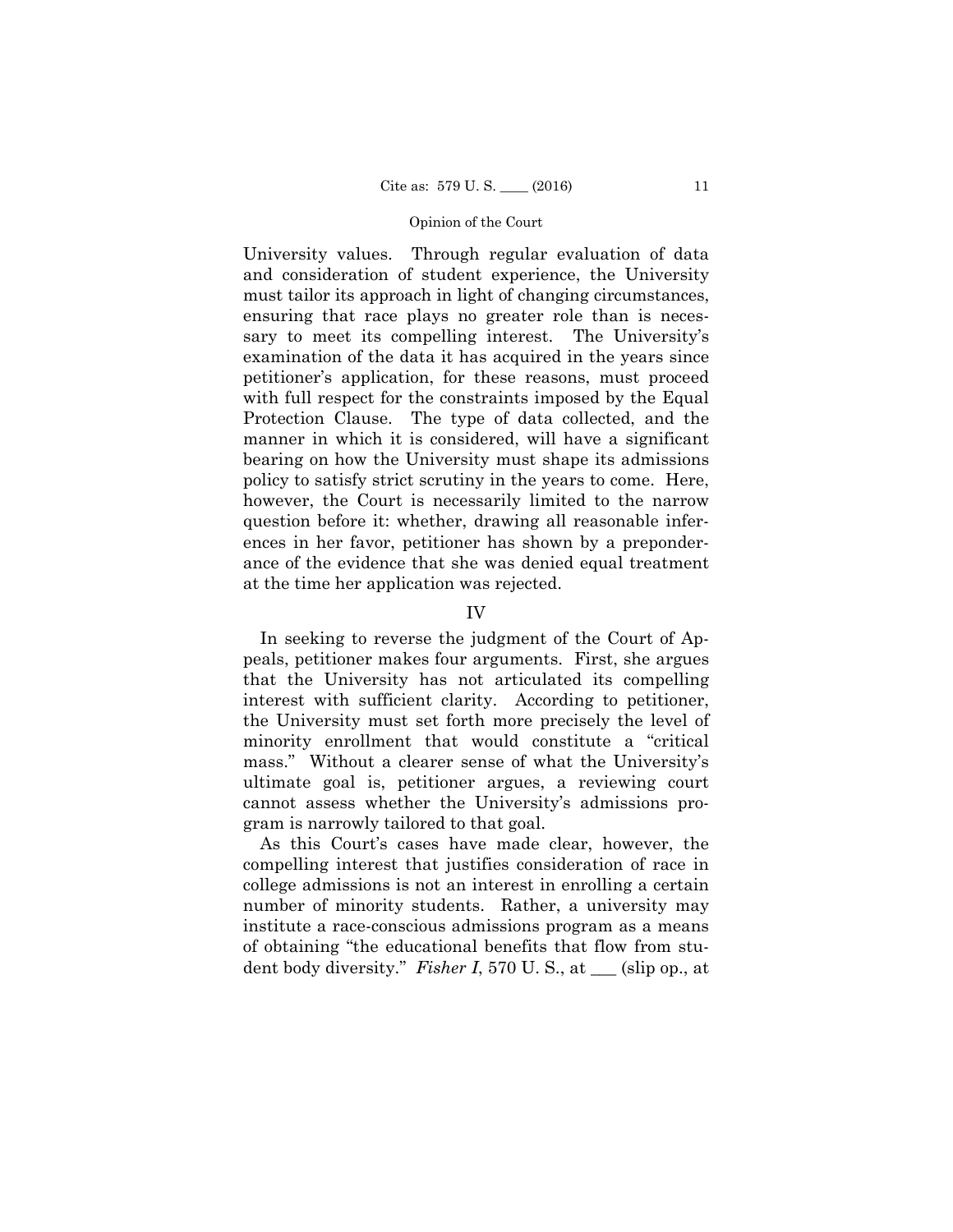9) (internal quotation marks omitted); see also *Grutter*, 539 U. S., at 328. As this Court has said, enrolling a diverse student body "promotes cross-racial understanding, helps to break down racial stereotypes, and enables students to better understand persons of different races." *Id.*, at 330 (internal quotation marks and alteration omitted). Equally important, "student body diversity promotes learning outcomes, and better prepares students for an increasingly diverse workforce and society." *Ibid*. (internal quotation marks omitted).

Increasing minority enrollment may be instrumental to these educational benefits, but it is not, as petitioner seems to suggest, a goal that can or should be reduced to pure numbers. Indeed, since the University is prohibited from seeking a particular number or quota of minority students, it cannot be faulted for failing to specify the particular level of minority enrollment at which it believes the educational benefits of diversity will be obtained.

On the other hand, asserting an interest in the educational benefits of diversity writ large is insufficient. A university's goals cannot be elusory or amorphous—they must be sufficiently measurable to permit judicial scrutiny of the policies adopted to reach them.

The record reveals that in first setting forth its current admissions policy, the University articulated concrete and precise goals. On the first page of its 2004 "Proposal to Consider Race and Ethnicity in Admissions," the University identifies the educational values it seeks to realize through its admissions process: the destruction of stereotypes, the "'promot[ion of] cross-racial understanding,'" the preparation of a student body "'for an increasingly diverse workforce and society,'" and the "'cultivat[ion of] a set of leaders with legitimacy in the eyes of the citizenry.'" Supp. App. 1a; see also *id.,* at 69a; App. 314a–315a (deposition of N. Bruce Walker (Walker Dep.)), 478a–479a (Walker Aff. ¶4) (setting forth the same goals). Later in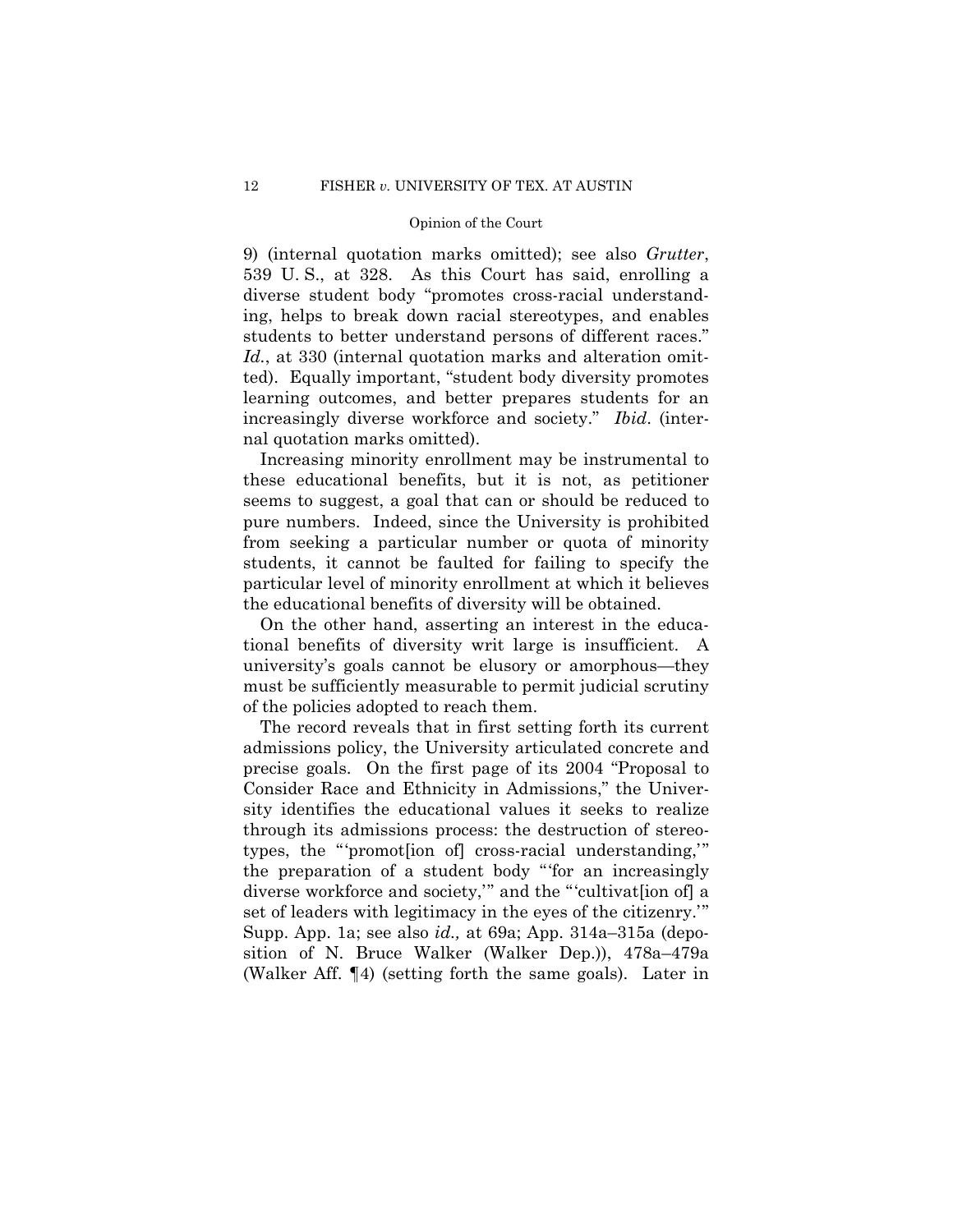the proposal, the University explains that it strives to provide an "academic environment" that offers a "robust exchange of ideas, exposure to differing cultures, preparation for the challenges of an increasingly diverse workforce, and acquisition of competencies required of future leaders." Supp. App. 23a. All of these objectives, as a general matter, mirror the "compelling interest" this Court has approved in its prior cases.

The University has provided in addition a "reasoned, principled explanation" for its decision to pursue these goals. *Fisher I*, *supra,* at \_\_\_ (slip op., at 9). The University's 39-page proposal was written following a year-long study, which concluded that "[t]he use of race-neutral policies and programs ha[d] not been successful" in "provid[ing] an educational setting that fosters cross-racial understanding, provid[ing] enlightened discussion and learning, [or] prepar[ing] students to function in an increasingly diverse workforce and society." Supp. App. 25a; see also App. 481a–482a (Walker Aff. ¶¶8–12) (describing the "thoughtful review" the University undertook when it faced the "important decision ... whether or not to use race in its admissions process"). Further support for the University's conclusion can be found in the depositions and affidavits from various admissions officers, all of whom articulate the same, consistent "reasoned, principled explanation." See, *e.g., id.,* at 253a (Ishop Dep.), 314a–318a, 359a (Walker Dep.), 415a–416a (Defendant's Statement of Facts), 478a–479a, 481a–482a (Walker Aff. ¶¶4, 10–13). Petitioner's contention that the University's goal was insufficiently concrete is rebutted by the record.

Second, petitioner argues that the University has no need to consider race because it had already "achieved critical mass" by 2003 using the Top Ten Percent Plan and race-neutral holistic review. Brief for Petitioner 46. Petitioner is correct that a university bears a heavy burden in showing that it had not obtained the educational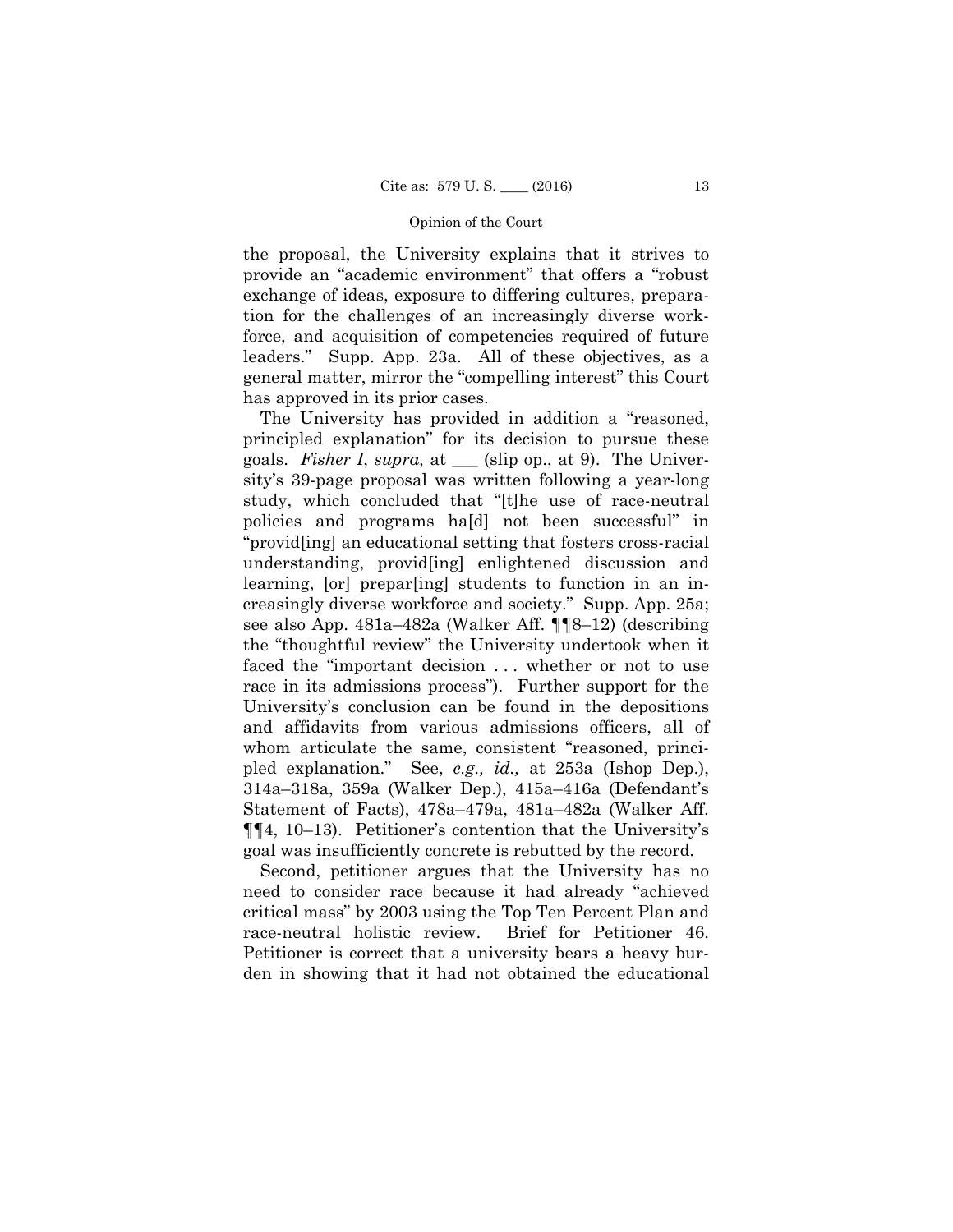benefits of diversity before it turned to a race-conscious plan. The record reveals, however, that, at the time of petitioner's application, the University could not be faulted on this score. Before changing its policy the University conducted "months of study and deliberation, including retreats, interviews, [and] review of data," App. 446a, and concluded that "[t]he use of race-neutral policies and programs ha[d] not been successful in achieving" sufficient racial diversity at the University, Supp. App. 25a. At no stage in this litigation has petitioner challenged the University's good faith in conducting its studies, and the Court properly declines to consider the extrarecord materials the dissent relies upon, many of which are tangential to this case at best and none of which the University has had a full opportunity to respond to. See, *e.g., post,* at 45– 46 (opinion of ALITO, J.) (describing a 2015 report regarding the admission of applicants who are related to ''politically connected individuals'').

The record itself contains significant evidence, both statistical and anecdotal, in support of the University's position. To start, the demographic data the University has submitted show consistent stagnation in terms of the percentage of minority students enrolling at the University from 1996 to 2002. In 1996, for example, 266 African-American freshmen enrolled, a total that constituted 4.1 percent of the incoming class. In 2003, the year *Grutter*  was decided, 267 African-American students enrolled again, 4.1 percent of the incoming class. The numbers for Hispanic and Asian-American students tell a similar story. See Supp. App. 43a. Although demographics alone are by no means dispositive, they do have some value as a gauge of the University's ability to enroll students who can offer underrepresented perspectives.

In addition to this broad demographic data, the University put forward evidence that minority students admitted under the *Hopwood* regime experienced feelings of loneli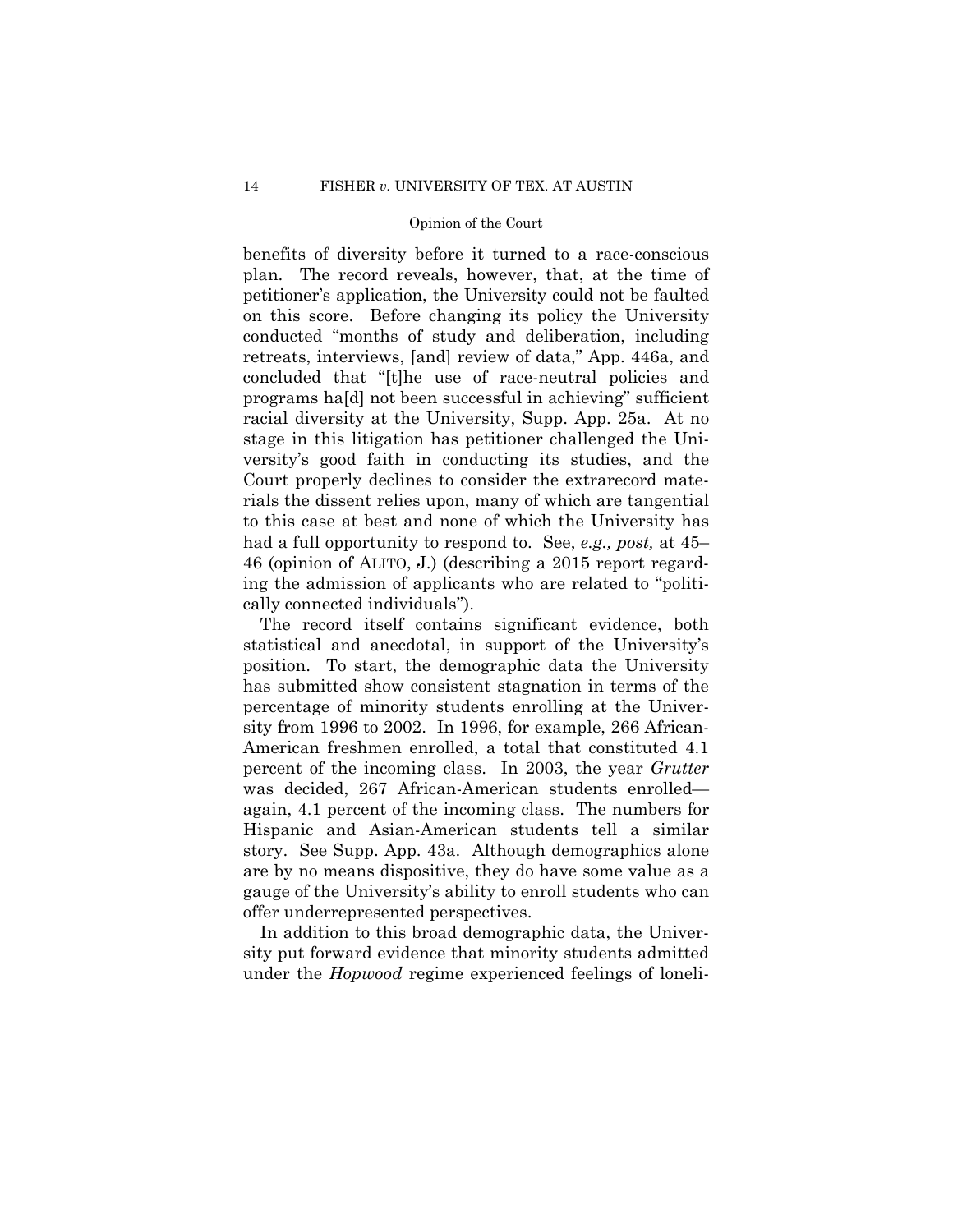ness and isolation. See, *e.g.*, App. 317a–318a.

This anecdotal evidence is, in turn, bolstered by further, more nuanced quantitative data. In 2002, 52 percent of undergraduate classes with at least five students had no African-American students enrolled in them, and 27 percent had only one African-American student. Supp. App. 140a. In other words, only 21 percent of undergraduate classes with five or more students in them had more than one African-American student enrolled. Twelve percent of these classes had no Hispanic students, as compared to 10 percent in 1996. *Id.,* at 74a, 140a. Though a college must continually reassess its need for race-conscious review, here that assessment appears to have been done with care, and a reasonable determination was made that the University had not yet attained its goals.

Third, petitioner argues that considering race was not necessary because such consideration has had only a "'minimal impact' in advancing the [University's] compelling interest." Brief for Petitioner 46; see also Tr. of Oral Arg. 23:10–12; 24:13–25:2, 25:24–26:3. Again, the record does not support this assertion. In 2003, 11 percent of the Texas residents enrolled through holistic review were Hispanic and 3.5 percent were African-American. Supp. App. 157a. In 2007, by contrast, 16.9 percent of the Texas holistic-review freshmen were Hispanic and 6.8 percent were African-American. *Ibid.* Those increases—of 54 percent and 94 percent, respectively—show that consideration of race has had a meaningful, if still limited, effect on the diversity of the University's freshman class.

In any event, it is not a failure of narrow tailoring for the impact of racial consideration to be minor. The fact that race consciousness played a role in only a small portion of admissions decisions should be a hallmark of narrow tailoring, not evidence of unconstitutionality.

Petitioner's final argument is that "there are numerous other available race-neutral means of achieving" the Uni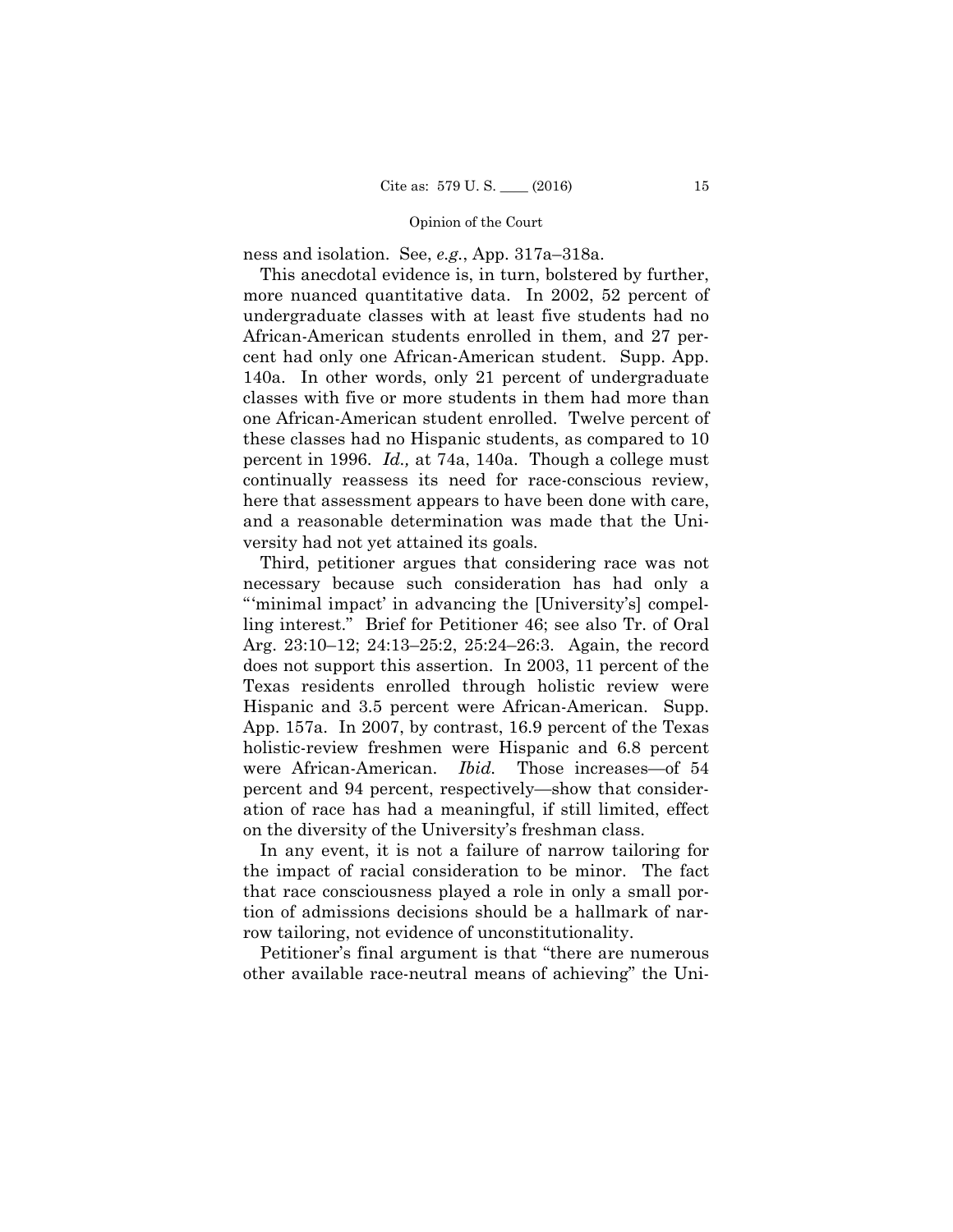versity's compelling interest. Brief for Petitioner 47. A review of the record reveals, however, that, at the time of petitioner's application, none of her proposed alternatives was a workable means for the University to attain the benefits of diversity it sought. For example, petitioner suggests that the University could intensify its outreach efforts to African-American and Hispanic applicants. But the University submitted extensive evidence of the many ways in which it already had intensified its outreach efforts to those students. The University has created three new scholarship programs, opened new regional admissions centers, increased its recruitment budget by half-a-million dollars, and organized over 1,000 recruitment events. Supp. App. 29a–32a; App. 450a–452a (citing affidavit of Michael Orr ¶¶4–20). Perhaps more significantly, in the wake of *Hopwood*, the University spent seven years attempting to achieve its compelling interest using race-neutral holistic review. None of these efforts succeeded, and petitioner fails to offer any meaningful way in which the University could have improved upon them at the time of her application.

Petitioner also suggests altering the weight given to academic and socioeconomic factors in the University's admissions calculus. This proposal ignores the fact that the University tried, and failed, to increase diversity through enhanced consideration of socioeconomic and other factors. And it further ignores this Court's precedent making clear that the Equal Protection Clause does not force universities to choose between a diverse student body and a reputation for academic excellence. *Grutter*, 539 U. S., at 339.

Petitioner's final suggestion is to uncap the Top Ten Percent Plan, and admit more—if not all—the University's students through a percentage plan. As an initial matter, petitioner overlooks the fact that the Top Ten Percent Plan, though facially neutral, cannot be understood apart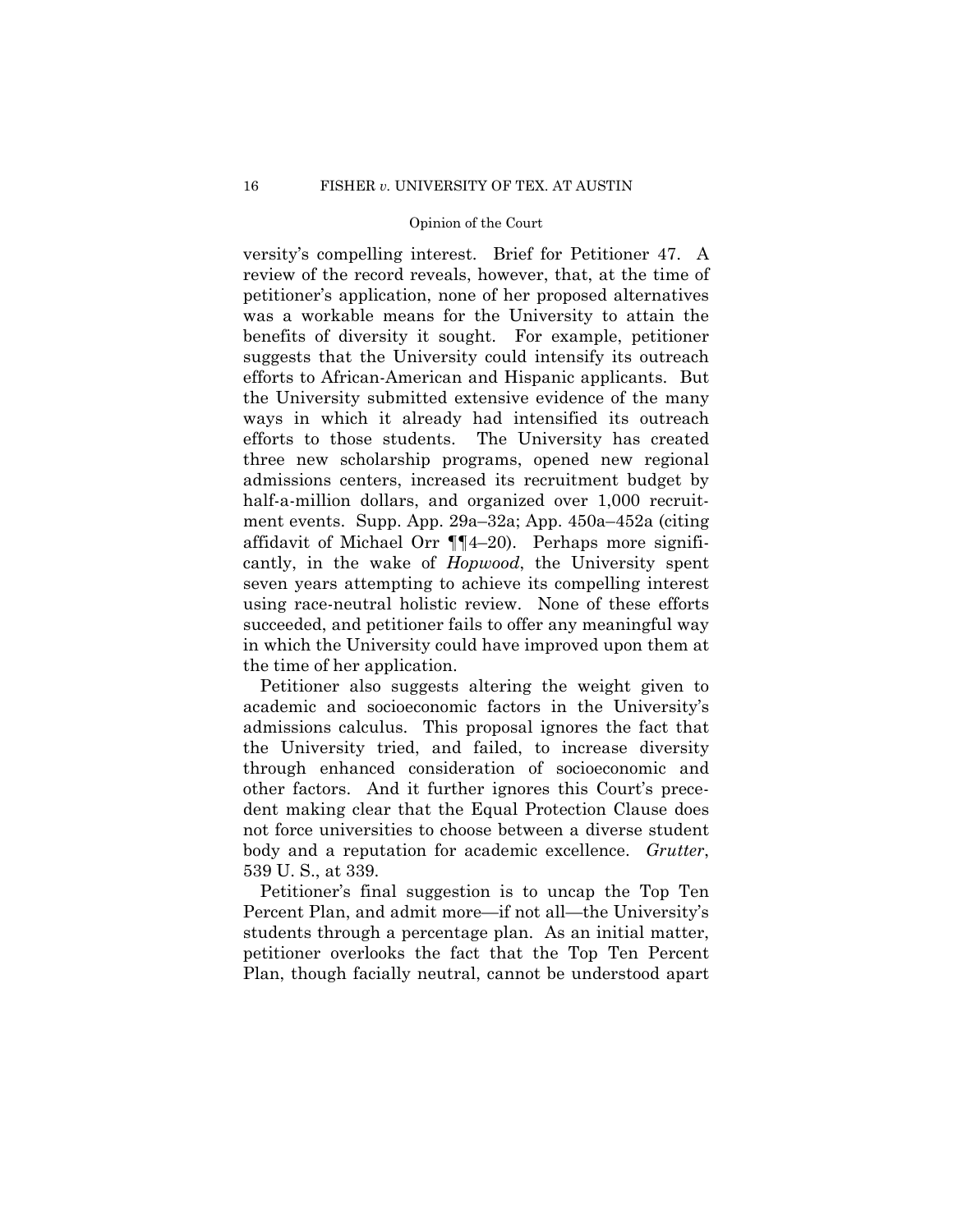that drives such plans." *Ibid.* Consequently, petitioner from its basic purpose, which is to boost minority enrollment. Percentage plans are "adopted with racially segregated neighborhoods and schools front and center stage." *Fisher I*, 570 U.S., at \_\_\_ (GINSBURG, J., dissenting) (slip op., at 2). "It is race consciousness, not blindness to race, cannot assert simply that increasing the University's reliance on a percentage plan would make its admissions policy more race neutral.

Even if, as a matter of raw numbers, minority enrollment would increase under such a regime, petitioner would be hard-pressed to find convincing support for the proposition that college admissions would be improved if they were a function of class rank alone. That approach would sacrifice all other aspects of diversity in pursuit of enrolling a higher number of minority students. A system that selected every student through class rank alone would exclude the star athlete or musician whose grades suffered because of daily practices and training. It would exclude a talented young biologist who struggled to maintain above-average grades in humanities classes. And it would exclude a student whose freshman-year grades were poor because of a family crisis but who got herself back on track in her last three years of school, only to find herself just outside of the top decile of her class.

These are but examples of the general problem. Class rank is a single metric, and like any single metric, it will capture certain types of people and miss others. This does not imply that students admitted through holistic review are necessarily more capable or more desirable than those admitted through the Top Ten Percent Plan. It merely reflects the fact that privileging one characteristic above all others does not lead to a diverse student body. Indeed, to compel universities to admit students based on class rank alone is in deep tension with the goal of educational diversity as this Court's cases have defined it. See *Grut-*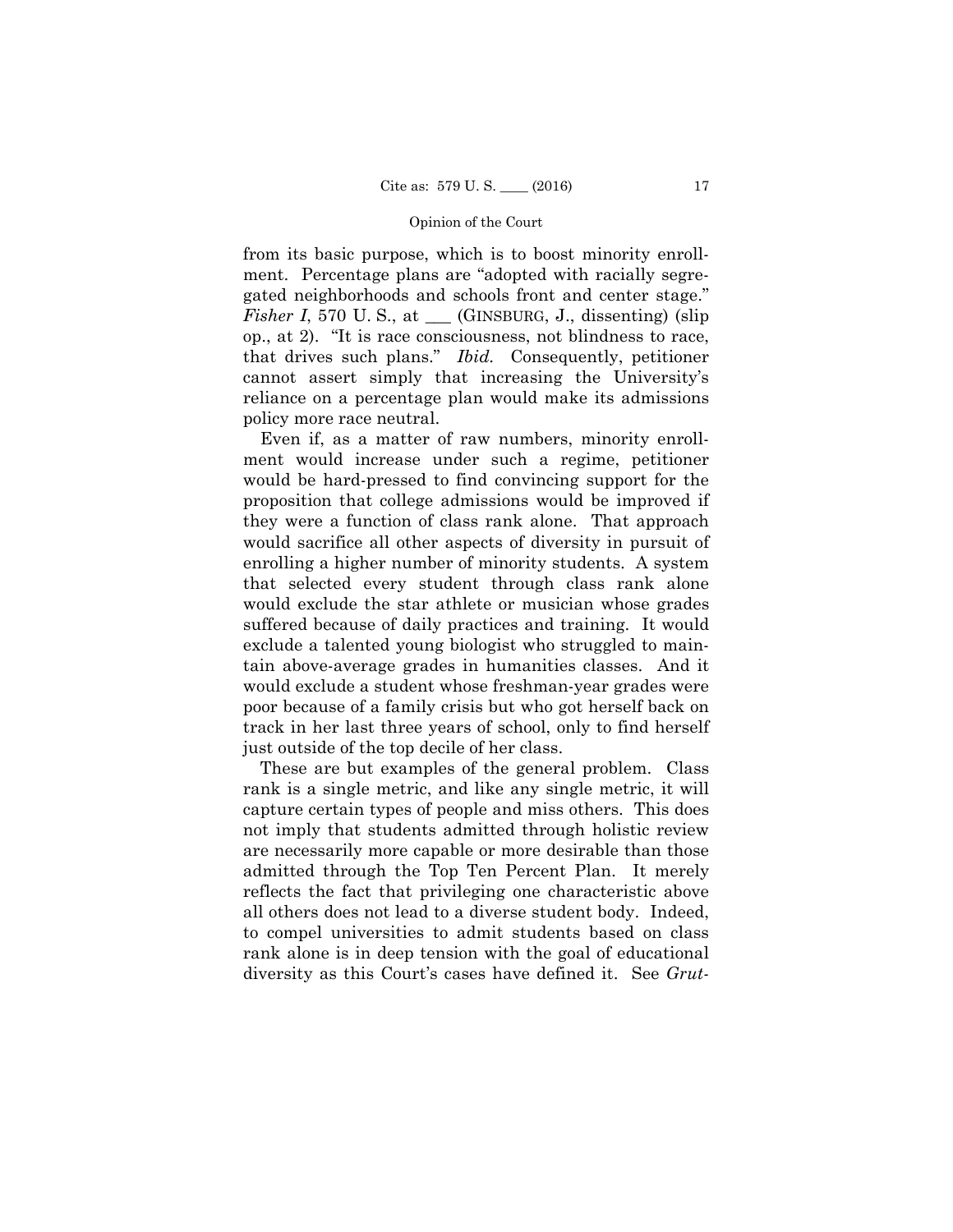*ter*, *supra*, at 340 (explaining that percentage plans "may preclude the university from conducting the individualized assessments necessary to assemble a student body that is not just racially diverse, but diverse along all the qualities valued by the university"); 758 F. 3d, at 653 (pointing out that the Top Ten Percent Law leaves out students "who fell outside their high school's top ten percent but excelled in unique ways that would enrich the diversity of [the University's] educational experience" and "leaves a gap in an admissions process seeking to create the multidimensional diversity that [*Regents of Univ. of Cal*. v. *Bakke,* 438 U. S. 265 (1978),] envisions"). At its center, the Top Ten Percent Plan is a blunt instrument that may well compromise the University's own definition of the diversity it seeks.

In addition to these fundamental problems, an admissions policy that relies exclusively on class rank creates perverse incentives for applicants. Percentage plans "encourage parents to keep their children in lowperforming segregated schools, and discourage students from taking challenging classes that might lower their grade point averages." *Gratz*, 539 U. S., at 304, n. 10 (GINSBURG, J., dissenting).

For all these reasons, although it may be true that the Top Ten Percent Plan in some instances may provide a path out of poverty for those who excel at schools lacking in resources, the Plan cannot serve as the admissions solution that petitioner suggests. Wherever the balance between percentage plans and holistic review should rest, an effective admissions policy cannot prescribe, realistically, the exclusive use of a percentage plan.

In short, none of petitioner's suggested alternatives nor other proposals considered or discussed in the course of this litigation—have been shown to be "available" and "workable" means through which the University could have met its educational goals, as it understood and de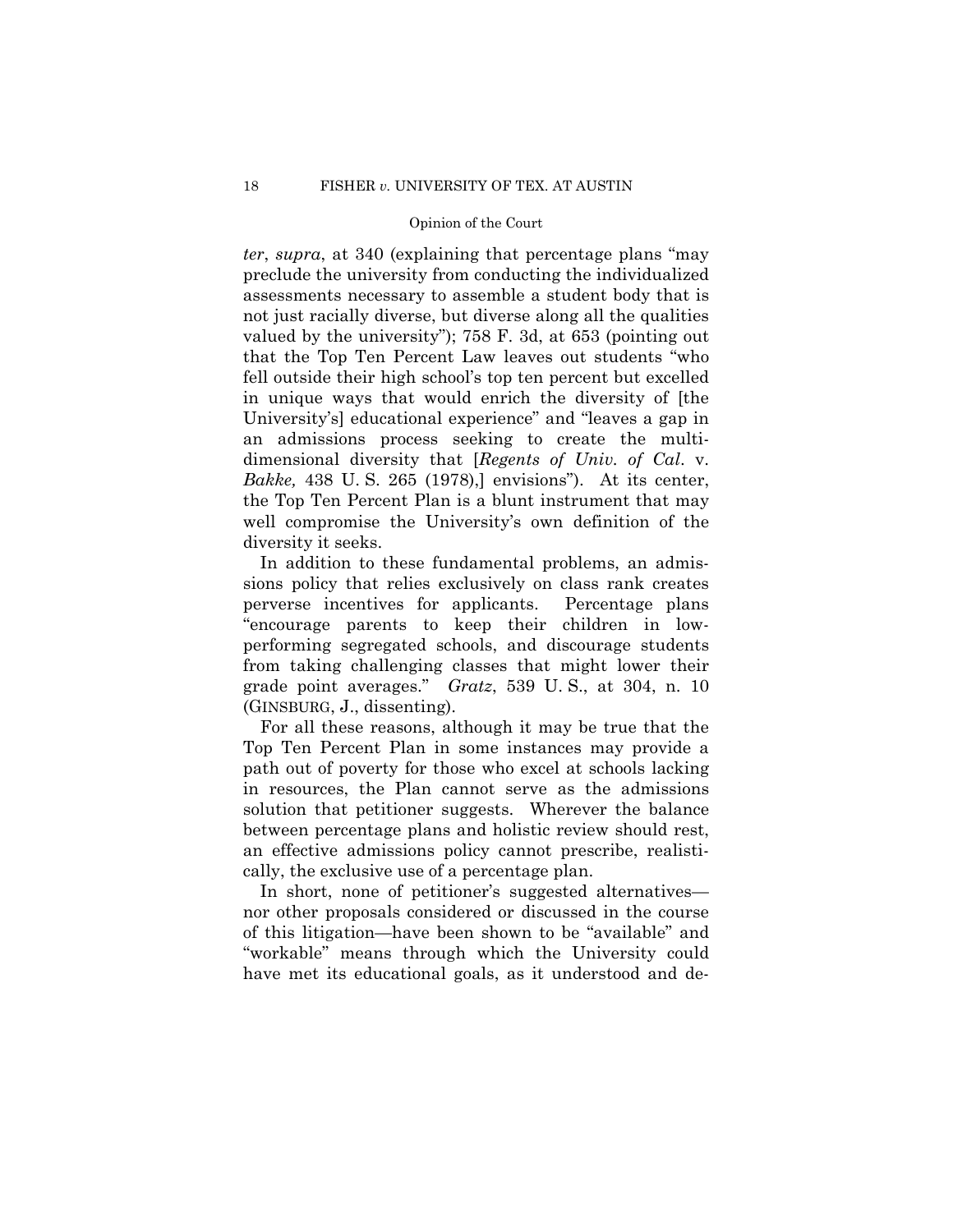fined them in 2008. *Fisher I*, *supra*, at  $\_\_\_\$  (slip op., at 11). The University has thus met its burden of showing that the admissions policy it used at the time it rejected petitioner's application was narrowly tailored.

\* \* \*

A university is in large part defined by those intangible "qualities which are incapable of objective measurement but which make for greatness." *Sweatt* v. *Painter*, 339 U. S. 629, 634 (1950). Considerable deference is owed to a university in defining those intangible characteristics, like student body diversity, that are central to its identity and educational mission. But still, it remains an enduring challenge to our Nation's education system to reconcile the pursuit of diversity with the constitutional promise of equal treatment and dignity.

In striking this sensitive balance, public universities, like the States themselves, can serve as "laboratories for experimentation." *United States* v. *Lopez*, 514 U. S. 549, 581 (1995) (KENNEDY, J., concurring); see also *New State Ice Co.* v. *Liebmann*, 285 U. S. 262, 311 (1932) (Brandeis, J., dissenting). The University of Texas at Austin has a special opportunity to learn and to teach. The University now has at its disposal valuable data about the manner in which different approaches to admissions may foster diversity or instead dilute it. The University must continue to use this data to scrutinize the fairness of its admissions program; to assess whether changing demographics have undermined the need for a race-conscious policy; and to identify the effects, both positive and negative, of the affirmative-action measures it deems necessary.

The Court's affirmance of the University's admissions policy today does not necessarily mean the University may rely on that same policy without refinement. It is the University's ongoing obligation to engage in constant deliberation and continued reflection regarding its admis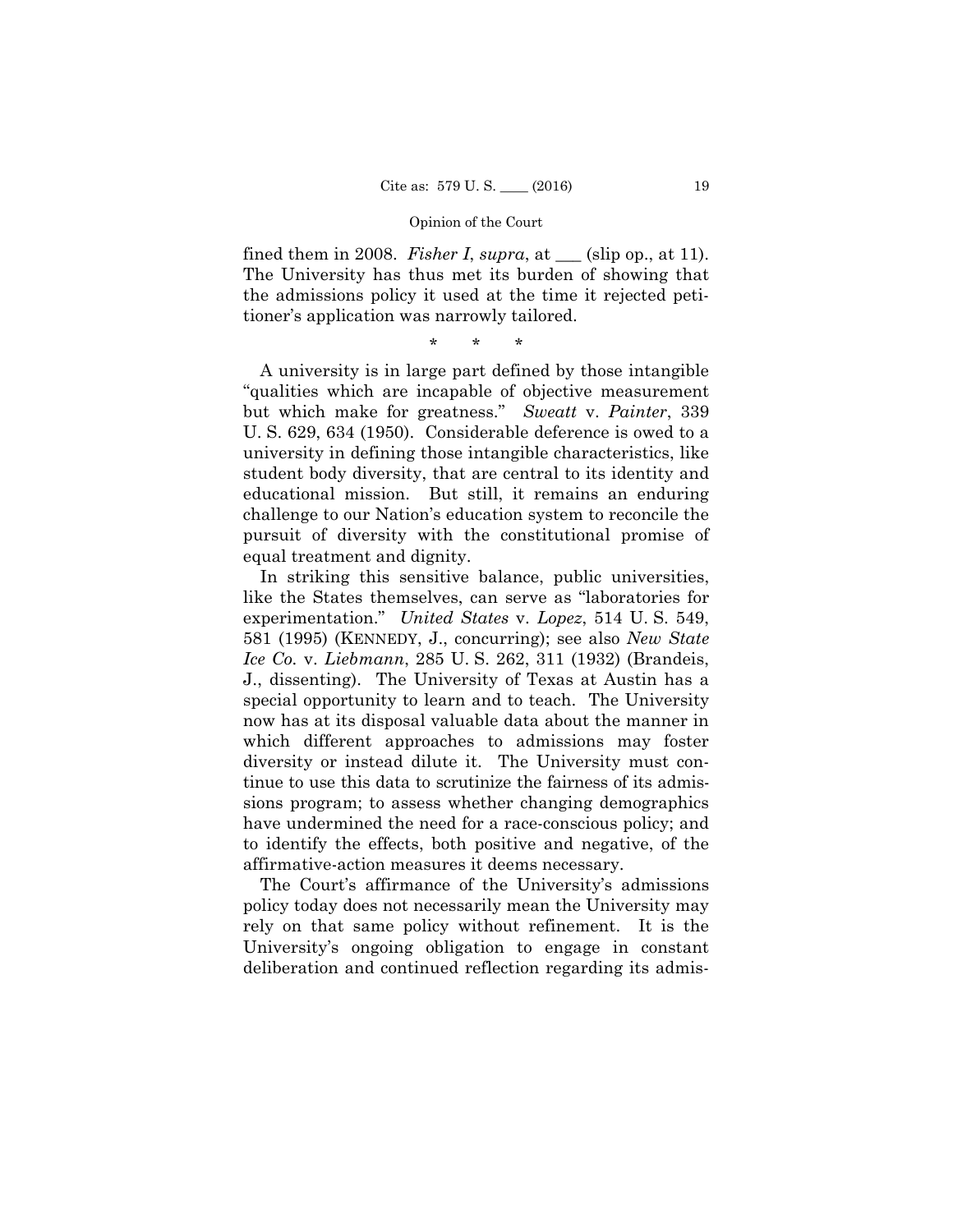sions policies.

The judgment of the Court of Appeals is affirmed.

*It is so ordered.*

 JUSTICE KAGAN took no part in the consideration or decision of this case.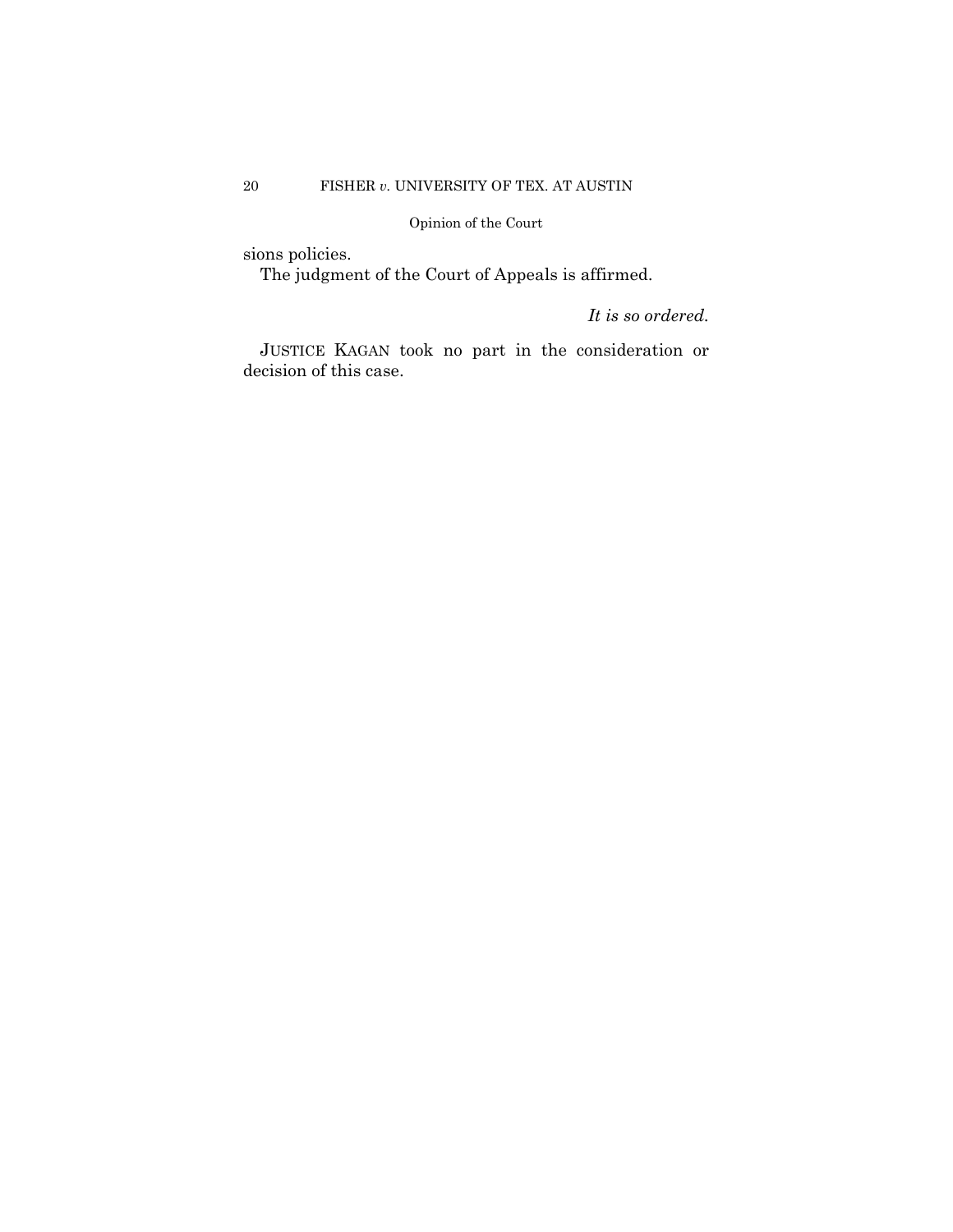THOMAS, J., dissenting

# $\frac{1}{2}$  , where  $\frac{1}{2}$ **SUPREME COURT OF THE UNITED STATES**

#### $\frac{1}{2}$  ,  $\frac{1}{2}$  ,  $\frac{1}{2}$  ,  $\frac{1}{2}$  ,  $\frac{1}{2}$  ,  $\frac{1}{2}$ No. 14–981

# ABIGAIL NOEL FISHER, PETITIONER *v.* UNIVERSITY OF TEXAS AT AUSTIN, ET AL.

# ON WRIT OF CERTIORARI TO THE UNITED STATES COURT OF APPEALS FOR THE FIFTH CIRCUIT

[June 23, 2016]

# JUSTICE THOMAS, dissenting.

I join JUSTICE ALITO's dissent. As JUSTICE ALITO explains, the Court's decision today is irreconcilable with strict scrutiny, rests on pernicious assumptions about race, and departs from many of our precedents.

I write separately to reaffirm that "a State's use of race in higher education admissions decisions is categorically prohibited by the Equal Protection Clause." *Fisher* v. *University of Tex. at Austin,* 570 U.S. \_\_, \_\_ (2013) (THOMAS, J., concurring) (slip op., at 1). "The Constitution abhors classifications based on race because every time the government places citizens on racial registers and makes race relevant to the provision of burdens or benefits, it demeans us all." *Id.,* at \_\_\_ (slip op., at 2) (internal quotation marks omitted). That constitutional imperative does not change in the face of a "faddish theor[y]" that racial discrimination may produce "educational benefits." *Id.*, at  $\_\_\_\_\_\_\_\_\$  (slip op., at 5, 13). The Court was wrong to hold otherwise in *Grutter* v. *Bollinger*, 539 U. S. 306, 343 (2003). I would overrule *Grutter* and reverse the Fifth Circuit's judgment.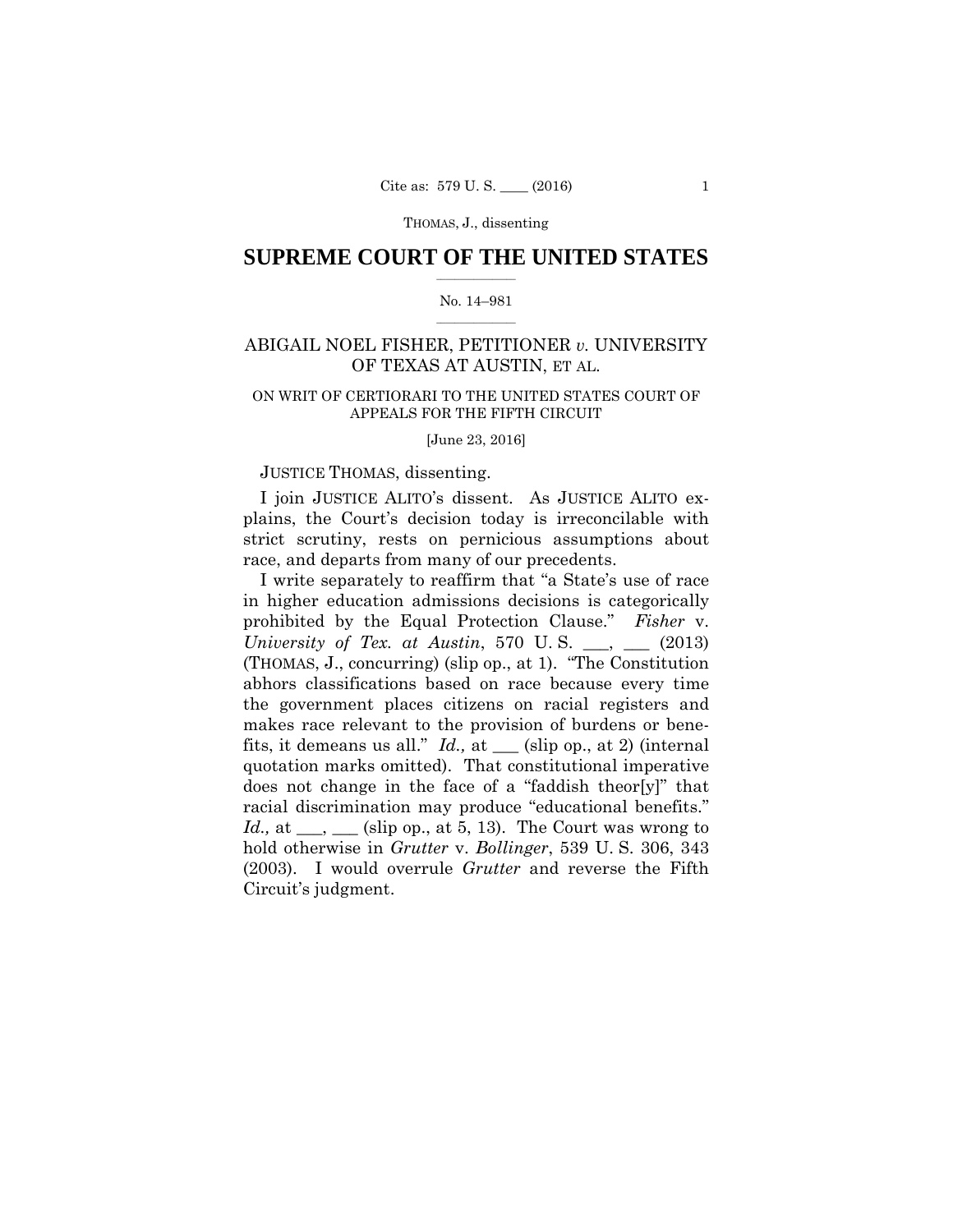# $\frac{1}{2}$  , where  $\frac{1}{2}$ **SUPREME COURT OF THE UNITED STATES**

#### $\frac{1}{2}$  ,  $\frac{1}{2}$  ,  $\frac{1}{2}$  ,  $\frac{1}{2}$  ,  $\frac{1}{2}$  ,  $\frac{1}{2}$ No. 14–981

# ABIGAIL NOEL FISHER, PETITIONER *v.* UNIVERSITY OF TEXAS AT AUSTIN, ET AL.

# ON WRIT OF CERTIORARI TO THE UNITED STATES COURT OF APPEALS FOR THE FIFTH CIRCUIT

[June 23, 2016]

JUSTICE ALITO, with whom THE CHIEF JUSTICE and JUSTICE THOMAS join, dissenting.

Something strange has happened since our prior decision in this case. See *Fisher* v. *University of Tex. at Austin*, 570 U. S. \_\_\_ (2013) (*Fisher I*). In that decision, we held that strict scrutiny requires the University of Texas at Austin (UT or University) to show that its use of race and ethnicity in making admissions decisions serves compelling interests and that its plan is narrowly tailored to achieve those ends. Rejecting the argument that we should defer to UT's judgment on those matters, we made it clear that UT was obligated (1) to identify the interests justifying its plan with enough specificity to permit a reviewing court to determine whether the requirements of strict scrutiny were met, and (2) to show that those requirements were in fact satisfied. On remand, UT failed to do what our prior decision demanded. The University has still not identified with any degree of specificity the interests that its use of race and ethnicity is supposed to serve. Its primary argument is that merely invoking "the educational benefits of diversity" is sufficient and that it need not identify any metric that would allow a court to determine whether its plan is needed to serve, or is actually serving, those interests. This is nothing less than the plea for deference that we emphatically rejected in our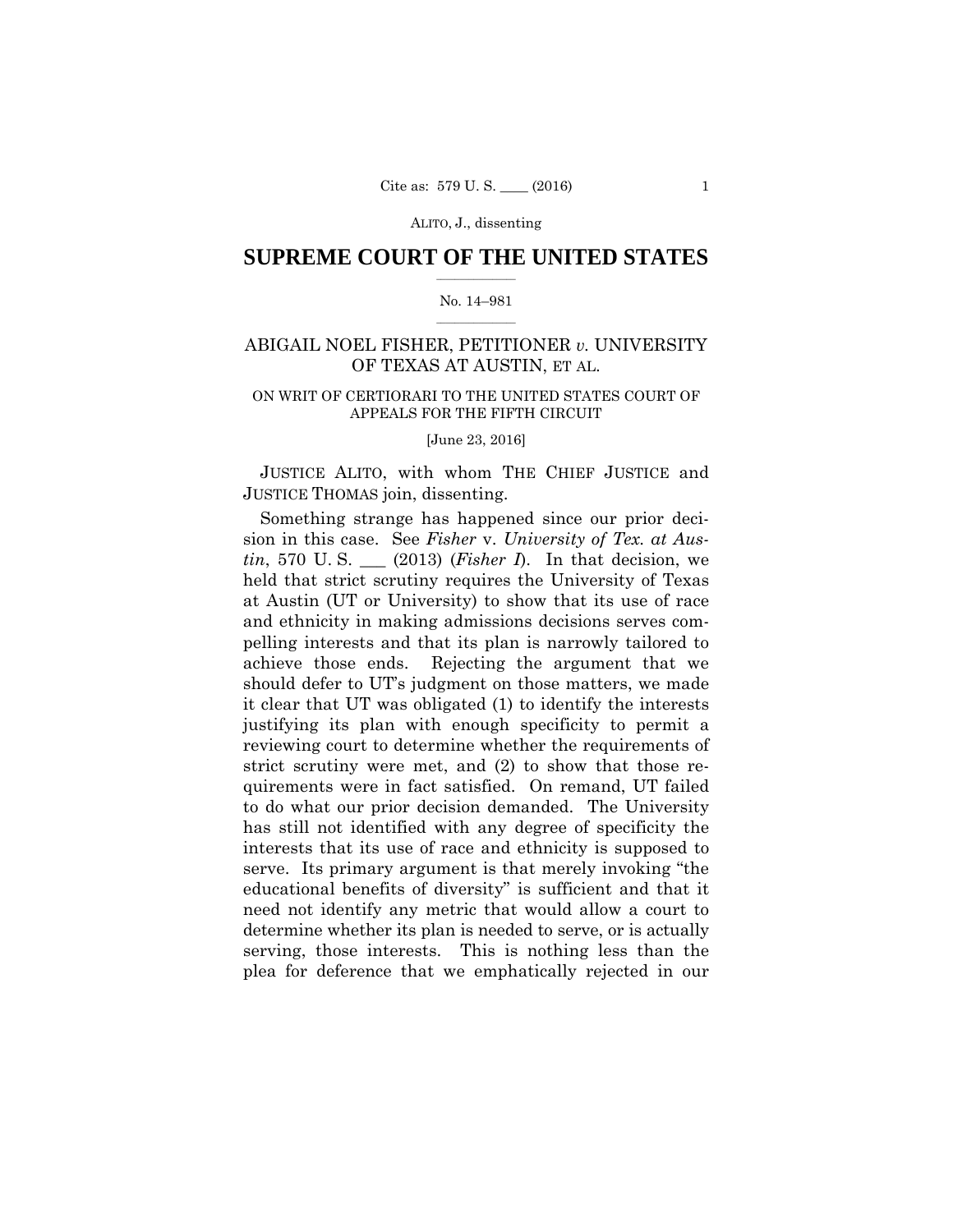prior decision. Today, however, the Court inexplicably grants that request.

To the extent that UT has ever moved beyond a plea for deference and identified the relevant interests in more specific terms, its efforts have been shifting, unpersuasive, and, at times, less than candid. When it adopted its racebased plan, UT said that the plan was needed to promote classroom diversity. See Supp. App. 1a, 24a–25a, 39a; App. 316a. It pointed to a study showing that African-American, Hispanic, and Asian-American students were underrepresented in many classes. See Supp. App. 26a. But UT has never shown that its race-conscious plan actually ameliorates this situation. The University presents no evidence that its admissions officers, in administering the "holistic" component of its plan, make any effort to determine whether an African-American, Hispanic, or Asian-American student is likely to enroll in classes in which minority students are underrepresented. And although UT's records should permit it to determine without much difficulty whether holistic admittees are any more likely than students admitted through the Top Ten Percent Law, Tex. Educ. Code Ann. §51.803 (West Cum. Supp. 2015), to enroll in the classes lacking racial or ethnic diversity, UT either has not crunched those numbers or has not revealed what they show. Nor has UT explained why the underrepresentation of Asian-American students in many classes justifies its plan, which discriminates *against* those students.

At times, UT has claimed that its plan is needed to achieve a "critical mass" of African-American and Hispanic students, but it has never explained what this term means. According to UT, a critical mass is neither some absolute number of African-American or Hispanic students nor the percentage of African-Americans or Hispanics in the general population of the State. The term remains undefined, but UT tells us that it will let the courts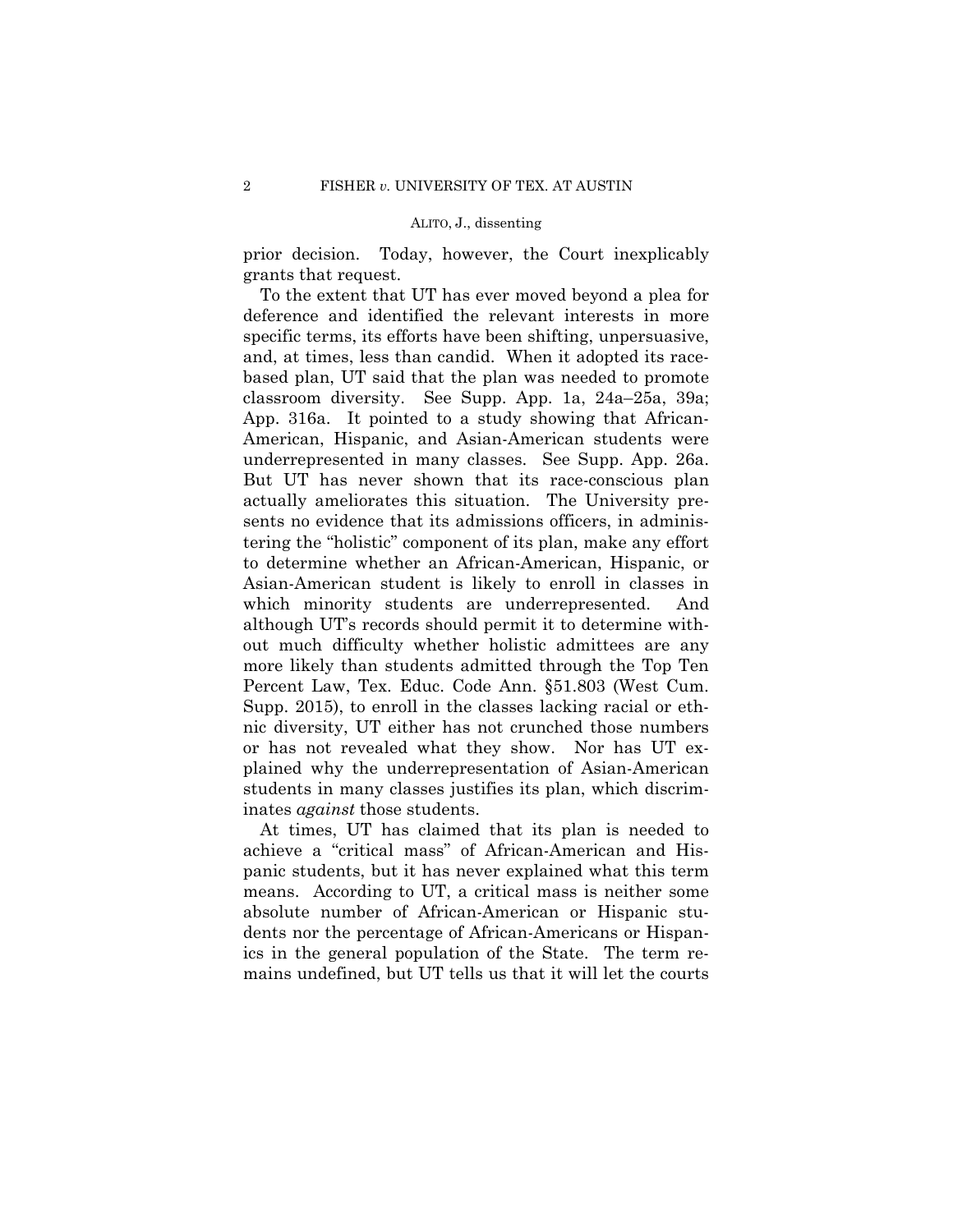know when the desired end has been achieved. See App. 314a–315a. This is a plea for deference—indeed, for blind deference—the very thing that the Court rejected in *Fisher I.* 

UT has also claimed at times that the race-based component of its plan is needed because the Top Ten Percent Plan admits *the wrong kind* of African-American and Hispanic students, namely, students from poor families who attend schools in which the student body is predominantly African-American or Hispanic. As UT put it in its brief in *Fisher I*, the race-based component of its admissions plan is needed to admit "[t]he African-American or Hispanic child of successful professionals in Dallas." Brief for Respondents, O. T. 2012, No. 11–345, p. 34.

After making this argument in its first trip to this Court, UT apparently had second thoughts, and in the latest round of briefing UT has attempted to disavow ever having made the argument. See Brief for Respondents 2 ("Petitioner's argument that UT's interest is favoring 'affluent' minorities is a fabrication"); see also *id.*, at 15. But it did, and the argument turns affirmative action on its head. Affirmative-action programs were created to help *disadvantaged* students.

Although UT now disowns the argument that the Top Ten Percent Plan results in the admission of the wrong kind of African-American and Hispanic students, the Fifth Circuit majority bought a version of that claim. As the panel majority put it, the Top Ten African-American and Hispanic admittees cannot match the holistic African-American and Hispanic admittees when it comes to "records of personal achievement," a "variety of perspectives" and "life experiences," and "unique skills." 758 F. 3d 633, 653 (2014). All in all, according to the panel majority, the Top Ten Percent students cannot "enrich the diversity of the student body" in the same way as the holistic admittees. *Id.,* at 654. As Judge Garza put it in dissent, the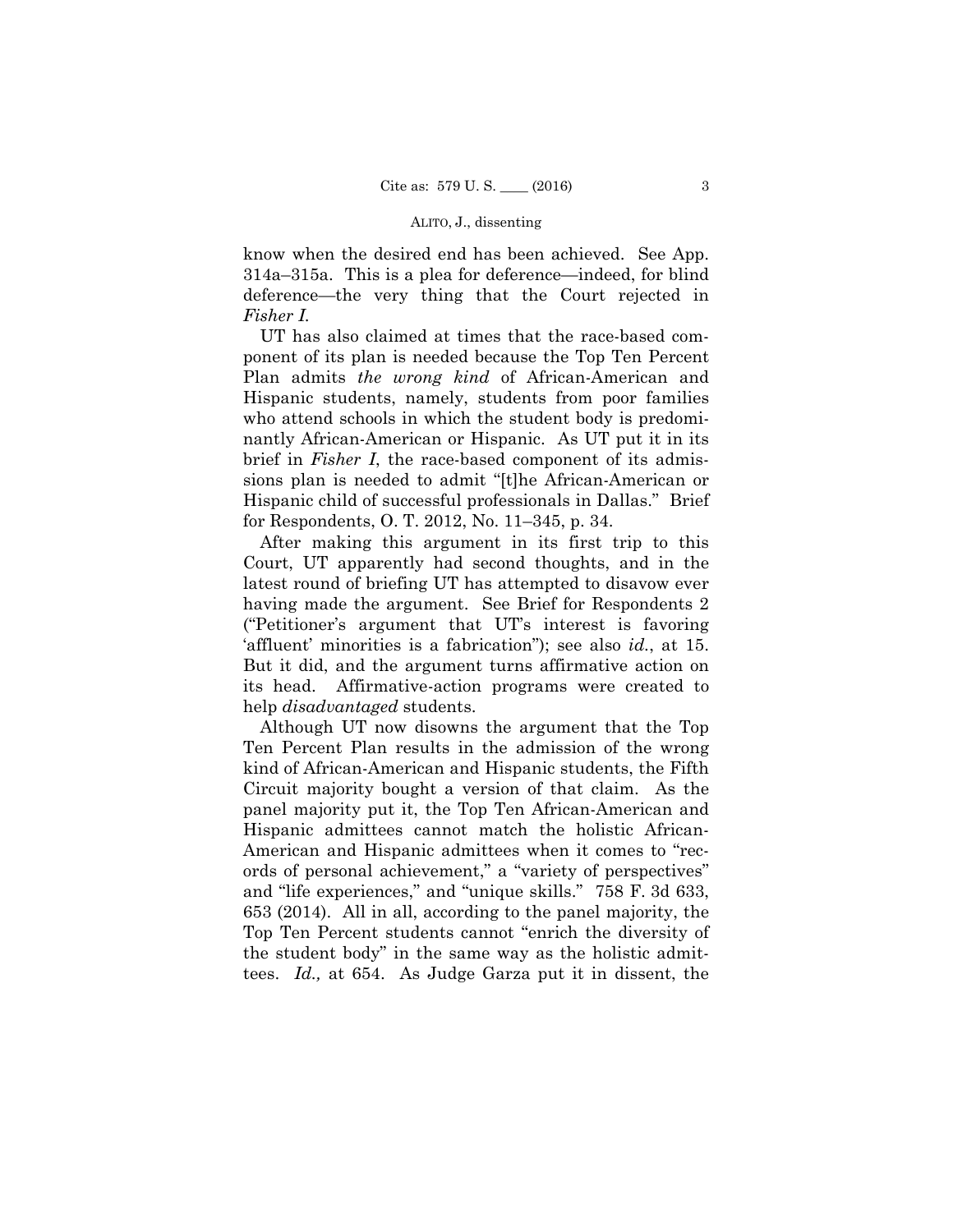panel majority concluded that the Top Ten Percent admittees are "somehow more homogenous, less dynamic, and more undesirably stereotypical than those admitted under holistic review." *Id.*, at 669–670 (Garza, J., dissenting).

The Fifth Circuit reached this conclusion with little direct evidence regarding the characteristics of the Top Ten Percent and holistic admittees. Instead, the assumption behind the Fifth Circuit's reasoning is that most of the African-American and Hispanic students admitted under the race-neutral component of UT's plan were able to rank in the top decile of their high school classes only because they did not have to compete against white and Asian-American students. This insulting stereotype is not supported by the record. African-American and Hispanic students admitted under the Top Ten Percent Plan receive higher college grades than the African-American and Hispanic students admitted under the race-conscious program. See Supp. App. 164a–165a.

It should not have been necessary for us to grant review a second time in this case, and I have no greater desire than the majority to see the case drag on. But that need not happen. When UT decided to adopt its race-conscious plan, it had every reason to know that its plan would have to satisfy strict scrutiny and that this meant that it would be *its burden* to show that the plan was narrowly tailored to serve compelling interests. UT has failed to make that showing. By all rights, judgment should be entered in favor of petitioner.

But if the majority is determined to give UT yet another chance, we should reverse and send this case back to the District Court. What the majority has now done awarding a victory to UT in an opinion that fails to address the important issues in the case—is simply wrong.

Over the past 20 years, UT has frequently modified its

I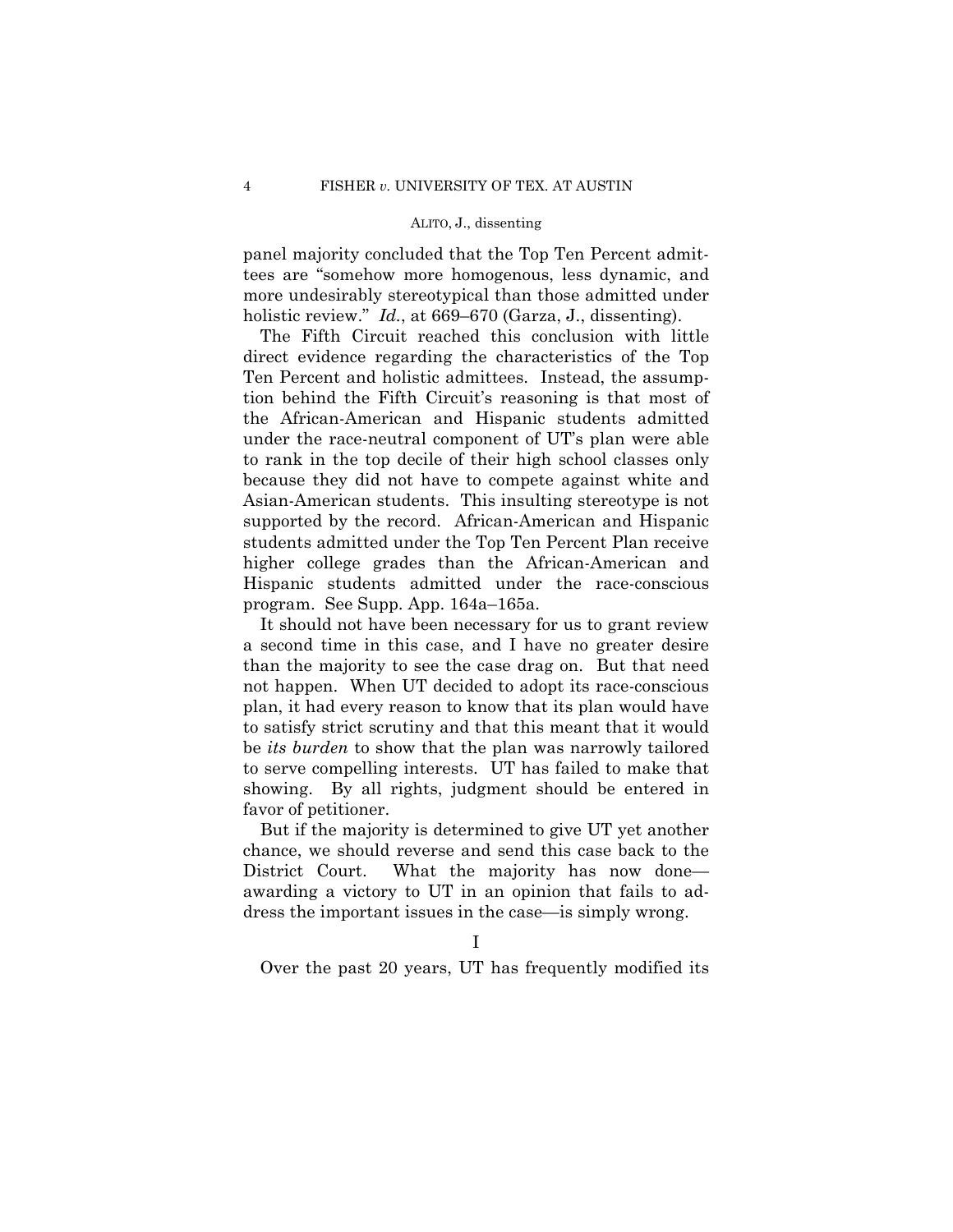admissions policies, and it has generally employed race and ethnicity in the most aggressive manner permitted under controlling precedent.

Before 1997, race was considered directly as part of the general admissions process, and it was frequently a controlling factor. Admissions were based on two criteria: (1) the applicant's Academic Index (AI), which was computed from standardized test scores and high school class rank, and (2) the applicant's race. In 1996, the last year this race-conscious system was in place, 4.1% of enrolled freshmen were African-American, 14.7% were Asian-American, and 14.5% were Hispanic. Supp. App. 43a.

The Fifth Circuit's decision in *Hopwood* v. *Texas*, 78 F. 3d 932 (1996), prohibited UT from using race in admissions. In response to *Hopwood*, beginning with the 1997 admissions cycle, UT instituted a "holistic review" process in which it considered an applicant's AI as well as a Personal Achievement Index (PAI) that was intended, among other things, to increase minority enrollment. The raceneutral PAI was a composite of scores from two essays and a personal achievement score, which in turn was based on a holistic review of an applicant's leadership qualities, extracurricular activities, honors and awards, work experience, community service, and special circumstances. Special consideration was given to applicants from poor families, applicants from homes in which a language other than English was customarily spoken, and applicants from single-parent households. Because this race-neutral plan gave a preference to disadvantaged students, it had the effect of "disproportionately" benefiting minority candidates. 645 F. Supp. 2d 587, 592 (WD Tex. 2009).

The Texas Legislature also responded to *Hopwood.* In 1997, it enacted the Top Ten Percent Plan, which mandated that UT admit all Texas seniors who rank in the top 10% of their high school classes. This facially race-neutral law served to equalize competition between students who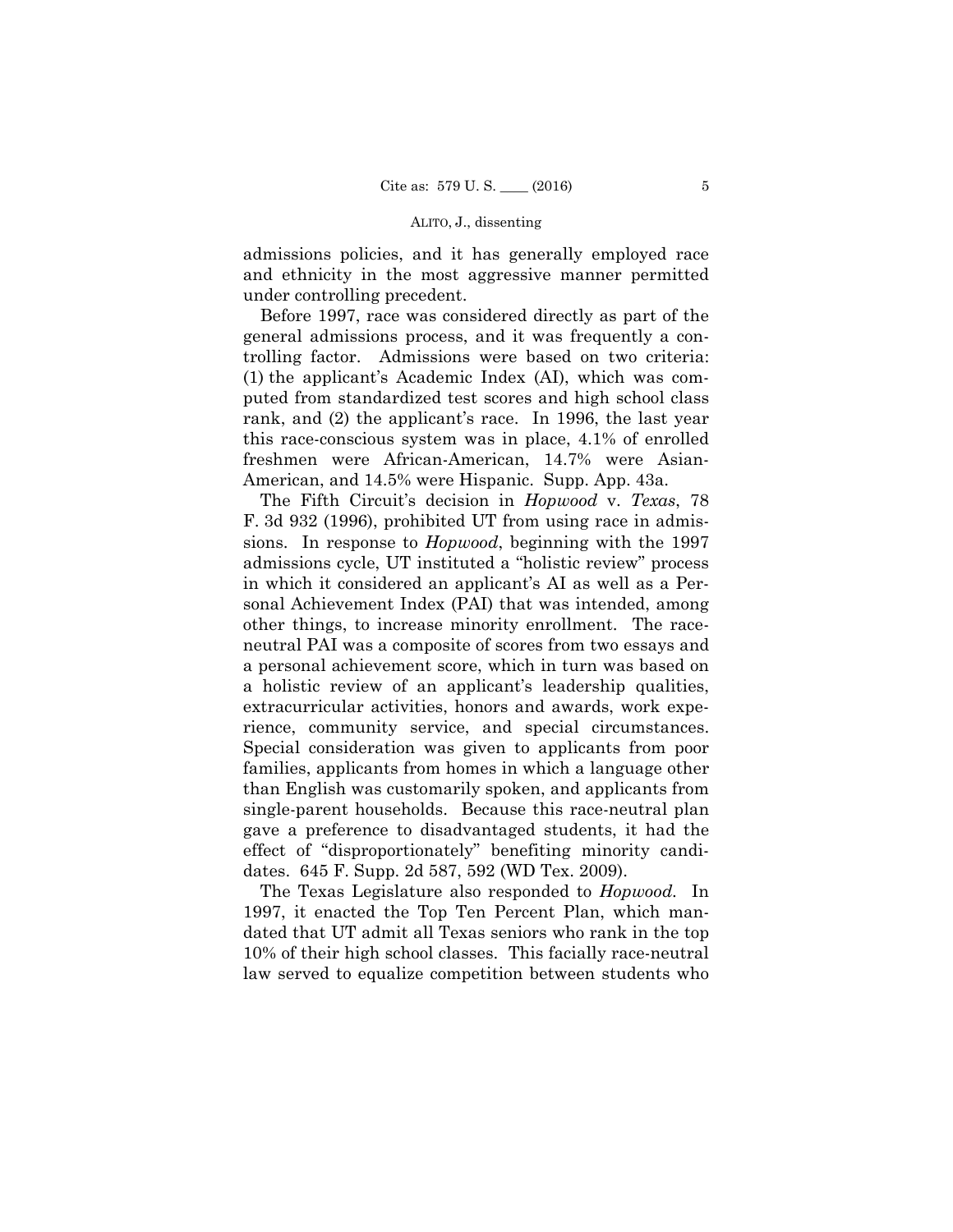live in relatively affluent areas with superior schools and students in poorer areas served by schools offering fewer opportunities for academic excellence. And by benefiting the students in the latter group, this plan, like the raceneutral holistic plan already adopted by UT, tended to benefit African-American and Hispanic students, who are often trapped in inferior public schools. 758 F. 3d, at 650– 653.

Starting in 1998, when the Top Ten Percent Plan took effect, UT's holistic, race-neutral AI/PAI system continued to be used to fill the seats in the entering class that were not taken by Top Ten Percent students. The AI/PAI system was also used to determine program placement for all incoming students, including the Top Ten Percent students.

"The University's revised admissions process, coupled with the operation of the Top Ten Percent Law, resulted in a more racially diverse environment at the University." *Fisher I*, 570 U.S., at <u>set (slip op., at 3</u>). In 2000, UT announced that its "enrollment levels for African American and Hispanic freshmen have returned to those of 1996, the year before the *Hopwood* decision prohibited the consideration of race in admissions policies." App. 393a; see also Supp. App. 23a–24a (pre-*Hopwood* diversity levels were "restored" in 1999); App. 392a–393a ("The 'Top 10 Percent Law' is Working for Texas" and "has enabled us to diversify enrollment at UT Austin with talented students who succeed"). And in 2003, UT proclaimed that it had "effectively compensated for the loss of affirmative action." *Id.,* at 396a; see also *id.*, at 398a ("Diversity efforts at The University of Texas at Austin have brought a higher number of freshman minority students—African Americans, Hispanics and Asian-Americans—to the campus than were enrolled in 1996, the year a court ruling ended the use of affirmative action in the university's enrollment process"). By 2004—the last year under the holistic, race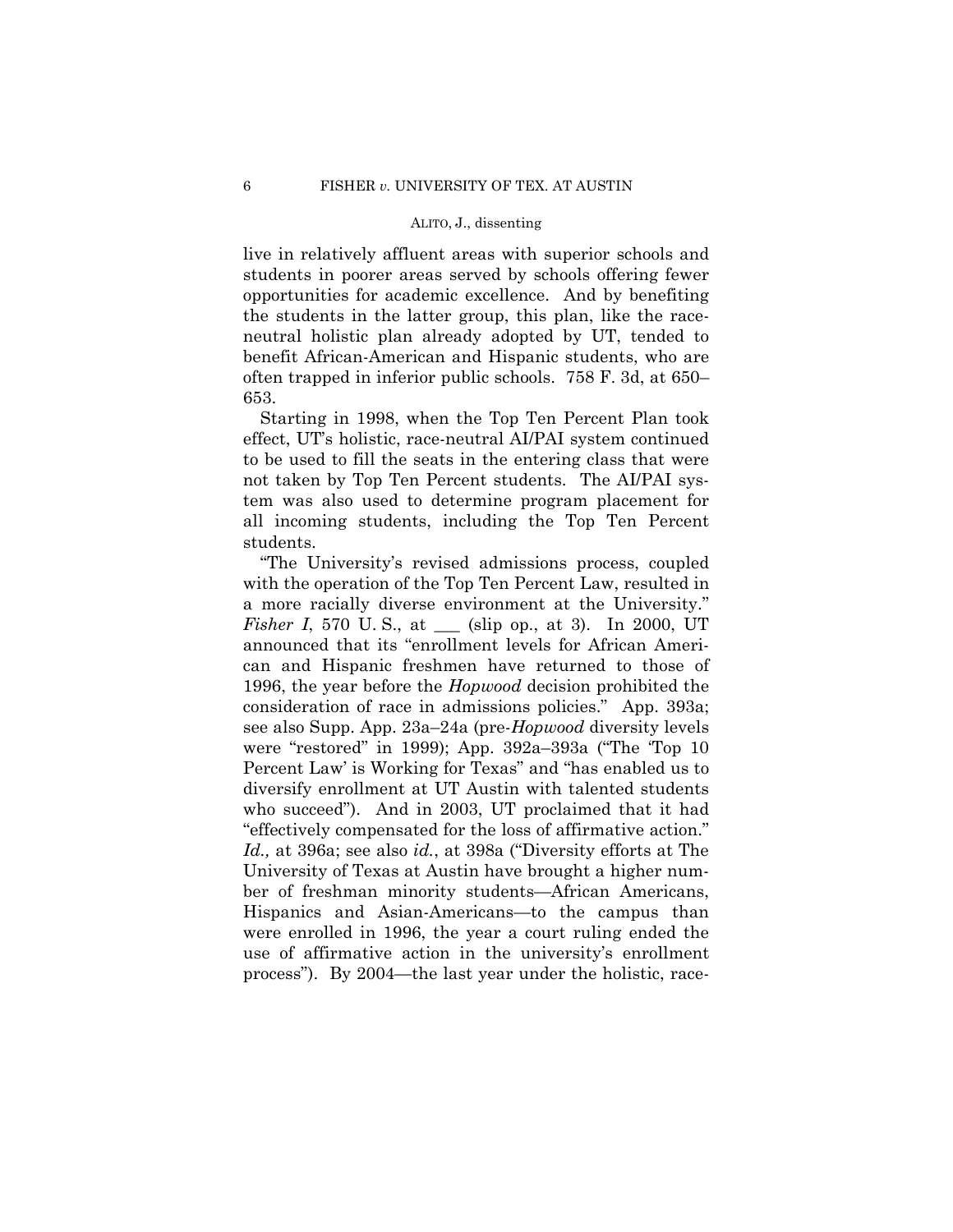neutral AI/PAI system—UT's entering class was 4.5% African-American, 17.9% Asian-American, and 16.9% Hispanic. Supp. App. 156a. The 2004 entering class thus had a higher percentage of African-Americans, Asian-Americans, and Hispanics than the class that entered in 1996, when UT had last employed racial preferences.

 (emphasis added).1 UT purports to have later engaged in Notwithstanding these lauded results, UT leapt at the opportunity to reinsert race into the process. On June 23, 2003, this Court decided *Grutter* v. *Bollinger*, 539 U. S. 306 (2003), which upheld the University of Michigan Law School's race-conscious admissions system. In *Grutter*, the Court warned that a university contemplating the consideration of race as part of its admissions process must engage in "serious, good faith consideration of workable race-neutral alternatives that will achieve the diversity the university seeks." *Id.*, at 339. Nevertheless, *on the very day Grutter was handed down*, UT's president announced that "[t]he University of Texas at Austin *will*  modify its admissions procedures" in light of *Grutter*, including by "implementing procedures at the undergraduate level that combine the benefits of the Top 10 Percent Law with affirmative action programs." App. 406a–407a

——————

 p. A1 (explaining UT's "intention, after dropping race as a consideration, Globe, June 25, 2003, p. A3 ("Soon after Monday's ruling, University of 1See also Nissimov, UT To Resume Factoring in Applicants' Race: UT To Reintroduce Race-Based Criteria, Houston Chronicle, June 24, 2003, p. 4A ("President Larry Faulkner said Monday his institution will quickly develop race-based admissions criteria by the fall that would be used for the summer and fall of 2004, after being given the green light to do so by Monday's U. S. Supreme Court ruling"); Silverstein, Hong, & Trounson, State Finds Itself Hemmed In, L. A. Times, June 24, 2003, to move swiftly to restore its use in admissions" in time for "the next admissions cycle"); Hart, Texas Ponders Changes to 10% Law, Boston Texas President Larry Faulkner said that the school will overhaul procedures" in order to allow consideration of "[t]he race of an applicant" for "students enrolling in fall 2004"); Ambiguity Remains; High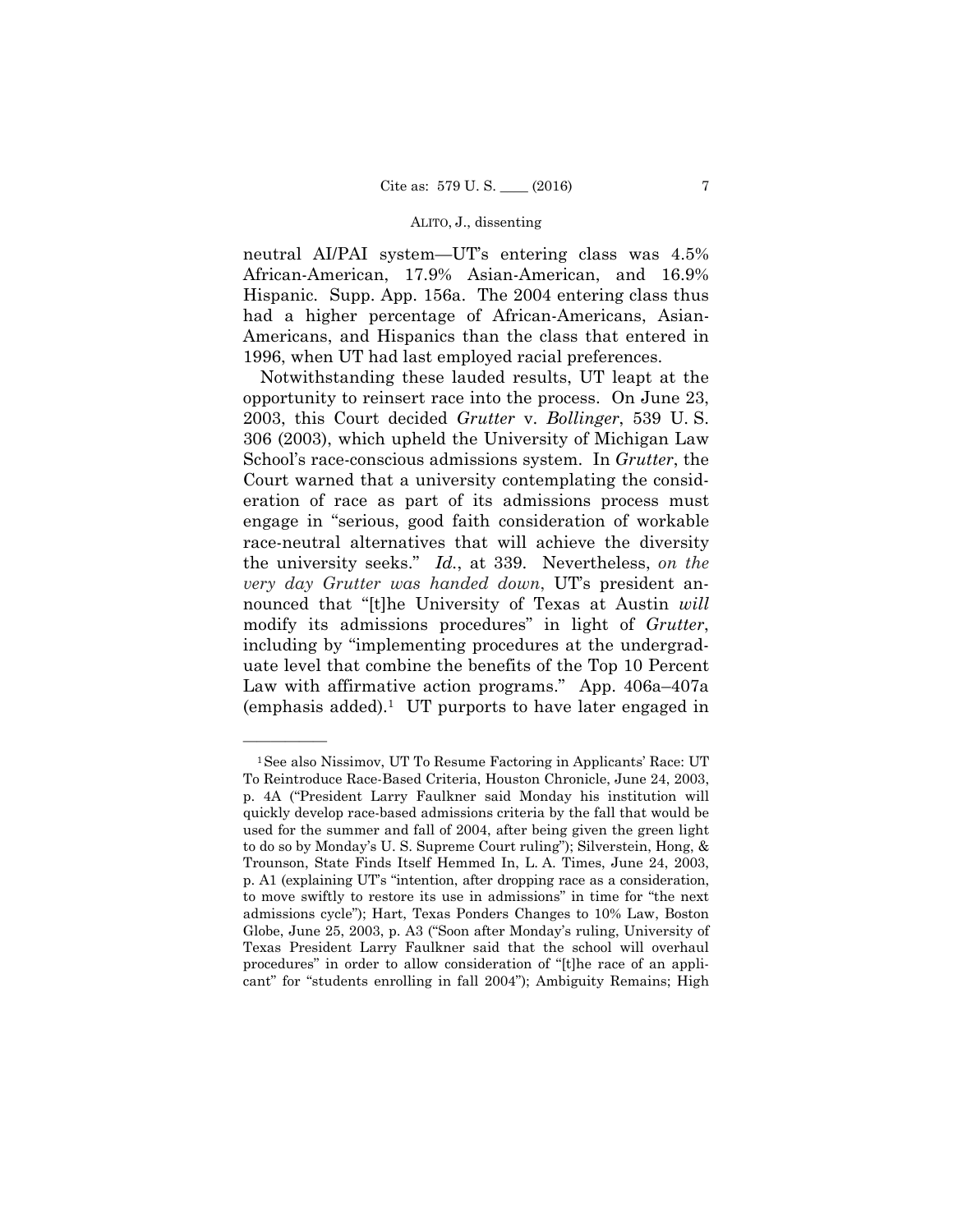"almost a year of deliberations," *id.,* at 482a, but there is no evidence that the reintroduction of race into the admissions process was anything other than a foregone conclusion following the president's announcement.

 a "critical mass of racial diversity." Supp. App. 25a. In "The University's plan to resume race-conscious admissions was given formal expression in June 2004 in an internal document entitled Proposal to Consider Race and Ethnicity in Admissions" (Proposal). *Fisher I*, *supra*, at \_\_\_ (slip op., at 4). The Proposal stated that UT needed race-conscious admissions because it had not yet achieved support of this claim, UT cited two pieces of evidence. First, it noted that there were "significant differences between the racial and ethnic makeup of the University's undergraduate population and the state's population." *Id.,*  at 24a. Second, the Proposal "relied in substantial part," *Fisher I, supra,* at  $\equiv$  (slip op., at 4), on a study of a subset of undergraduate classes containing at least five students, see Supp. App. 26a. The study showed that among select classes with five or more students, 52% had no African-Americans, 16% had no Asian-Americans, and 12% had no Hispanics. *Ibid.* Moreover, the study showed, only 21% of these classes had two or more African-Americans, 67% had two or more Asian-Americans, and 70% had two or more Hispanics. See *ibid.* Based on this study, the Proposal concluded that UT "has not reached a critical mass at the classroom level." *Id.,* at 24a. The Proposal did not analyze the backgrounds, life experiences, leadership qualities, awards, extracurricular activities, community service, personal attributes, or other characteristics of the minority students who were already being

——————

Court Leaves Quota Questions Looming, El Paso Times, June 25, 2003, p. 6B ("The University of Texas at Austin's president, Larry Faulkner, has already announced that new admissions policies would be drafted to include race as a factor").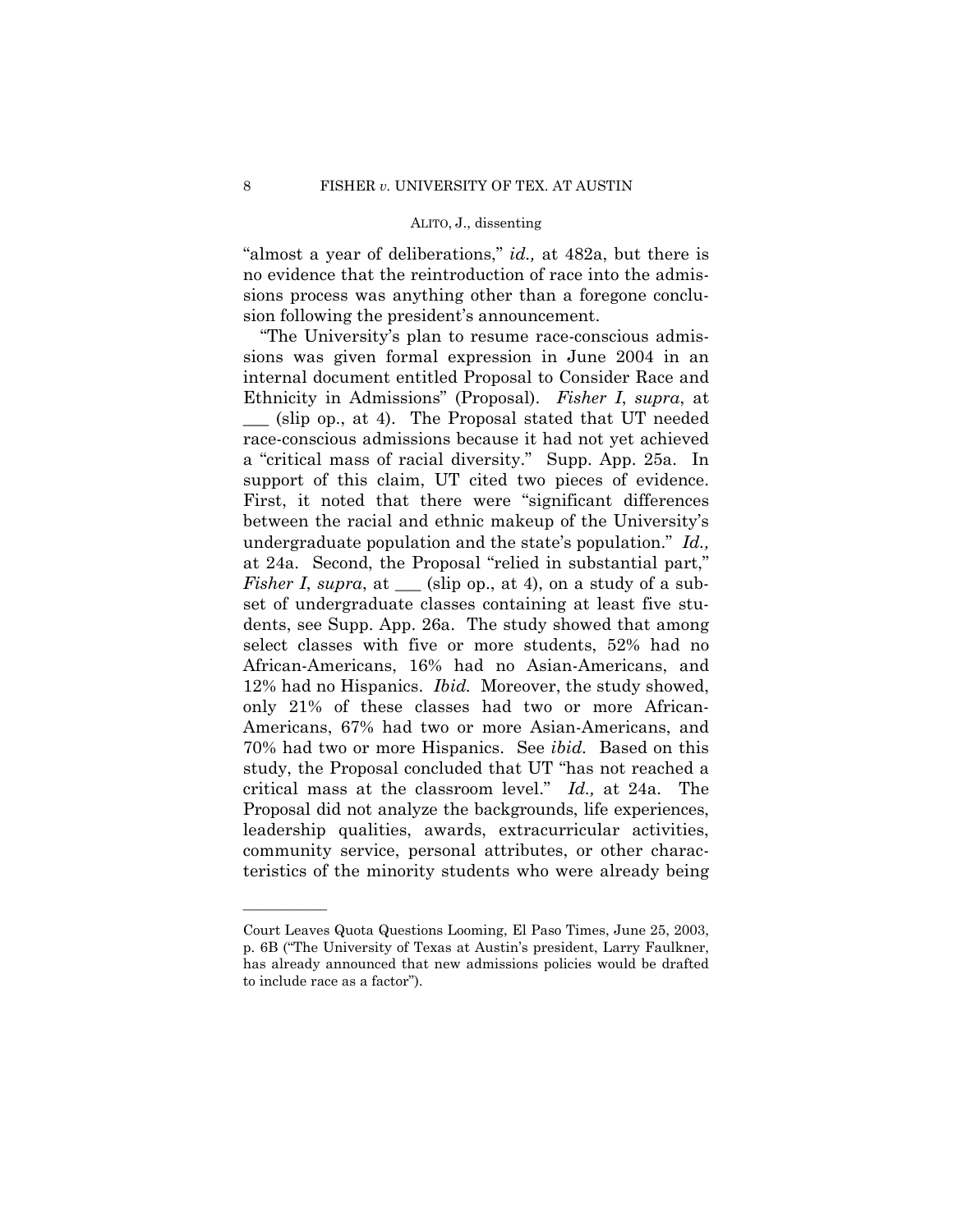admitted to UT under the holistic, race-neutral process.

"To implement the Proposal the University included a student's race as a component of the PAI score, beginning with applicants in the fall of 2004." *Fisher I*, 570 U. S., at (slip op., at 4). "The University asks students to classify themselves from among five predefined racial categories on the application." *Ibid.* "Race is not assigned an explicit numerical value, but it is undisputed that race is a meaningful factor." *Ibid.* UT decided to use racial preferences to benefit African-American and Hispanic students because it considers those groups "underrepresented minorities." Supp. App. 25a; see also App. 445a–446a (defining "underrepresented minorities" as "Hispanic[s] and African Americans"). Even though UT's classroom study showed that more classes lacked Asian-American students than lacked Hispanic students, Supp. App. 26a, UT deemed Asian-Americans "*overrepresented*" based on state demographics, 645 F. Supp. 2d, at 606; see also *ibid.*  ("It is undisputed that UT considers African-Americans and Hispanics to be underrepresented but does not consider Asian-Americans to be underrepresented").

Although UT claims that race is but a "factor of a factor of a factor of a factor," *id.*, at 608, UT acknowledges that "race is the only one of [its] holistic factors that appears on the cover of every application," Tr. of Oral Arg. 54 (Oct. 10, 2012). "Because an applicant's race is identified at the front of the admissions file, reviewers are aware of it throughout the evaluation." 645 F. Supp. 2d, at 597; see also *id.,* at 598 ("[A] candidate's race is known throughout the application process"). Consideration of race therefore pervades every aspect of UT's admissions process. See App. 219a ("We are certainly aware of the applicant's race. It's on the front page of the application that's being read [and] is used in context with everything else that's part of the applicant's file"). This is by design, as UT considers its use of racial classifications to be a benign form of "social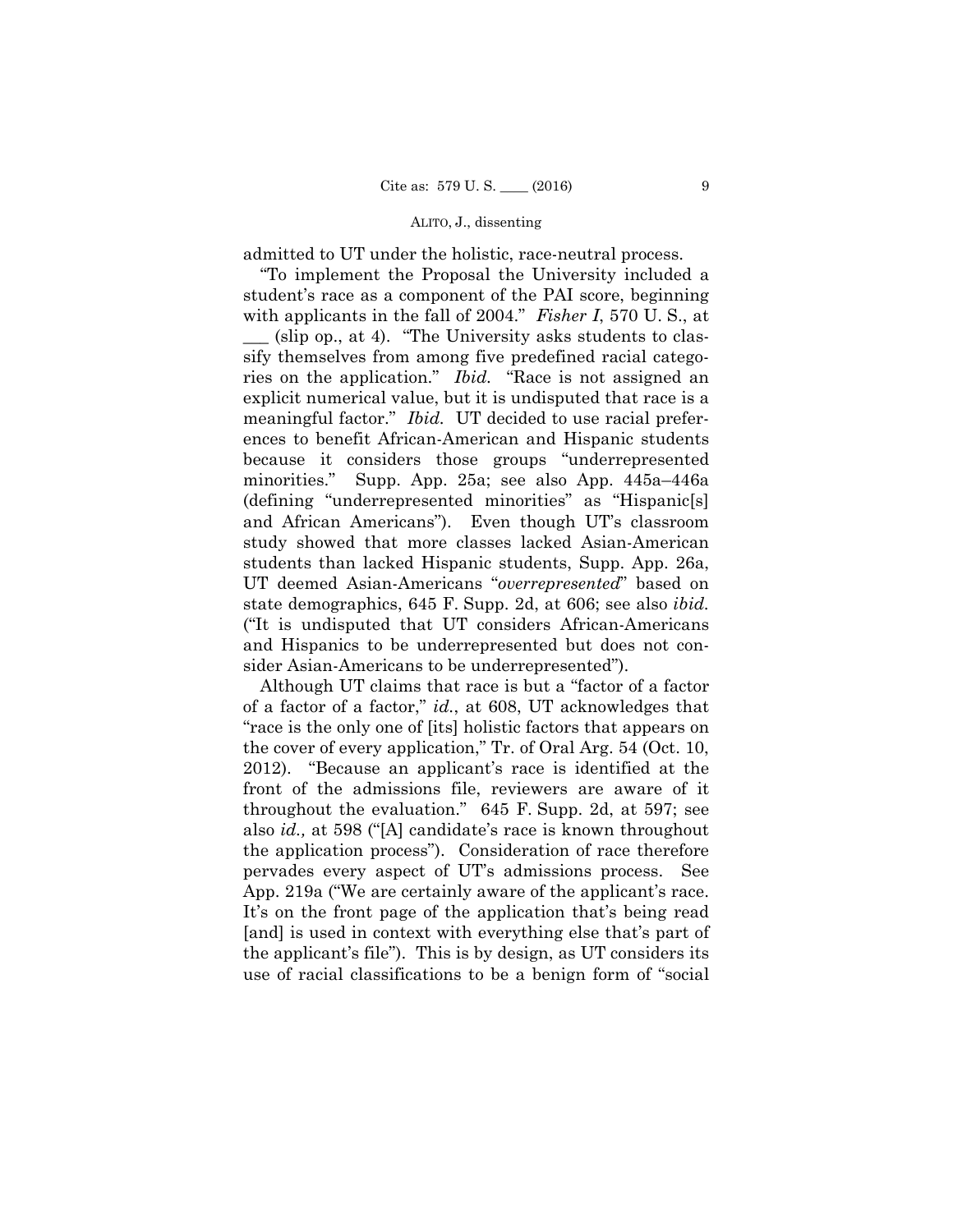engineering." Powers, Why Schools Still Need Affirmative Action, National L. J., Aug. 4, 2014, p. 22 (editorial by Bill Powers, President of UT from 2006–2015) ("Opponents accuse defenders of race-conscious admissions of being in favor of 'social engineering,' to which I believe we should reply, 'Guilty as charged'").

Notwithstanding the omnipresence of racial classifications, UT claims that it keeps no record of how those classifications affect its process. "The university doesn't keep any statistics on how many students are affected by the consideration of race in admissions decisions," and it "does not know how many minority students are affected in a positive manner by the consideration of race." App. 337a. According to UT, it has no way of making these determinations. See *id.,* at 320a–322a. UT says that it does not tell its admissions officers how much weight to give to race. See Deposition of Gary Lavergne 43–45, Record in No. 1:08–CV–00263 (WD Tex.), Doc. 94–9 (Lavergne Deposition). And because the influence of race is always "contextual," UT claims, it cannot provide even a single example of an instance in which race impacted a student's odds of admission. See App. 220a ("Q. Could you give me an example where race would have some impact on an applicant's personal achievement score? A. To be honest, not really  $\dots$  [I]t's impossible to say—to give you an example of a particular student because it's all contextual"). Accordingly, UT asserts that it has no idea which students were admitted as a result of its race-conscious system and which students would have been admitted under a race-neutral process. UT thus makes no effort to assess how the individual characteristics of students admitted as the result of racial preferences differ (or do not differ) from those of students who would have been admitted without them.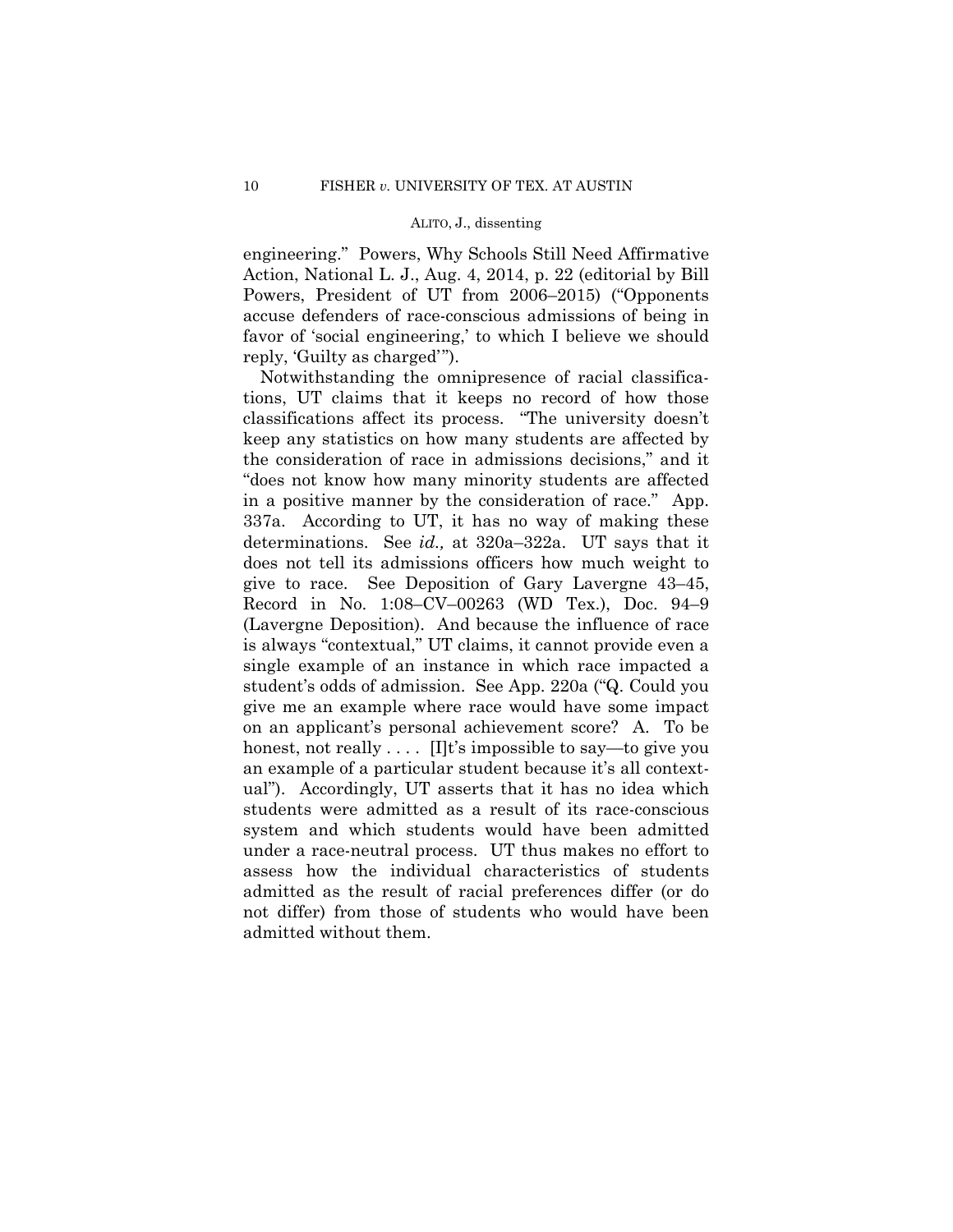### II

UT's race-conscious admissions program cannot satisfy strict scrutiny. UT says that the program furthers its interest in the educational benefits of diversity, but it has failed to define that interest with any clarity or to demonstrate that its program is narrowly tailored to achieve that or any other particular interest. By accepting UT's rationales as sufficient to meet its burden, the majority licenses UT's perverse assumptions about different groups of minority students—the precise assumptions strict scrutiny is supposed to stamp out.

### A

"The moral imperative of racial neutrality is the driving force of the Equal Protection Clause." *Richmond* v. *J. A. Croson Co.*, 488 U. S. 469, 518 (1989) (KENNEDY, J., concurring in part and concurring in judgment). "At the heart of the Constitution's guarantee of equal protection lies the simple command that the Government must treat citizens as individuals, not as simply components of a racial, religious, sexual or national class." *Miller* v. *Johnson*, 515 U. S. 900, 911 (1995) (internal quotation marks omitted). "Race-based assignments embody stereotypes that treat individuals as the product of their race, evaluating their thoughts and efforts—their very worth as citizens according to a criterion barred to the Government by history and the Constitution." *Id.,* at 912 (internal quotation marks omitted). Given our constitutional commitment to "the doctrine of equality," "'[d]istinctions between citizens solely because of their ancestry are by their very nature odious to a free people.'" *Rice* v. *Cayetano*, 528 U. S. 495, 517 (2000) (quoting *Hirabayashi* v. *United States*, 320 U. S. 81, 100 (1943)).

"[B]ecause racial characteristics so seldom provide a relevant basis for disparate treatment, the Equal Protection Clause demands that racial classifications . . . be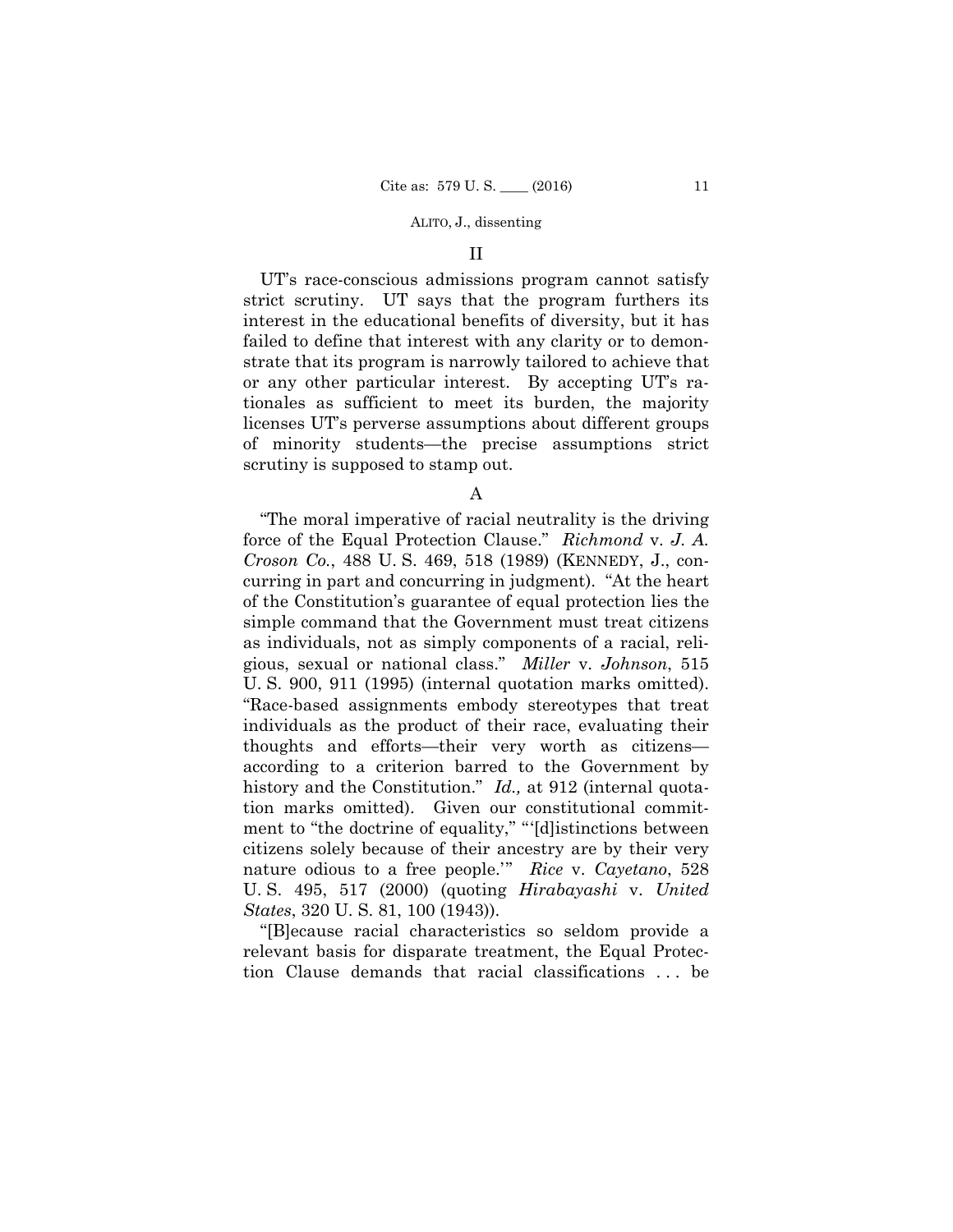subjected to the most rigid scrutiny." *Fisher I*, 570 U. S., at \_\_\_ (slip op., at 8) (internal quotation marks and citations omitted). "[J]udicial review must begin from the position that 'any official action that treats a person differently on account of his race or ethnic origin is inherently suspect.'" *Ibid.*; see also *Grutter*, 539 U. S., at 388 (KENNEDY, J., dissenting) ("'Racial and ethnic distinctions of any sort are inherently suspect and thus call for the most exacting judicial examination'"). Under strict scrutiny, the use of race must be "necessary to further a compelling governmental interest," and the means employed must be "'specifically and narrowly'" tailored to accomplish the compelling interest. *Id.,* at 327, 333 (O'Connor, J., for the Court).

The "higher education dynamic does not change" this standard. *Fisher I*, *supra*, at \_\_\_ (slip op., at 12). "Racial discrimination [is] invidious in all contexts," *Edmonson* v. *Leesville Concrete Co.*, 500 U. S. 614, 619 (1991), and "'[t]he analysis and level of scrutiny applied to determine the validity of [a racial] classification do not vary simply because the objective appears acceptable,'" *Fisher I*, *supra*, at  $\_\_\$  (slip op., at 12).

 *Croson*, *supra*, at 494 (plurality opinion of O'Connor, J.)). Nor does the standard of review "'depen[d] on the race of those burdened or benefited by a particular classification.'" *Gratz* v. *Bollinger*, 539 U. S. 244, 270 (2003) (quoting *Adarand Constructors, Inc.* v. *Peña*, 515 U. S. 200, 224 (1995)); see also *Miller*, *supra*, at 904 ("This rule obtains with equal force regardless of 'the race of those burdened or benefited by a particular classification'" (quoting "Thus, 'any person, of whatever race, has the right to demand that any governmental actor subject to the Constitution justify any racial classification subjecting that person to unequal treatment under the strictest of judicial scrutiny.'" *Gratz*, *supra*, at 270 (quoting *Adarand*, *supra*, at 224).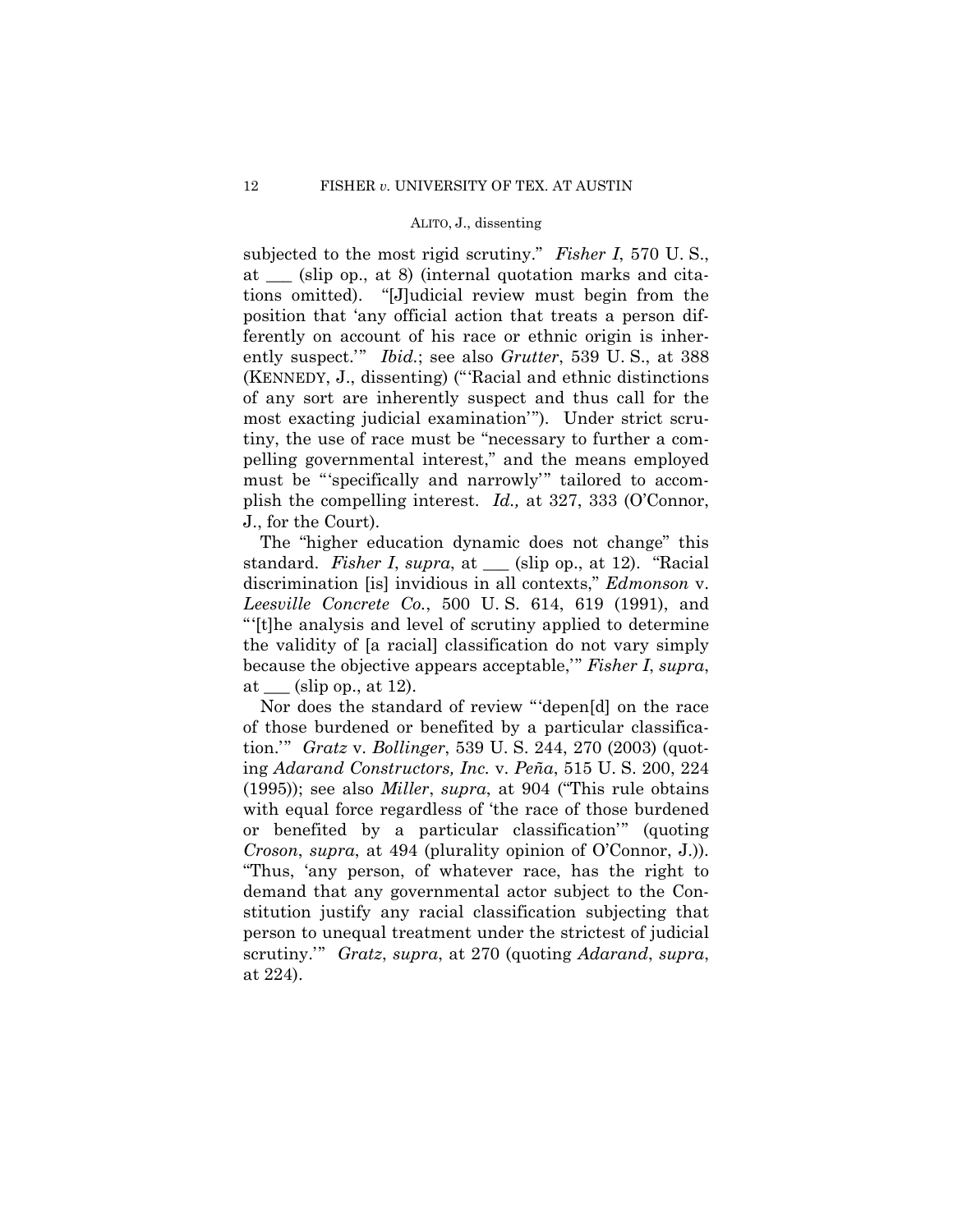In short, in "all contexts," *Edmonson*, *supra*, at 619, racial classifications are permitted only "as a last resort," when all else has failed, *Croson*, *supra*, at 519 (opinion of KENNEDY, J.). "Strict scrutiny is a searching examination, and it is the government that bears the burden" of proof. *Fisher I*, 570 U.S., at <u>section</u> (slip op., at 8). To meet this burden, the government must "demonstrate *with clarity* that its 'purpose or interest is both constitutionally permissible and substantial, and that its use of the classification is necessary . . . to the accomplishment of its purpose.'" *Id.,* at \_\_\_ (slip op., at 7) (emphasis added).

B

 racial preferences with clarity. As a result, the narrow Here, UT has failed to define its interest in using tailoring inquiry is impossible, and UT cannot satisfy strict scrutiny.

 benefits of diversity"). But to this day, UT has not When UT adopted its challenged policy, it characterized its compelling interest as obtaining a "'critical mass'" of underrepresented minorities. *Id.*, at \_\_\_ (slip op., at 1). The 2004 Proposal claimed that "[t]he use of race-neutral policies and programs has not been successful in achieving a critical mass of racial diversity." Supp. App. 25a; see *Fisher* v. *University of Tex. at Austin*, 631 F. 3d 213, 226 (CA5 2011) ("[T]he *2004 Proposal* explained that UT had not yet achieved the critical mass of underrepresented minority students needed to obtain the full educational explained in anything other than the vaguest terms what it means by "critical mass." In fact, UT argues that it need not identify *any* interest more specific than "securing the educational benefits of diversity." Brief for Respondents 15.

UT has insisted that critical mass is not an absolute number. See Tr. of Oral Arg. 39 (Oct. 10, 2012) (declaring that UT is not working toward any particular number of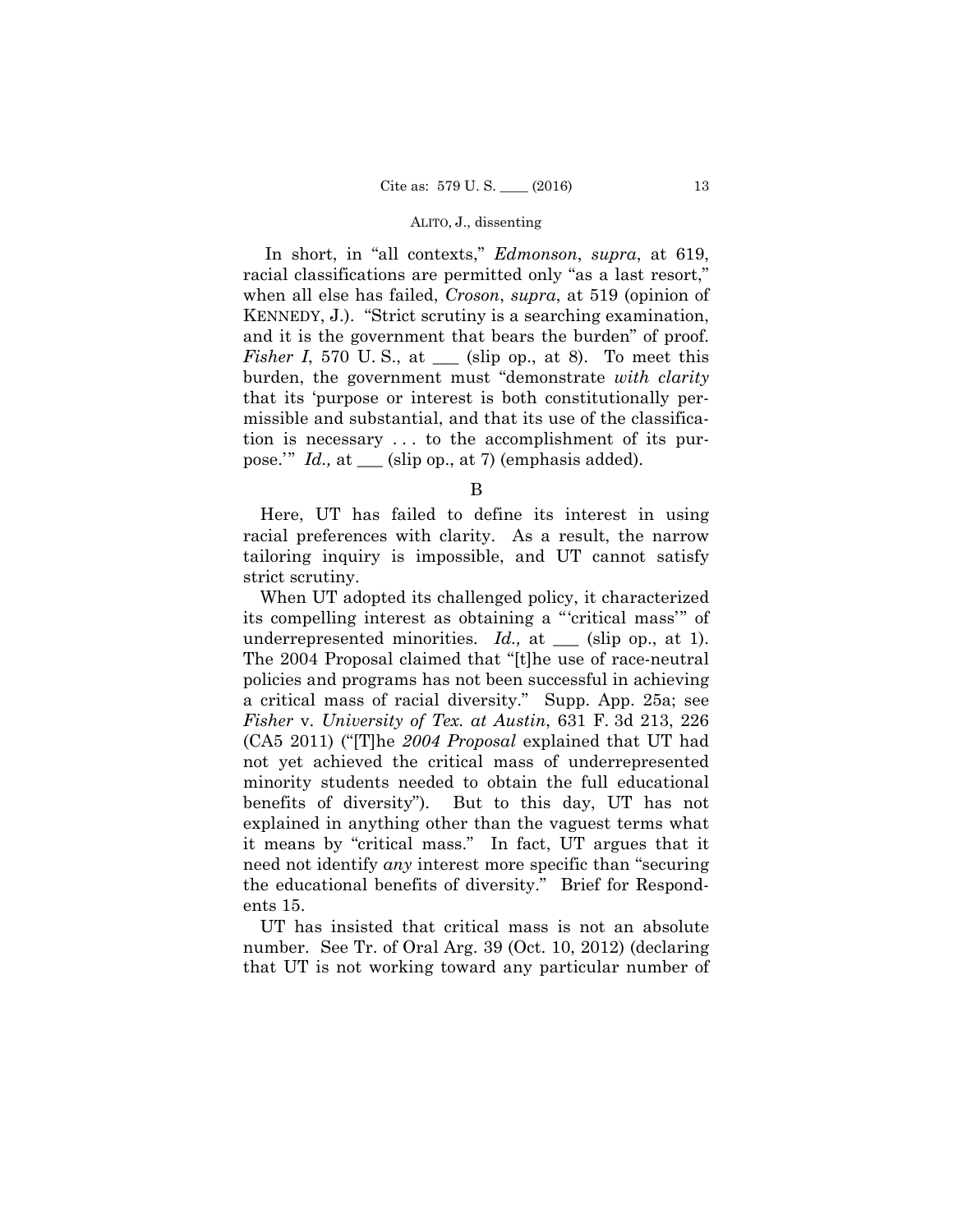African-American or Hispanic students); App. 315a (confirming that UT has not defined critical mass as a number and has not projected when it will attain critical mass). Instead, UT prefers a deliberately malleable "we'll know it when we see it" notion of critical mass. It defines "critical" mass" as "an adequate representation of minority students so that the . . . educational benefits that can be derived from diversity can actually happen," and it declares that it "will . . . know [that] it has reached critical mass" when it "see[s] the educational benefits happening." *Id.,* at 314a– 315a. In other words: Trust us.

This intentionally imprecise interest is designed to insulate UT's program from meaningful judicial review. As Judge Garza explained:

 must explain its goal to us in some meaningful way. "[T]o meet its narrow tailoring burden, the University We cannot undertake a rigorous ends-to-means narrow tailoring analysis when the University will not define the ends. We cannot tell whether the admissions program closely 'fits' the University's goal when it fails to objectively articulate its goal. Nor can we determine whether considering race is necessary for the University to achieve 'critical mass,' or whether there are effective race-neutral alternatives, when it has not described what 'critical mass' requires." 758 F. 3d, at 667 (dissenting opinion).

Indeed, without knowing in reasonably specific terms what critical mass is or how it can be measured, a reviewing court cannot conduct the requisite "careful judicial inquiry" into whether the use of race was "'necessary.'" *Fisher I*, *supra*, at \_\_\_ (slip op., at 10).

To be sure, I agree with the majority that our precedents do not require UT to pinpoint "an interest in enrolling a certain number of minority students." *Ante*, at 11. But in order for us to assess whether UT's program is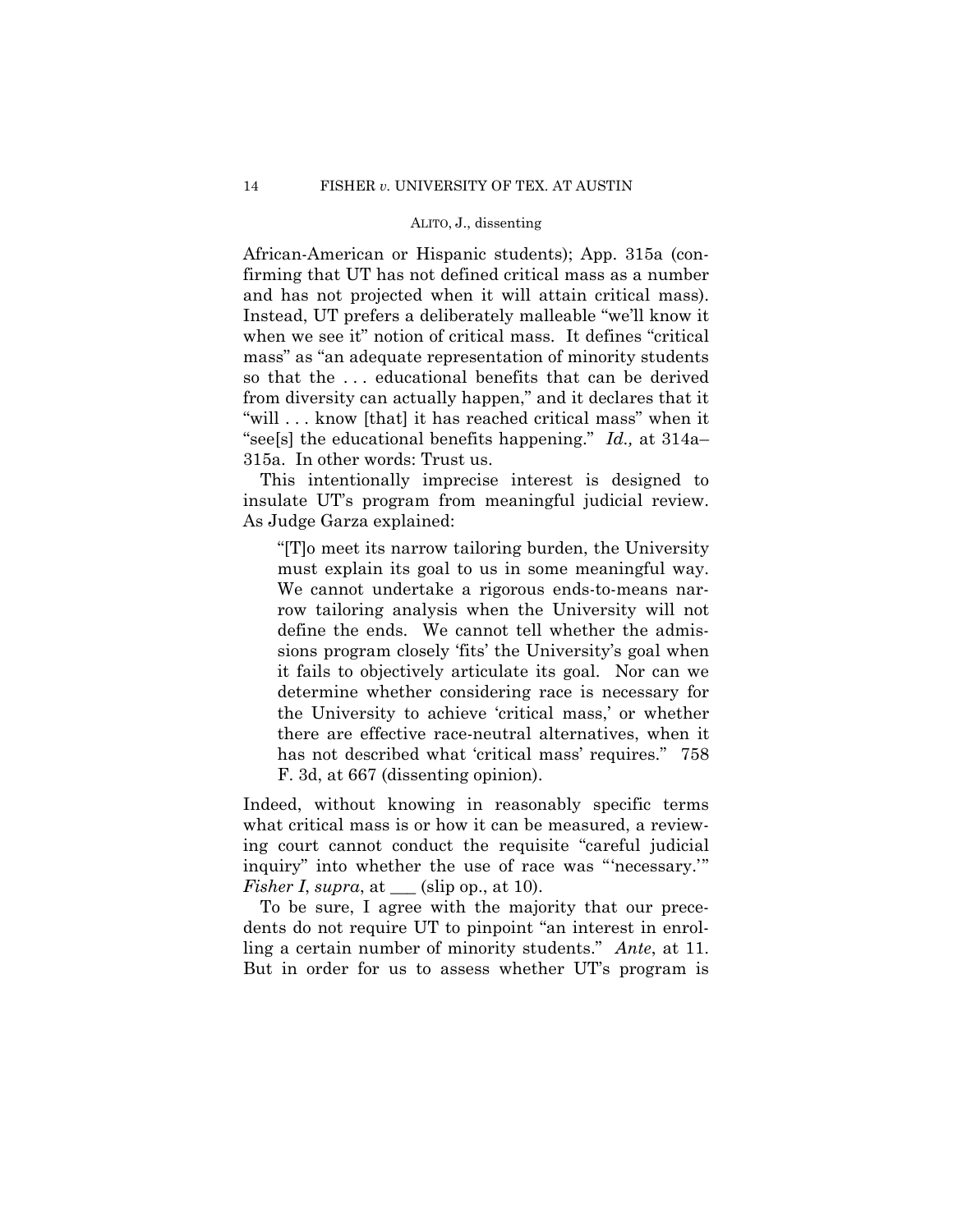narrowly tailored, the University must identify *some sort of concrete interest*. "Classifying and assigning" students according to race "requires more than . . . an amorphous end to justify it." *Parents Involved in Community Schools*  v. *Seattle School Dist. No. 1*, 551 U. S. 701, 735 (2007). Because UT has failed to explain "with clarity," *Fisher I*, *supra*, at \_\_\_ (slip op., at 7), why it needs a race-conscious policy and how it will know when its goals have been met, the narrow tailoring analysis cannot be meaningfully conducted. UT therefore cannot satisfy strict scrutiny.

The majority acknowledges that "asserting an interest in the educational benefits of diversity writ large is insufficient," and that "[a] university's goals cannot be elusory or amorphous—they must be sufficiently measurable to permit judicial scrutiny of the policies adopted to reach them." *Ante*, at 12. According to the majority, however, UT has articulated the following "concrete and precise goals": "the destruction of stereotypes, the promot[ion of] cross-racial understanding, the preparation of a student body for an increasingly diverse workforce and society, and the cultivat[ion of] a set of leaders with legitimacy in the eyes of the citizenry." *Ibid.* (internal quotation marks omitted).

These are laudable goals, but they are not concrete or precise, and they offer no limiting principle for the use of racial preferences. For instance, how will a court ever be able to determine whether stereotypes have been adequately destroyed? Or whether cross-racial understanding has been adequately achieved? If a university can justify racial discrimination simply by having a few employees opine that racial preferences are necessary to accomplish these nebulous goals, see *ante*, at 12–13 (citing *only* selfserving statements from UT officials), then the narrow tailoring inquiry is meaningless. Courts will be required to defer to the judgment of university administrators, and affirmative-action policies will be completely insulated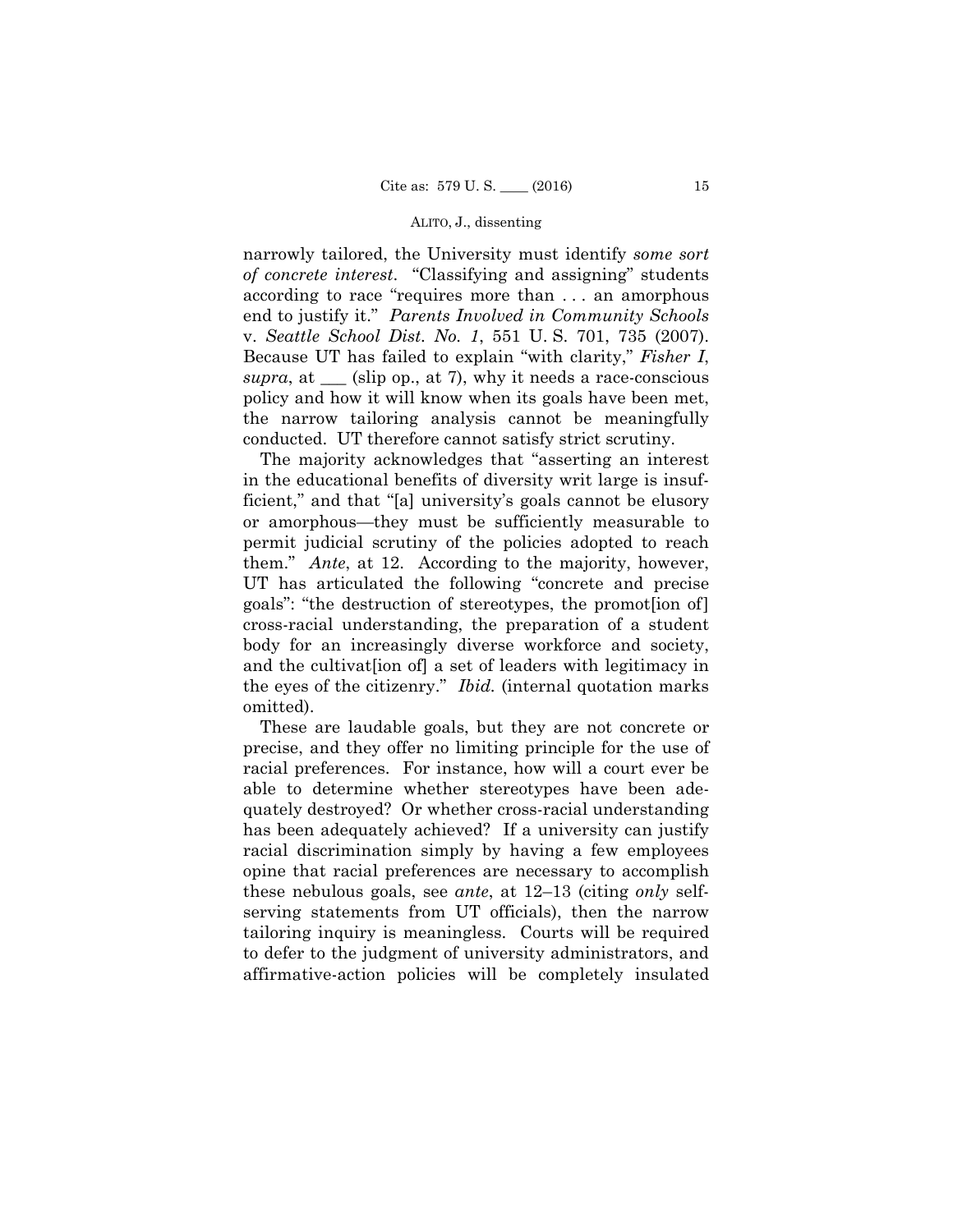from judicial review.

By accepting these amorphous goals as sufficient for UT to carry its burden, the majority violates decades of precedent rejecting blind deference to government officials defending "'inherently suspect'" classifications. *Miller*, 515 U. S., at 904 (citing *Regents of Univ. of Cal.* v. *Bakke*, 438 U. S. 265, 291 (1978) (opinion of Powell, J.)); see also, *e.g., Miller*, *supra*, at 922 ("Our presumptive skepticism of all racial classifications . . . prohibits us . . . from accepting on its face the Justice Department's conclusion" (citation omitted)); *Croson*, 488 U. S., at 500 ("[T]he mere recitation of a 'benign' or legitimate purpose for a racial classification is entitled to little or no weight"); *id.,* at 501 ("The history of racial classifications in this country suggests that blind judicial deference to legislative or executive pronouncements of necessity has no place in equal protection analysis"). Most troublingly, the majority's uncritical deference to UT's self-serving claims blatantly contradicts our decision in the prior iteration of this very case, in which we faulted the Fifth Circuit for improperly "deferring to the University's good faith in its use of racial classifications." *Fisher I*, 570 U.S., at <u>set (slip op., at 12</u>). As we emphasized just three years ago, our precedent "ma[kes] clear that it is for the courts, not for university administrators, to ensure that" an admissions process is narrowly tailored. *Id.*, at <u>\_\_\_</u> (slip op., at 10).

A court cannot ensure that an admissions process is narrowly tailored if it cannot pin down the goals that the process is designed to achieve. UT's vague policy goals are "so broad and imprecise that they cannot withstand strict scrutiny." *Parents Involved*, *supra*, at 785 (KENNEDY, J., concurring in part and concurring in judgment).

 $\mathcal{C}$ 

Although UT's primary argument is that it need not point to any interest more specific than "the educational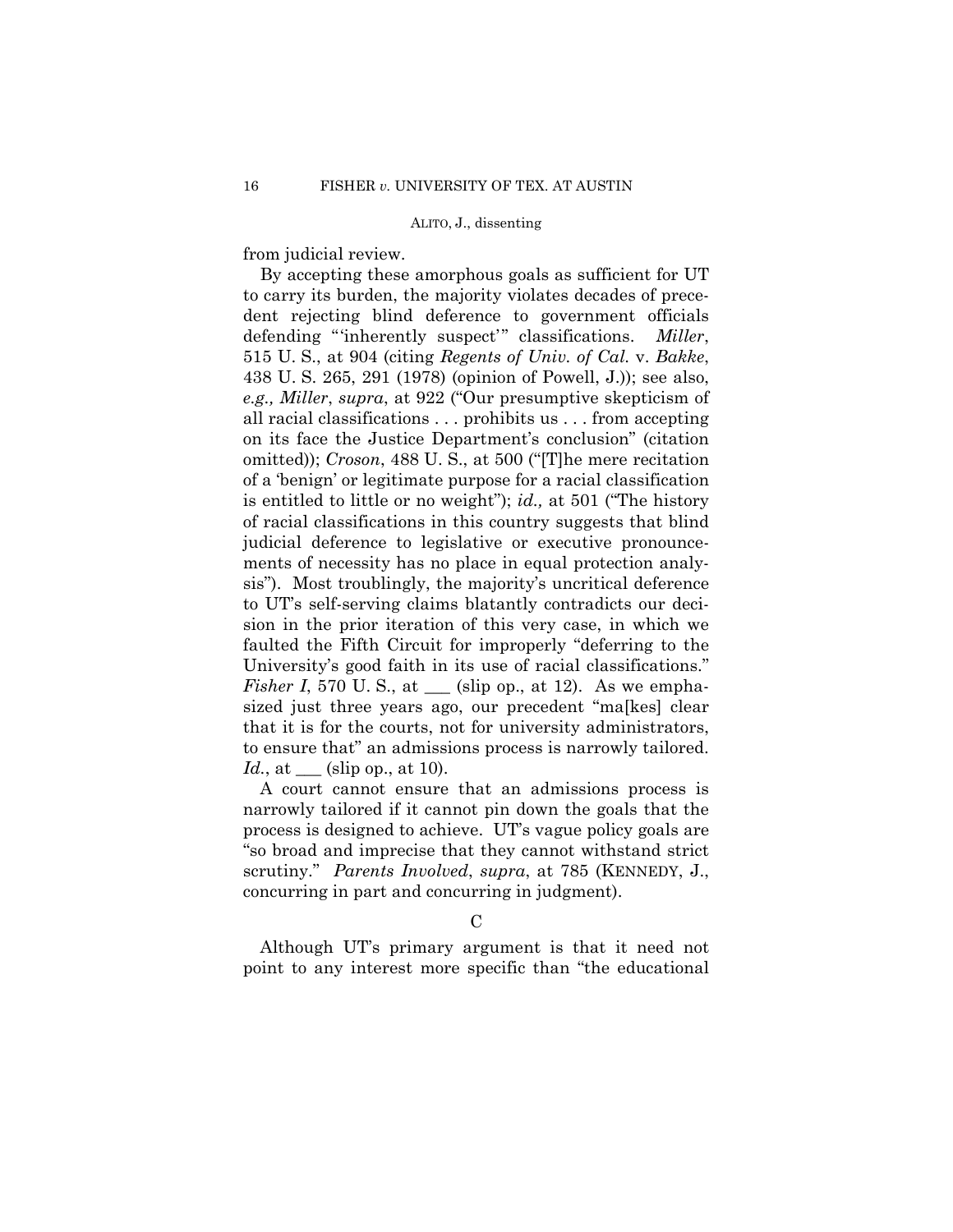benefits of diversity," Brief for Respondents 15, it has—at various points in this litigation—identified four more specific goals: demographic parity, classroom diversity, intraracial diversity, and avoiding racial isolation. Neither UT nor the majority has demonstrated that any of these four goals provides a sufficient basis for satisfying strict scrutiny. And UT's arguments to the contrary depend on a series of invidious assumptions.

1

 See, *e.g.,* Supp. App. 24a; *ante*, at 14. But neither UT nor First, both UT and the majority cite demographic data as evidence that African-American and Hispanic students are "underrepresented" at UT and that racial preferences are necessary to compensate for this underrepresentation. the majority is clear about the relationship between Texas demographics and UT's interest in obtaining a critical mass.

Does critical mass depend on the relative size of a particular group in the population of a State? For example, is the critical mass of African-Americans and Hispanics in Texas, where African-Americans are about 11.8% of the population and Hispanics are about 37.6%, different from the critical mass in neighboring New Mexico, where the African-American population is much smaller (about 2.1%) and the Hispanic population constitutes a higher percentage of the State's total (about 46.3%)? See United States Census Bureau, QuickFacts, online at https:// www.census.gov/quickfacts/table/PST045215/35,48 (all Internet materials as last visited June 21, 2016).

UT's answer to this question has veered back and forth. At oral argument in *Fisher I*, UT's lawyer indicated that critical mass "could" vary "from group to group" and from "state to state." See Tr. of Oral Arg. 40 (Oct. 10, 2012). And UT initially justified its race-conscious plan at least in part on the ground that "significant differences between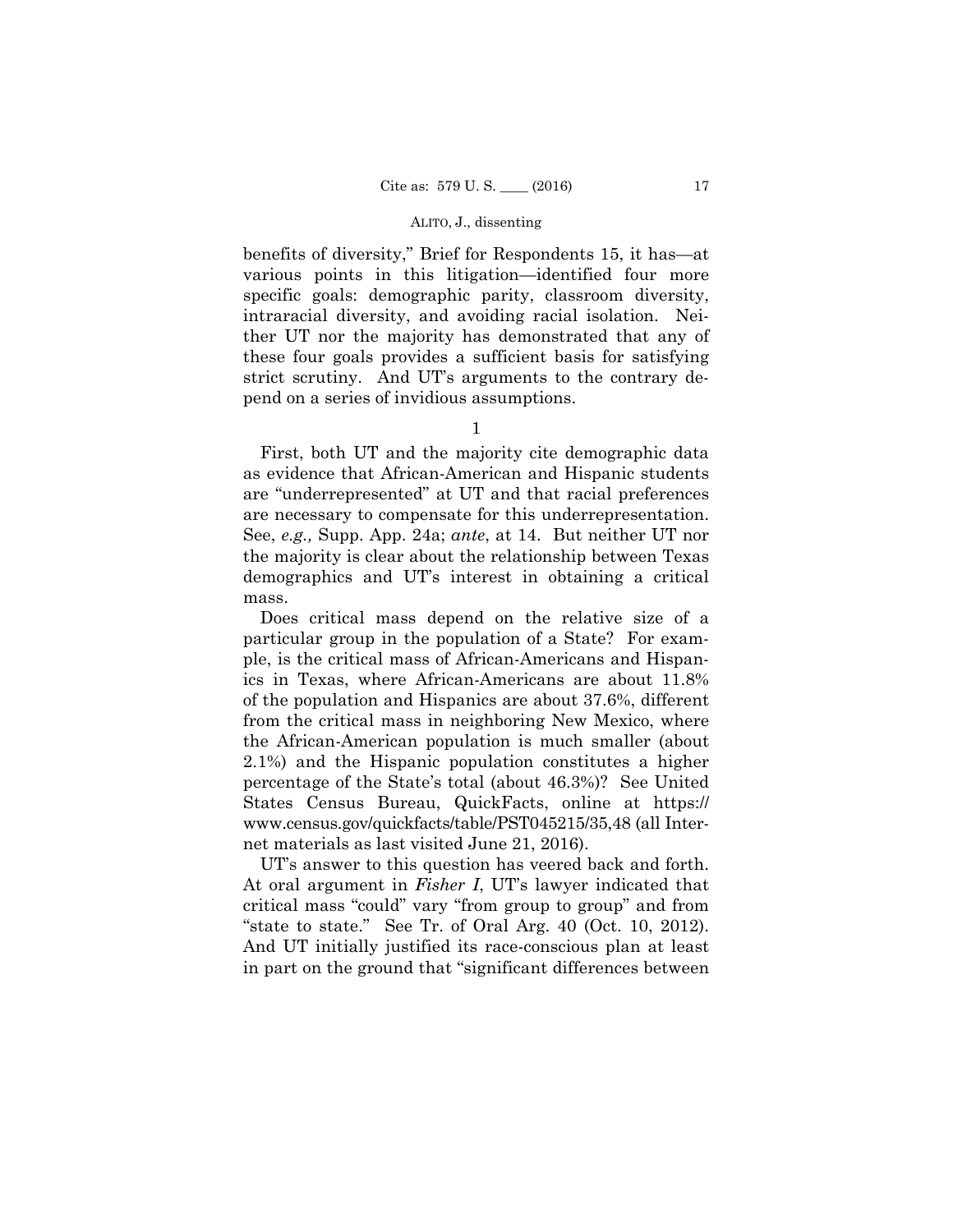the racial and ethnic makeup of the University's undergraduate population and the state's population prevent the University from fully achieving its mission." Supp. App. 24a; see also *id.,* at 16a ("[A] critical mass in Texas is necessarily larger than a critical mass in Michigan," because "[a] majority of the college-age population in Texas is African American or Hispanic"); *Fisher*, 631 F. 3d, at 225–226, 236 (concluding that UT's reliance on Texas demographics reflects "measured attention to the community it serves"); Brief for Respondents in No. 11–345, at 41 (noting that critical mass may hinge, in part, on "the communities that universities serve"). UT's extensive reliance on state demographics is also revealed by its substantial focus on increasing the representation of Hispanics, but not Asian-Americans, see, *e.g.,* 645 F. Supp. 2d, at 606; Supp. App. 25a; App. 445a–446a, because Hispanics, but not Asian-Americans, are underrepresented at UT when compared to the demographics of the State.2

On the other hand, UT's counsel asserted that the critical mass for the University is "not at all" dependent on the demographics of Texas, and that UT's "concept [of] critical mass isn't tied to demographic[s]." Tr. of Oral Arg. 40, 49 (Oct. 10, 2012). And UT's *Fisher I* brief expressly agreed that "a university cannot look to racial demographics and then work backward in its admissions process to meet a target tied to such demographics." Brief for Respondents in No. 11–345, at 31; see also Brief for Respondents

<sup>&</sup>lt;sup>2</sup>In 2010, 3.8% of Texas's population was Asian, but 18.6% of UT's enrolled, first-time freshmen in 2008 were Asian-American. See Supp. App. 156a; United States Census Bureau, QuickFacts (Quick-Facts Texas), online at https://www.census.gov/quickfacts/table/ PST045215/48. By contrast, 37.6% of Texas's 2010 population identified as Hispanic or Latino, but a lower percentage—19.9%—of UT's enrolled, first-time freshmen in 2008 were Hispanic. See Supp. App. 156a; QuickFacts Texas.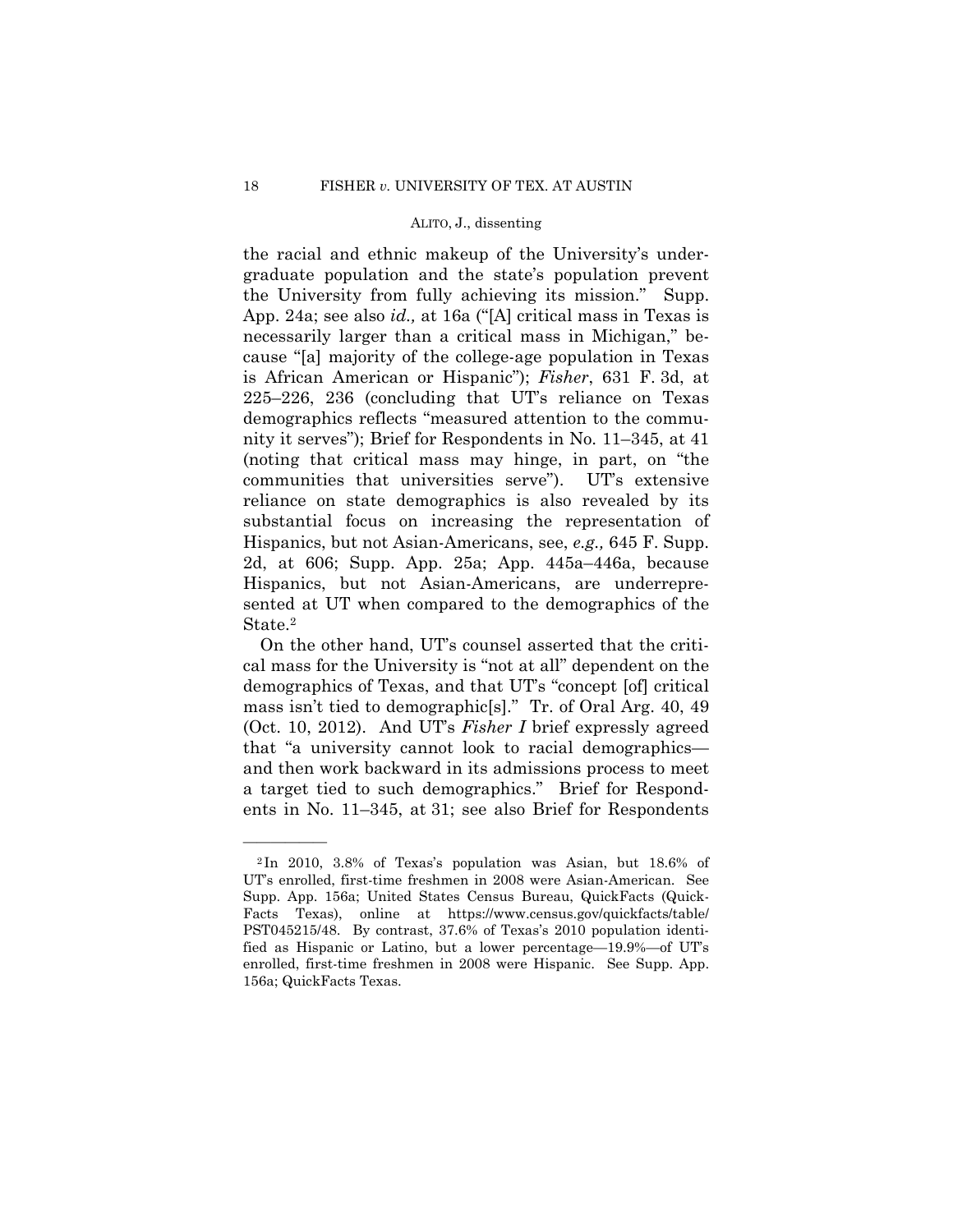26–27 (disclaiming any interest in demographic parity).

 sity."'" 570 U. S., at \_\_\_ (slip op., at 9) (quoting *Parents*  To the extent that UT is pursuing parity with Texas demographics, that is nothing more than "outright racial balancing," which this Court has time and again held "patently unconstitutional." *Fisher I*, 570 U. S., at \_\_\_ (slip op., at 9); see *Grutter*, 539 U. S., at 330 ("[O]utright racial balancing . . . is patently unconstitutional"); *Freeman* v. *Pitts*, 503 U. S. 467, 494 (1992) ("Racial balance is not to be achieved for its own sake"); *Croson*, 488 U. S., at 507 (rejecting goal of "outright racial balancing"); *Bakke*, 438 U. S., at 307 (opinion of Powell, J.) ("If petitioner's purpose is to assure within its student body some specified percentage of a particular group merely because of its race or ethnic origin, such a preferential purpose must be rejected . . . as facially invalid"). An interest "linked to nothing other than proportional representation of various races . . . would support indefinite use of racial classifications, employed first to obtain the appropriate mixture of racial views and then to ensure that the [program] continues to reflect that mixture." *Metro Broadcasting, Inc.* v. *FCC*, 497 U. S. 547, 614 (1990) (O'Connor, J., dissenting). And as we held in *Fisher I*, "'[r]acial balancing is not transformed from "patently unconstitutional" to a compelling state interest simply by relabeling it "racial diver-*Involved*, 551 U. S., at 732).

The record here demonstrates the pitfalls inherent in racial balancing. Although UT claims an interest in the educational benefits of diversity, it appears to have paid little attention to anything other than the number of minority students on its campus and in its classrooms. UT's 2004 Proposal illustrates this approach by repeatedly citing numerical assessments of the racial makeup of the student body and various classes as the justification for adopting a race-conscious plan. See, *e.g.,* Supp. App. 24a– 26a, 30a. Instead of focusing on the benefits of diversity,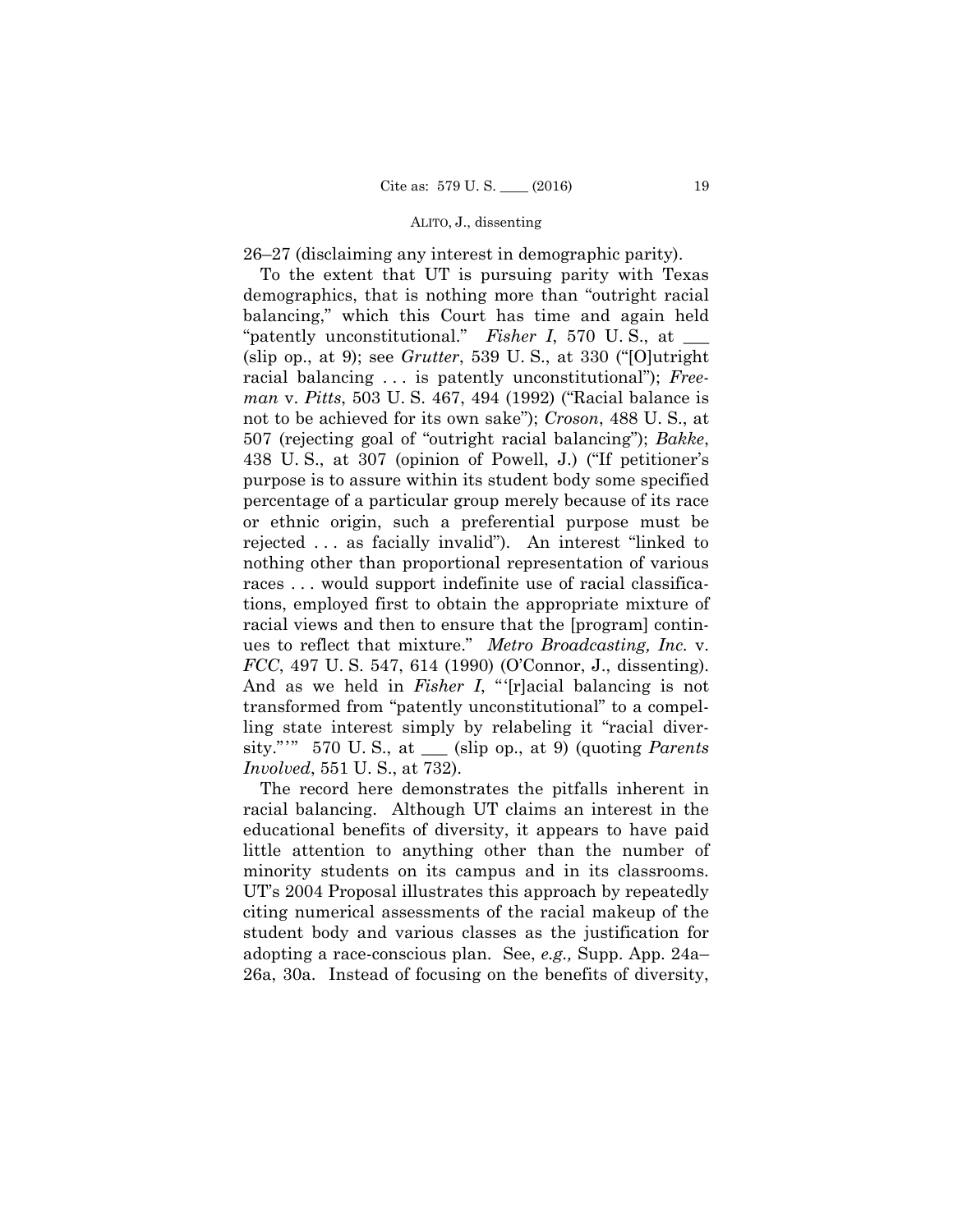UT seems to have resorted to a simple racial census.

The majority, for its part, claims that "[a]lthough demographics alone are by no means dispositive, they do have some value as a gauge of the University's ability to enroll students who can offer underrepresented perspectives." *Ante,* at 14. But even if UT merely "view[s] the demographic disparity as cause for concern," Brief for United States as *Amicus Curiae* 29, and is seeking only to reduce—rather than eliminate—the disparity, that undefined goal cannot be properly subjected to strict scrutiny. In that case, there is simply no way for a court to know what specific demographic interest UT is pursuing, why a race-neutral alternative could not achieve that interest, and when that demographic goal would be satisfied. If a demographic discrepancy can serve as "a gauge" that justifies the use of racial discrimination, *ante*, at 14, then racial discrimination can be justified on that basis until demographic parity is reached. There is no logical stopping point short of patently unconstitutional racial balancing. Demographic disparities thus cannot be used to satisfy strict scrutiny here. See *Croson*, *supra*, at 498 (rejecting a municipality's assertion that its racial setaside program was justified in light of past discrimination because that assertion had "'no logical stopping point'" and could continue until the percentage of government contracts awarded to minorities "mirrored the percentage of minorities in the population as a whole"); *Wygant* v. *Jackson Bd. of Ed.*, 476 U. S. 267, 275 (1986) (plurality opinion) (rejecting the government's asserted interest because it had "no logical stopping point").

2

The other major explanation UT offered in the Proposal was its desire to promote classroom diversity. The Proposal stressed that UT "has not reached a critical mass at the *classroom level*." Supp. App. 24a (emphasis added);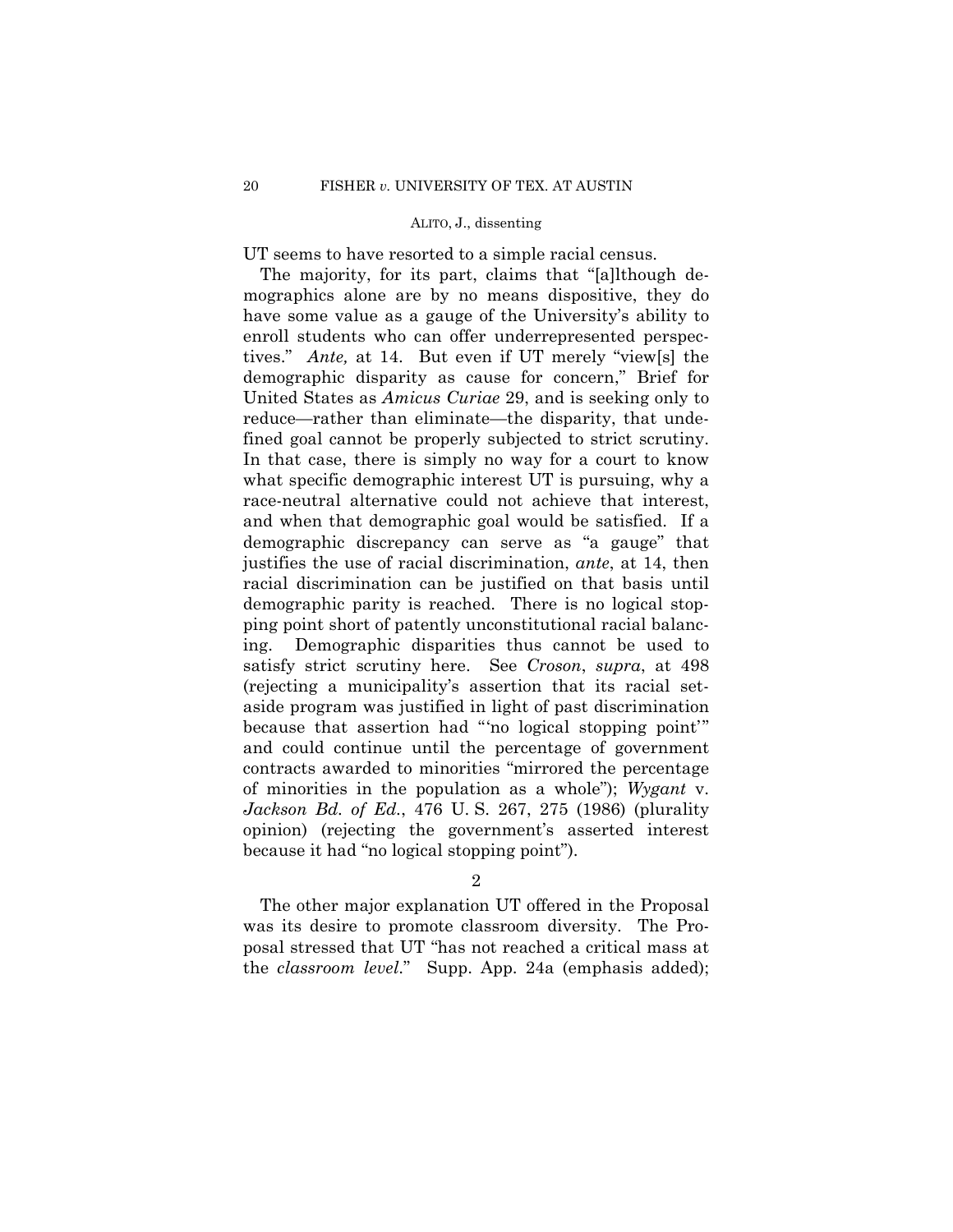see also *id.*, at 1a, 25a, 39a; App. 316a. In support of this proposition, UT relied on a study of select classes containing five or more students. As noted above, the study indicated that 52% of these classes had no African-Americans, 16% had no Asian-Americans, and 12% had no Hispanics. Supp. App. 26a. The study further suggested that only 21% of these classes had two or more African-Americans, 67% had two or more Asian-Americans, and 70% had two or more Hispanics. See *ibid.* Based on this study, UT concluded that it had a "compelling educational interest" in employing racial preferences to ensure that it did not "have large numbers of classes in which there are no students—or only a single student—of a given underrepresented race or ethnicity." *Id.,* at 25a.

 possible to apply strict scrutiny.3 A reviewing court can-UT now equivocates, disclaiming any discrete interest in classroom diversity. See Brief for Respondents 26–27. Instead, UT has taken the position that the lack of classroom diversity was merely a "red flag that UT had not yet fully realized" "the constitutionally permissible educational benefits of diversity." Brief for Respondents in No. 11– 345, at 43. But UT has failed to identify the level of classroom diversity it deems sufficient, again making it imnot determine whether UT's race-conscious program was necessary to remove the so-called "red flag" without understanding the precise nature of that goal or knowing when the "red flag" will be considered to have disappeared.

Putting aside UT's effective abandonment of its interest in classroom diversity, the evidence cited in support of that interest is woefully insufficient to show that UT's

<sup>3</sup> If UT's goal is to have at least two African-Americans, two Hispanics, and two Asian-Americans present in each of the relevant classrooms, that goal is literally unreachable in classes of five and practically unreachable in many other small classes.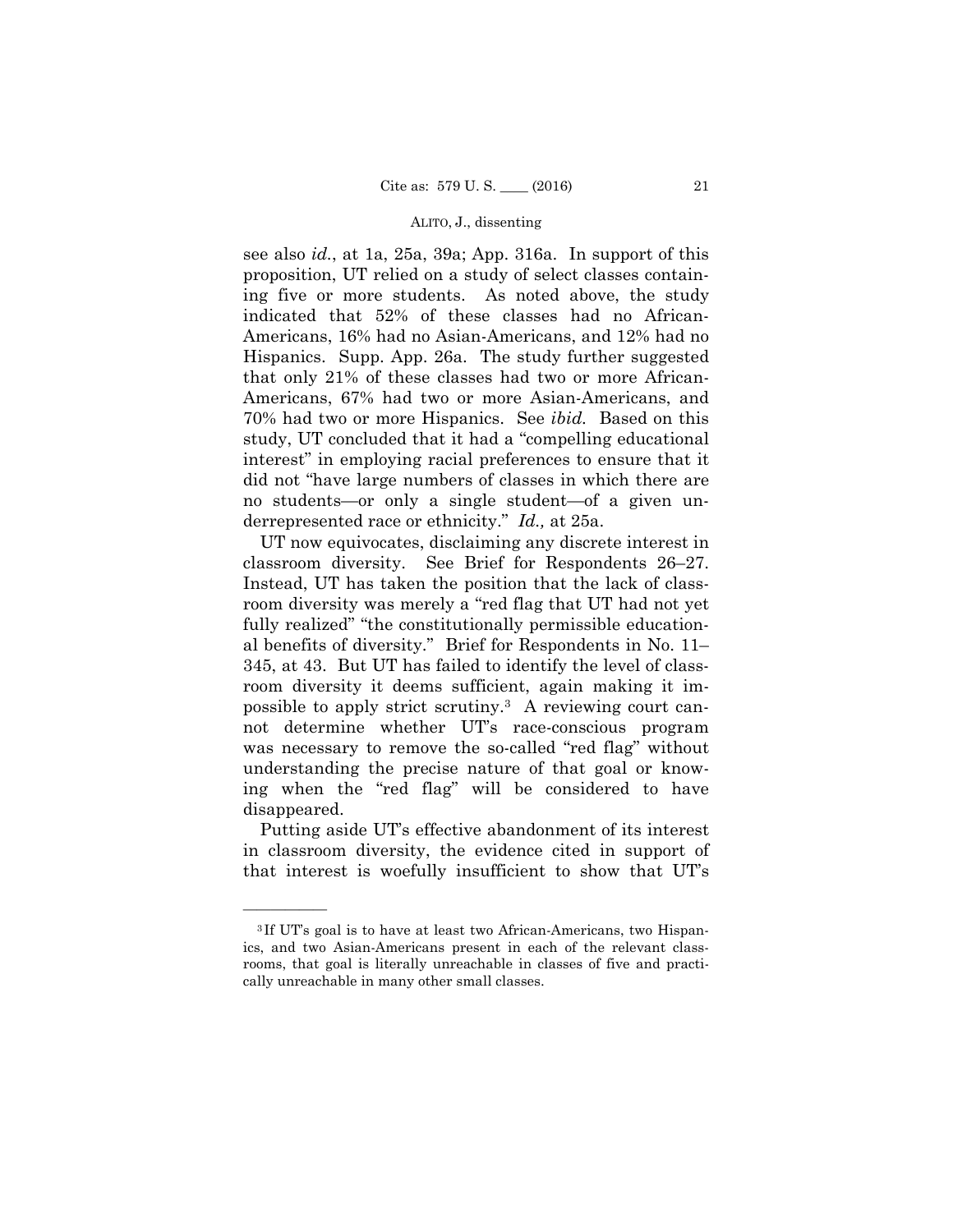race-conscious plan was necessary to achieve the educational benefits of a diverse student body. As far as the record shows, UT failed to even scratch the surface of the available data before reflexively resorting to racial preferences. For instance, because UT knows which students were admitted through the Top Ten Percent Plan and which were not, as well as which students enrolled in which classes, it would seem relatively easy to determine whether Top Ten Percent students were more or less likely than holistic admittees to enroll in the types of classes where diversity was lacking. But UT never bothered to figure this out. See *ante*, at 9 (acknowledging that UT submitted no evidence regarding "how students admitted solely based on their class rank differ in their contribution to diversity from students admitted through holistic review"). Nor is there any indication that UT instructed admissions officers to search for African-American and Hispanic applicants who would fill particular gaps at the classroom level. Given UT's failure to present such evidence, it has not demonstrated that its race-conscious policy would promote classroom diversity any better than race-neutral options, such as expanding the Top Ten Percent Plan or using race-neutral holistic admissions.

Moreover, if UT is truly seeking to expose its students to a diversity of ideas and perspectives, its policy is poorly tailored to serve that end. UT's own study—which the majority touts as the best "nuanced quantitative data" supporting UT's position, *ante*, at 15—demonstrated that classroom diversity was more lacking for students classified as Asian-American than for those classified as Hispanic. Supp. App. 26a. But the UT plan discriminates *against* Asian-American students.4 UT is apparently

<sup>4</sup>The majority's assertion that UT's race-based policy does not discriminate against Asian-American students, see *ante,* at 5–6, defies the laws of mathematics. UT's program is clearly designed to increase the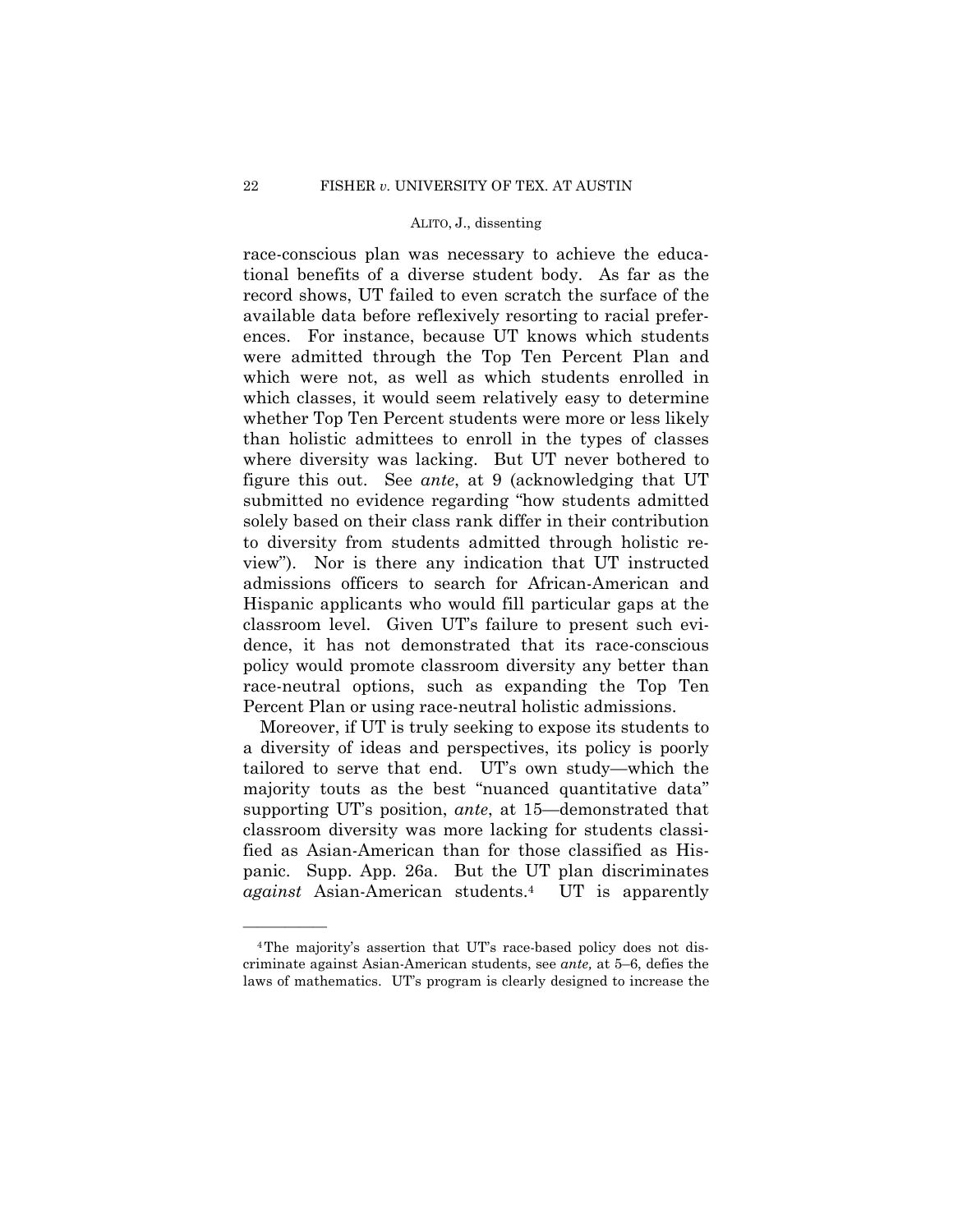unconcerned that Asian-Americans "may be made to feel isolated or may be seen as . . . 'spokesperson[s]' of their race or ethnicity." *Id.,* at 69a; see *id.*, at 25a. And unless the University is engaged in unconstitutional racial balancing based on Texas demographics (where Hispanics outnumber Asian-Americans), see Part II–C–1, *supra*, it seemingly views the classroom contributions of Asian-American students as less valuable than those of Hispanic students. In UT's view, apparently, "Asian Americans are not worth as much as Hispanics in promoting 'cross-racial understanding,' breaking down 'racial stereotypes,' and enabling students to 'better understand persons of different races.'" Brief for Asian American Legal Foundation et al. as *Amici Curiae* 11 (representing 117 Asian-American organizations). The majority opinion effectively endorses this view, crediting UT's reliance on the classroom study as proof that the University assessed its need for racial discrimination (including racial discrimination that undeniably harms Asian-Americans) "with care." *Ante*, at 15.

While both the majority and the Fifth Circuit rely on UT's classroom study, see *ante*, at 15; 758 F. 3d, at 658– 659, they completely ignore its finding that Hispanics are better represented than Asian-Americans in UT classrooms. In fact, they act almost as if Asian-American students do not exist. See *ante*, at 14 (mentioning Asian-Americans only a single time outside of parentheticals, and not in the context of the classroom study); 758 F. 3d,

number of African-American and Hispanic students by giving them an admissions boost vis-à-vis other applicants. See, *e.g.,* Supp. App. 25a; App. 445a–446a; cf. 645 F. Supp. 2d 587, 606 (WD Tex. 2009); see also *ante,* at 15 (citing increases in the presence of African-Americans and Hispanics at UT as evidence that its race-based program was successful). Given a "limited number of spaces," App. 250a, providing a boost to African-Americans and Hispanics inevitably harms students who do not receive the same boost by decreasing their odds of admission.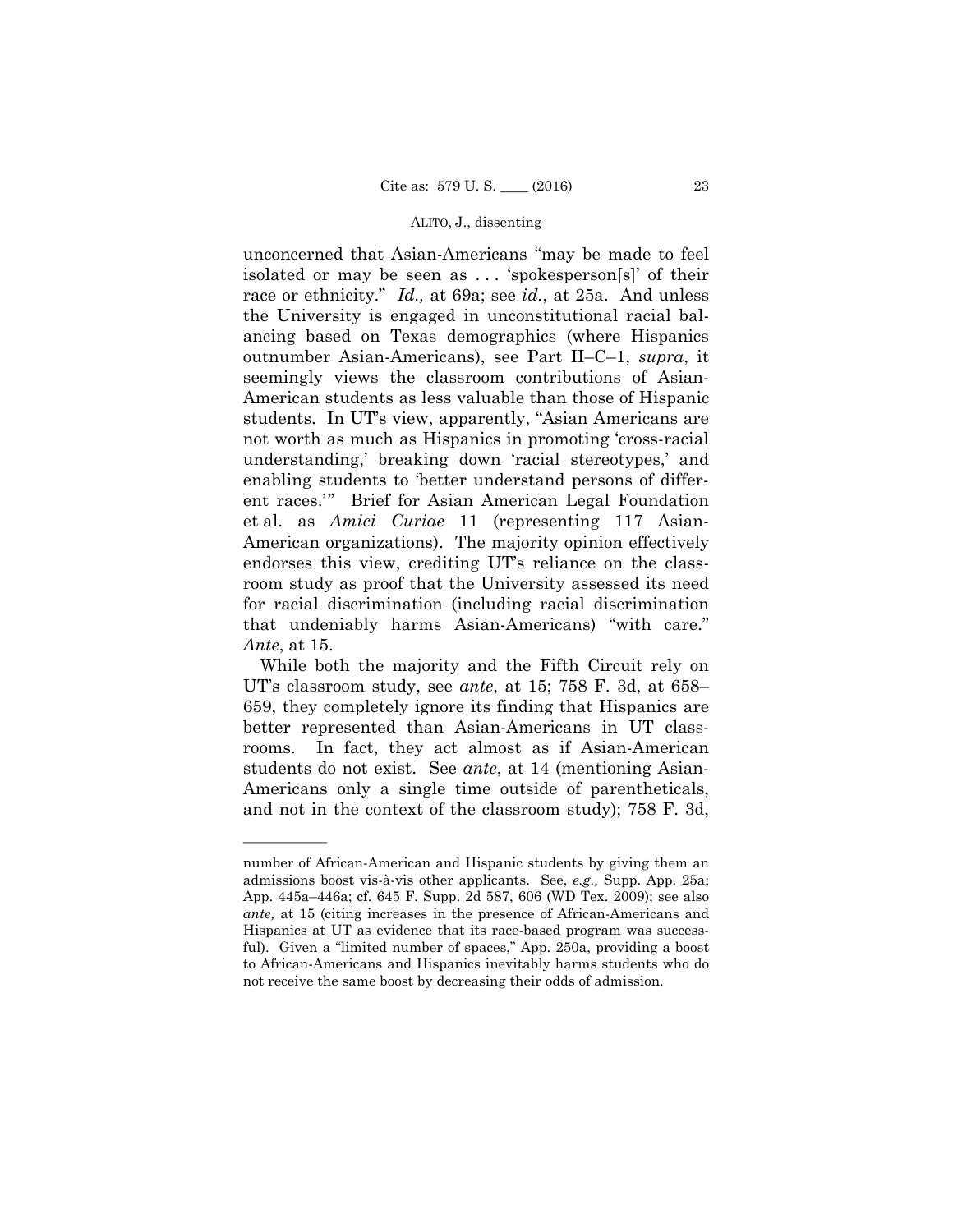at 658 (mentioning Asian-Americans only a single time).5 Only the District Court acknowledged the impact of UT's policy on Asian-American students. But it brushed aside this impact, concluding—astoundingly—that UT can pick and choose which racial and ethnic groups it would like to favor. According to the District Court, "nothing in *Grutter*  requires a university to give equal preference to every minority group," and UT is allowed "to exercise its discretion in determining which minority groups should benefit from the consideration of race." 645 F. Supp. 2d, at 606.

This reasoning, which the majority implicitly accepts by blessing UT's reliance on the classroom study, places the Court on the "tortuous" path of "decid[ing] which races to

<sup>5</sup> In particular, the Fifth Circuit's willful blindness to Asian-American students is absolutely shameless. For instance, one of the Fifth Circuit's primary contentions—which UT repeatedly highlighted in its brief and at argument—is that, given the SAT score gaps between whites on the one hand and African-Americans and Hispanics on the other, "holistic admissions would approach an all-white enterprise" in the absence of racial preferences. 758 F. 3d, at 647. In making this argument, the court below failed to mention Asian-Americans. The reason for this omission is obvious: As indicated in *the very sources* that the Fifth Circuit relied on for this point, on *the very pages* it cited, Asian-American enrollees admitted to UT through holistic review have consistently *higher* average SAT scores than white enrollees admitted through holistic review. See UT, Office of Admissions, Implementation and Results of the Texas Automatic Admissions Law (HB 588) at the University of Texas at Austin, Demographic Analysis of Entering Freshmen Fall of 2006, pp. 11–14 (rev. Dec. 6, 2007), cited at 758 F. 3d, at 647, n. 71; UT, Office of Admissions, Implementation and Results of the Texas Automatic Admissions Law (HB 588) at the University of Texas at Austin, Demographic Analysis of Entering Freshmen Fall of 2008, pp. 12–15 (Oct. 28, 2008), cited at 758 F. 3d, at 647, n. 72. The Fifth Circuit's intentional omission of Asian-Americans from its analysis is also evident in the appendices to its opinion, which either omit any reference to Asian-Americans or misleadingly label them as "other." See *id.,* at 661. The reality of how UT treats Asian-American applicants apparently does not fit into the neat story the Fifth Circuit wanted to tell.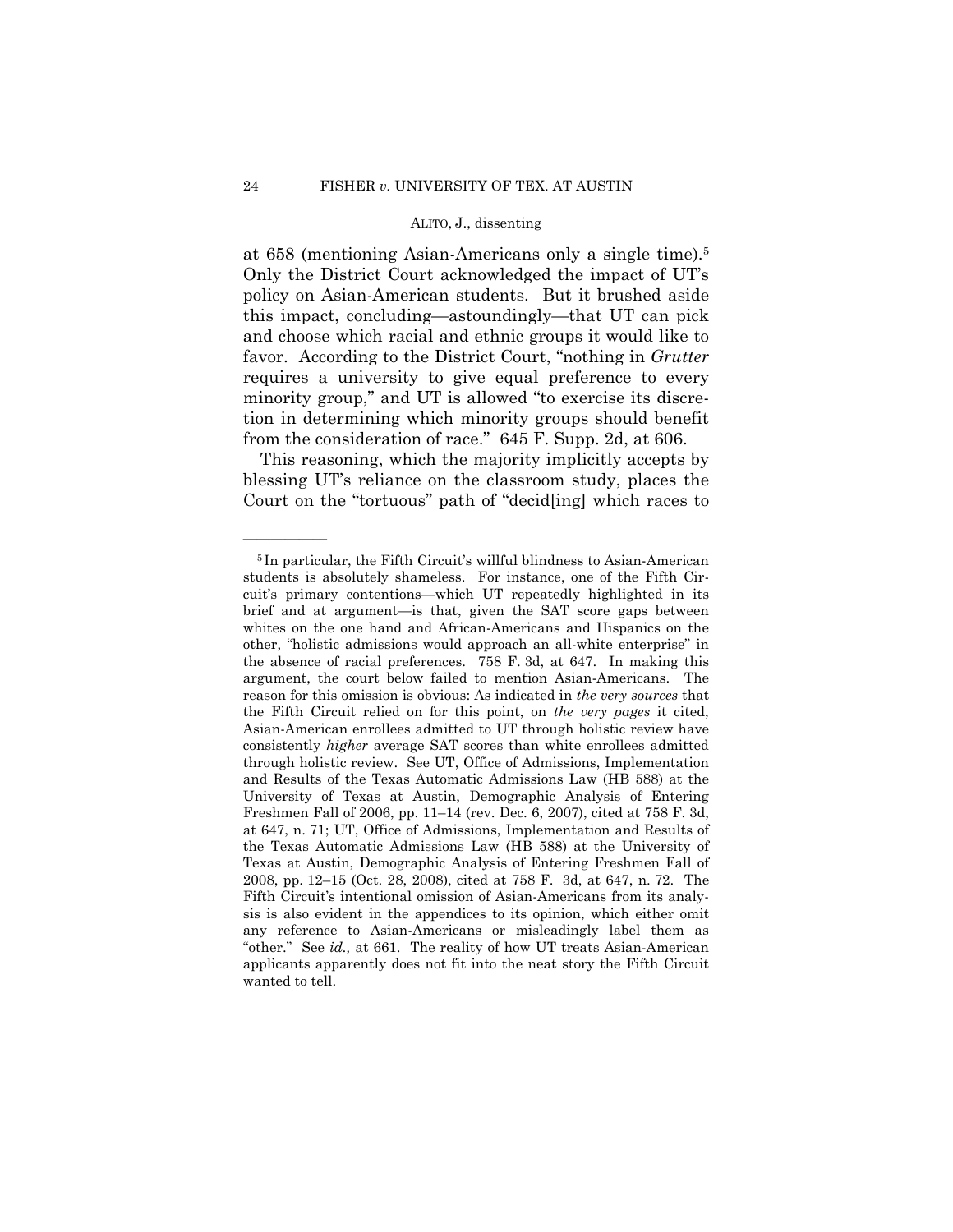favor." *Metro Broadcasting*, 497 U. S., at 632 (KENNEDY, J., dissenting). And the Court's willingness to allow this "discrimination against individuals of Asian descent in UT admissions is particularly troubling, in light of the long history of discrimination against Asian Americans, especially in education." Brief for Asian American Legal Foundation et al. as *Amici Curiae* 6; see also, *e.g., id.,* at 16–17 (discussing the placement of Chinese-Americans in "'separate but equal'" public schools); *Gong Lum* v. *Rice*, 275 U. S. 78, 81–82 (1927) (holding that a 9-year-old Chinese-American girl could be denied entry to a "white" school because she was "a member of the Mongolian or yellow race"). In sum, "[w]hile the Court repeatedly refers to the preferences as favoring 'minorities,' . . . it must be emphasized that the discriminatory policies upheld today operate to exclude" Asian-American students, who "have not made [UT's] list" of favored groups. *Metro Broadcasting*, *supra*, at 632 (KENNEDY, J., dissenting).

Perhaps the majority finds discrimination against Asian-American students benign, since Asian-Americans are "*overrepresented*" at UT. 645 F. Supp. 2d, at 606. But "[h]istory should teach greater humility." *Metro Broadcasting*, 497 U. S., at 609 (O'Connor, J., dissenting). "'[B]enign' carries with it no independent meaning, but reflects only acceptance of the current generation's conclusion that a politically acceptable burden, imposed on particular citizens on the basis of race, is reasonable." *Id.,*  at 610. Where, as here, the government has provided little explanation for why it needs to discriminate based on race, "'there is simply no way of determining what classifications are "benign" . . . and what classifications are in fact motivated by illegitimate notions of racial inferiority or simple racial politics.'" *Parents Involved*, 551 U. S., at 783 (opinion of KENNEDY, J.) (quoting *Croson*, 488 U. S., at 493 (plurality opinion of O'Connor, J.)). By accepting the classroom study as proof that UT satisfied strict scrutiny,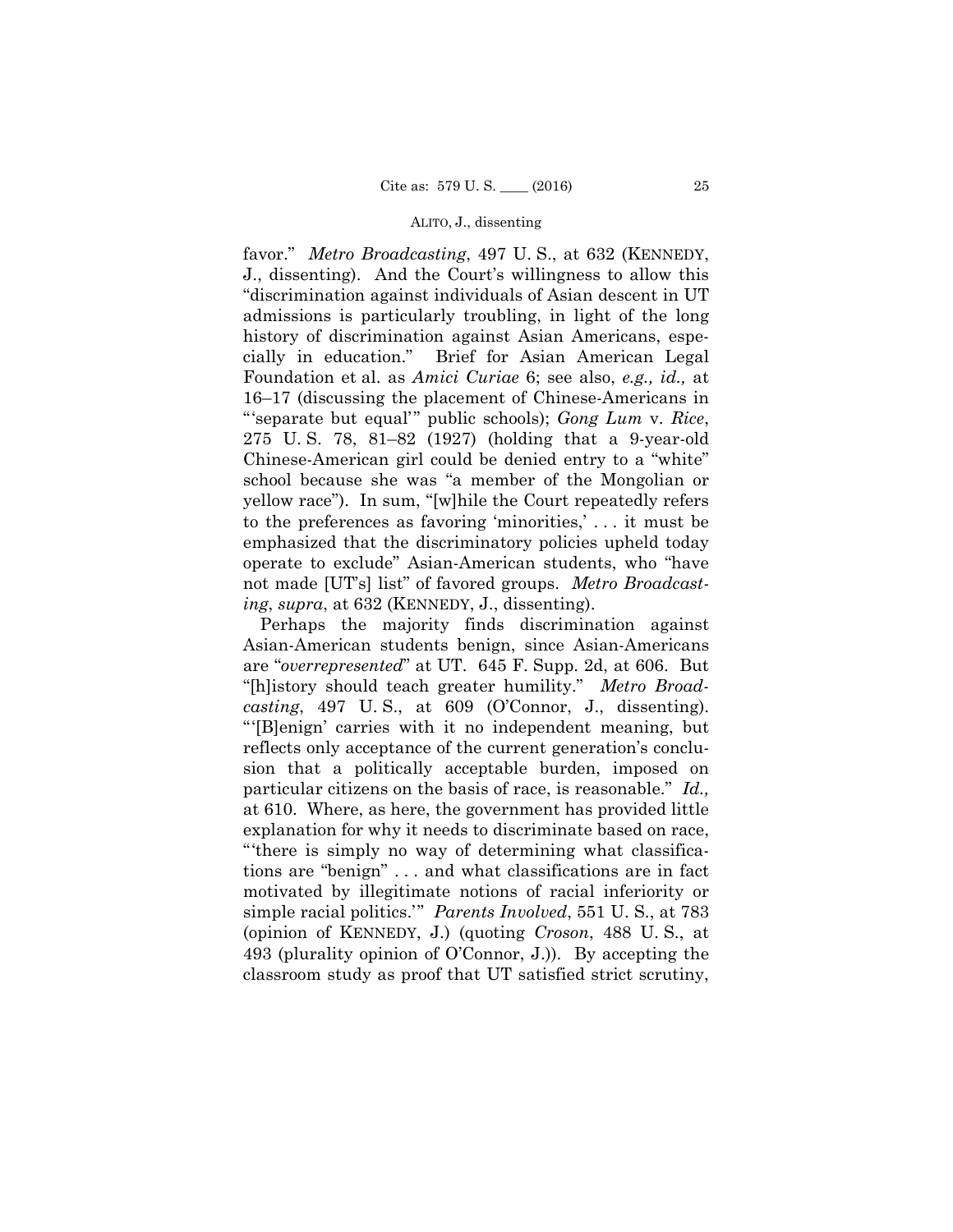the majority "move[s] us from 'separate but equal' to 'unequal but benign.'" *Metro Broadcasting*, *supra*, at 638 (KENNEDY, J., dissenting).

In addition to demonstrating that UT discriminates against Asian-American students, the classroom study also exhibits UT's use of a few crude, overly simplistic racial and ethnic categories. Under the UT plan, both the favored and the disfavored groups are broad and consist of students from enormously diverse backgrounds. See Supp. App. 30a; see also *Fisher I*, 570 U. S., at \_\_\_ (slip op., at 4) ("five predefined racial categories"). Because "[c]rude measures of this sort threaten to reduce [students] to racial chits," *Parents Involved*, 551 U. S., at 798 (opinion of KENNEDY, J.), UT's reliance on such measures further undermines any claim based on classroom diversity statistics, see *id.,* at 723 (majority opinion) (criticizing school policies that viewed race in rough "white/nonwhite" or "black/'other'" terms); *id.*, at 786 (opinion of KENNEDY, J.) (faulting government for relying on "crude racial categories"); *Metro Broadcasting*, *supra*, at 633, n. 1 (KENNEDY, J., dissenting) (concluding that "'the very attempt to define with precision a beneficiary's qualifying racial characteristics is repugnant to our constitutional ideals,'" and noting that if the government "'is to make a serious effort to define racial classes by criteria that can be administered objectively, it must study precedents such as the First Regulation to the Reichs Citizenship Law of November 14, 1935'").

For example, students labeled "Asian American," Supp. App. 26a, seemingly include "individuals of Chinese, Japanese, Korean, Vietnamese, Cambodian, Hmong, Indian and other backgrounds comprising roughly 60% of the world's population," Brief for Asian American Legal Foundation et al. as *Amici Curiae*, O. T. 2012, No. 11–345,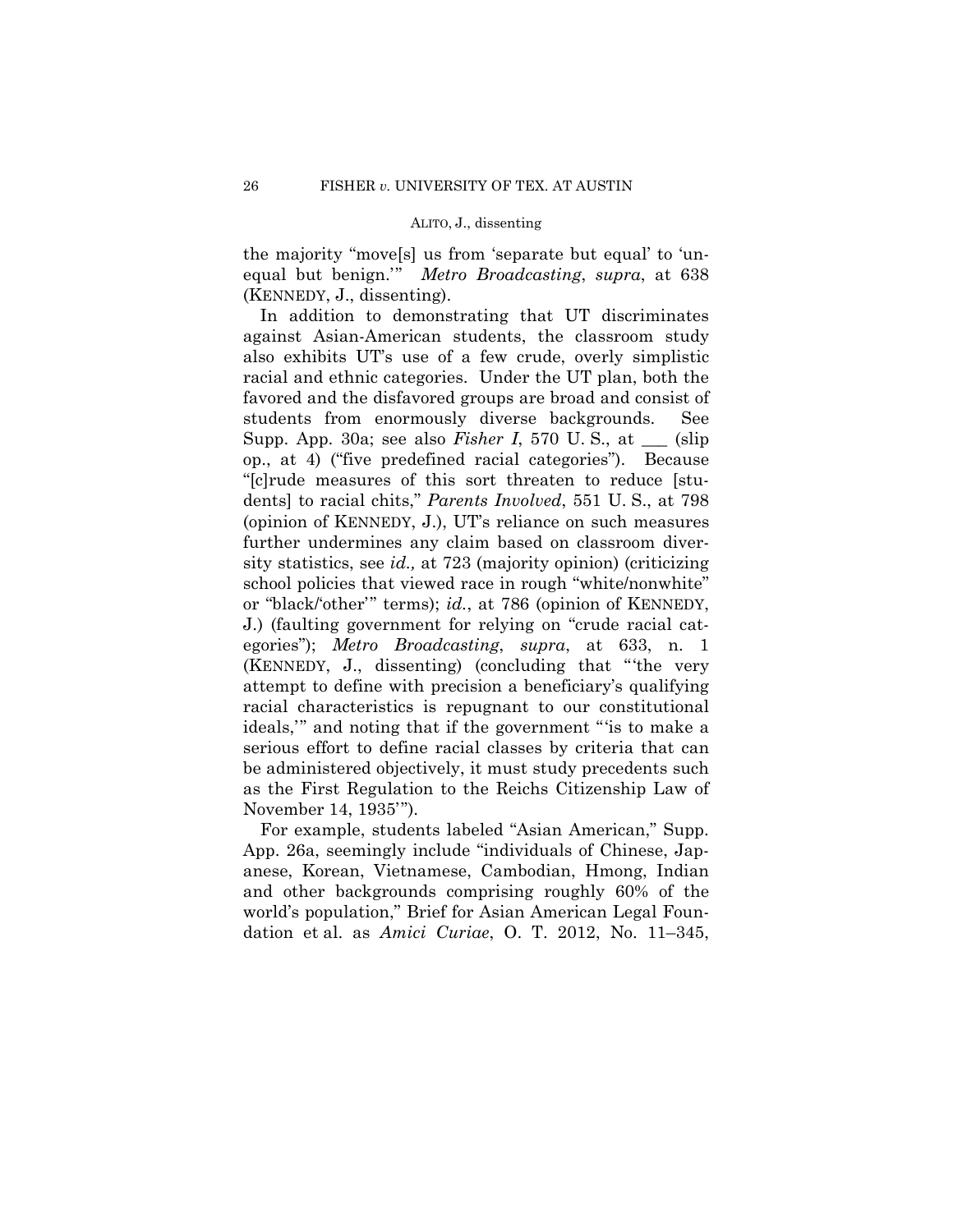p. 28.6 It would be ludicrous to suggest that all of these students have similar backgrounds and similar ideas and experiences to share. So why has UT lumped them together and concluded that it is appropriate to discriminate against Asian-American students because they are "overrepresented" in the UT student body? UT has no good answer. And UT makes no effort to ensure that it has a critical mass of, say, "Filipino Americans" or "Cambodian Americans." Tr. of Oral Arg. 52 (Oct. 10, 2012). As long as there are a sufficient number of "Asian Americans," UT is apparently satisfied.

Americans marry a spouse of a different race or ethnicity.<sup>8</sup> UT's failure to provide any definition of the various racial and ethnic groups is also revealing. UT does not specify what it means to be "African-American," "Hispanic," "Asian American," "Native American," or "White." Supp. App. 30a. And UT evidently labels each student as falling into only a single racial or ethnic group, see, *e.g., id.,* at 10a–13a, 30a, 43a–44a, 71a, 156a–157a, 169a–170a, without explaining how individuals with ancestors from different groups are to be characterized. As racial and ethnic prejudice recedes, more and more students will have parents (or grandparents) who fall into more than one of UT's five groups. According to census figures, individuals describing themselves as members of multiple races grew by 32% from 2000 to 2010.7 A recent survey reported that 26% of Hispanics and 28% of Asian-

<sup>6</sup> And it is anybody's guess whether this group also includes applicants "of full or partial Arab, Armenian, Azerbaijani, Georgian, Kurdish, Persian, or Turkish descent, or whether such applicants are to be considered 'White.'" Brief for Judicial Watch, Inc., et al. as *Amici Curiae* 16. 7 United States Census Bureau, 2010 Census Shows Multiple-Race

Population Grew Faster Than Single-Race Population (Sept. 27, 2012), online at https://www.census.gov/newsroom/releases/archives/race/cb12 182.html.<br><sup>8</sup> W. Wang, Pew Research Center, Interracial Marriage: Who Is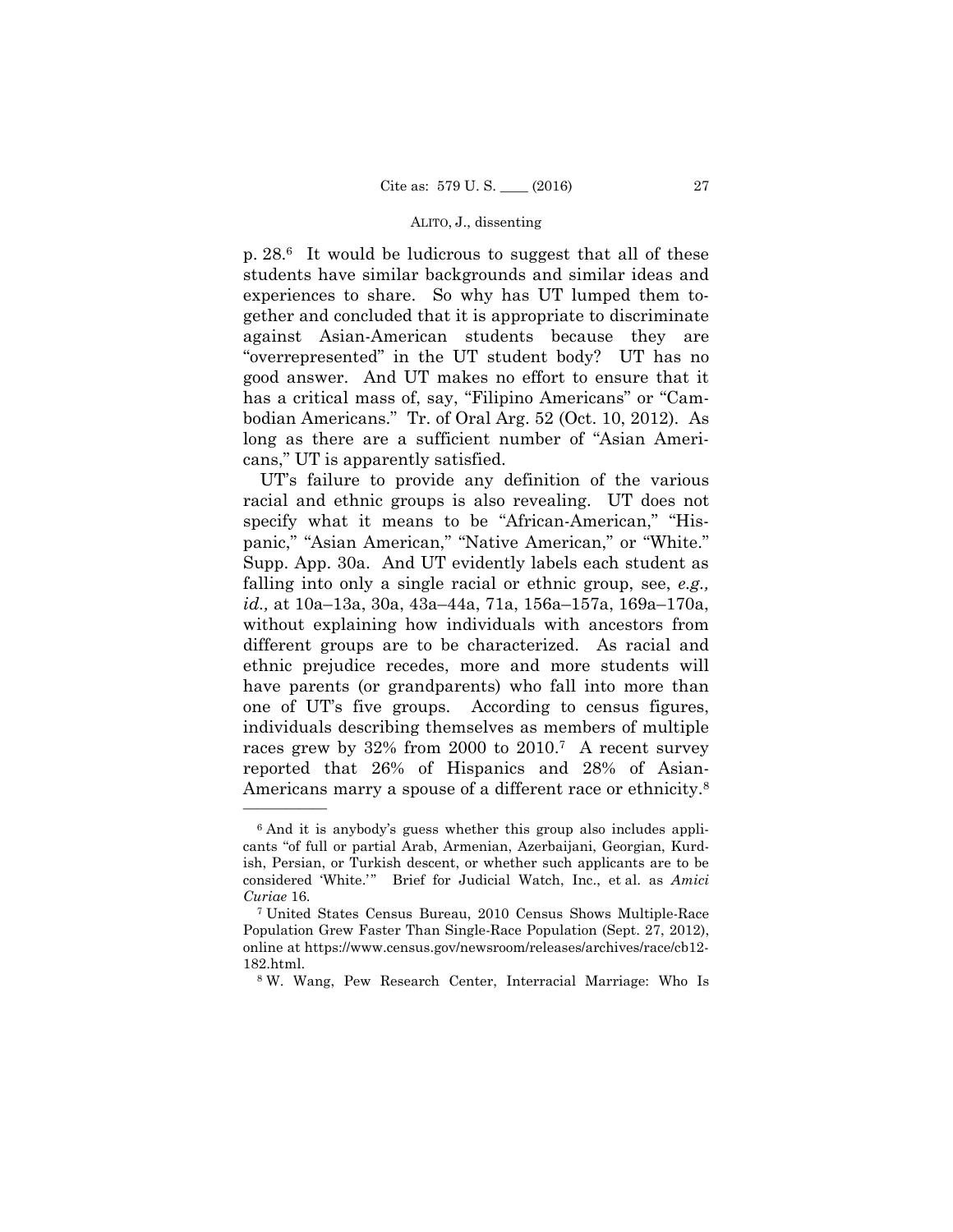UT's crude classification system is ill suited for the more integrated country that we are rapidly becoming. UT assumes that if an applicant describes himself or herself as a member of a particular race or ethnicity, that applicant will have a perspective that differs from that of applicants who describe themselves as members of different groups. But is this necessarily so? If an applicant has one grandparent, great-grandparent, or great-greatgrandparent who was a member of a favored group, is that enough to permit UT to infer that this student's classroom contribution will reflect a distinctive perspective or set of experiences associated with that group? UT does not say. It instead relies on applicants to "classify themselves." *Fisher I*, 570 U. S., at  $\_\_$  (slip op., at 4). This is an invitation for applicants to game the system.

Finally, it seems clear that the lack of classroom diversity is attributable in good part to factors other than the representation of the favored groups in the UT student population. UT offers an enormous number of classes in a wide range of subjects, and it gives undergraduates a very large measure of freedom to choose their classes. UT also offers courses in subjects that are likely to have special appeal to members of the minority groups given preferential treatment under its challenged plan, and this of course diminishes the number of other courses in which these students can enroll. See, *e.g.,* Supp. App. 72a–73a (indicating that the representation of African-Americans and Hispanics in UT classrooms varies substantially from major to major). Having designed an undergraduate program that virtually ensures a lack of classroom diversity, UT is poorly positioned to argue that this very result

 Pew Research Center, The Rise of Intermarriage (Feb. 16, 2012), "Marrying Out"? (June 12, 2015), online at http://www.pewresearch.org/ fact-tank/2015/06/12/interracial-marriage-who-is-marrying-out/; W. Wang, online at http://www.pewsocialtrends.org/2012/02/16/the-rise-ofintermarriage/.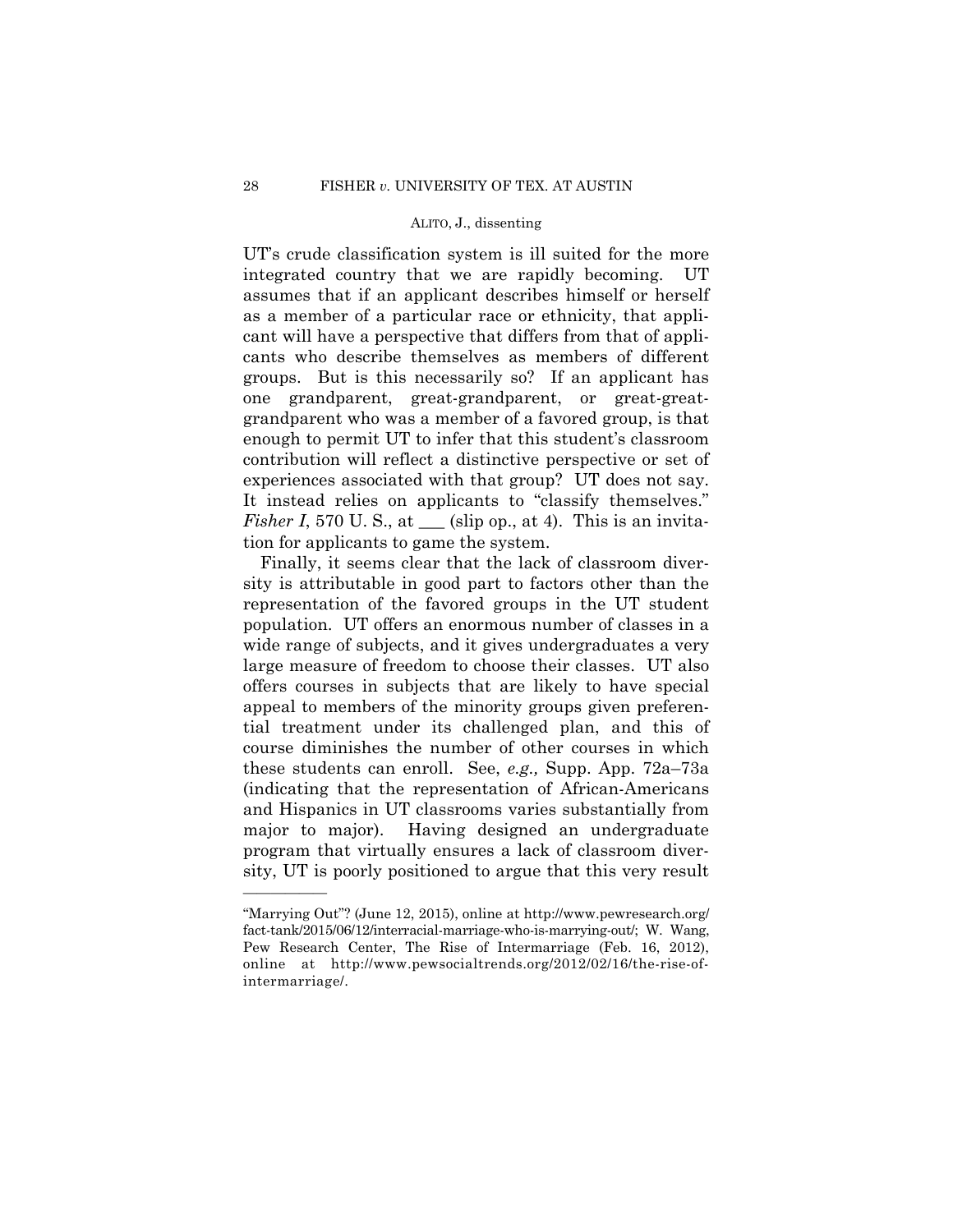provides a justification for racial and ethnic discrimination, which the Constitution rarely allows.

3

UT's purported interest in intraracial diversity, or "diversity within diversity," Brief for Respondents 34, also falls short. At bottom, this argument relies on the unsupported assumption that there is something deficient or at least radically different about the African-American and Hispanic students admitted through the Top Ten Percent Plan.

Throughout this litigation, UT has repeatedly shifted its position on the need for intraracial diversity. Initially, in the 2004 Proposal, UT did not rely on this alleged need at all. Rather, the Proposal "examined two metrics classroom diversity and demographic disparities—that it concluded were relevant to its ability to provide [the] benefits of diversity." Brief for United States as *Amicus Curiae* 27–28. Those metrics looked only to the numbers of African-Americans and Hispanics, not to diversity within each group.

On appeal to the Fifth Circuit and in *Fisher I*, however, UT began to emphasize its intraracial diversity argument. UT complained that the Top Ten Percent Law hinders its efforts to assemble a broadly diverse class because the minorities admitted under that law are drawn largely from certain areas of Texas where there are majorityminority schools. These students, UT argued, tend to come from poor, disadvantaged families, and the University would prefer a system that gives it substantial leeway to seek broad diversity *within* groups of underrepresented minorities. In particular, UT asserted a need for more African-American and Hispanic students from privileged backgrounds. See, *e.g.,* Brief for Respondents in No. 11– 345, at 34 (explaining that UT needs race-conscious admissions in order to admit "[t]he African-American or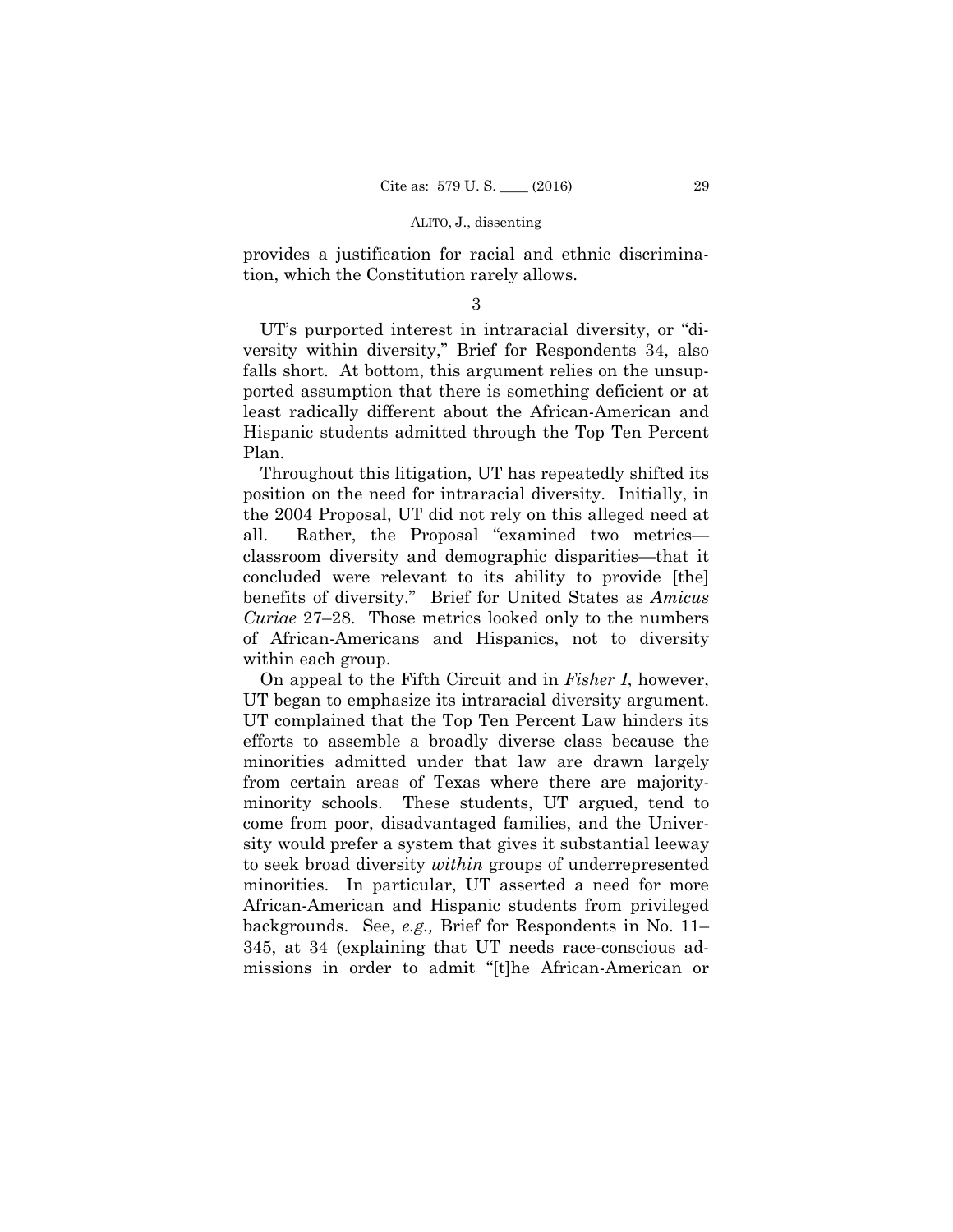Hispanic child of successful professionals in Dallas"); *ibid.*  (claiming that privileged minorities "have great potential for serving as a 'bridge' in promoting cross-racial understanding, as well as in breaking down racial stereotypes"); *ibid.* (intimating that the underprivileged minority students admitted under the Top Ten Percent Plan "*reinforc[e]*" "stereotypical assumptions"); Tr. of Oral Arg. 43– 45 (Oct. 10, 2012) ("[A]lthough the percentage plan certainly helps with minority admissions, by and large, the the minorities who are admitted tend to come from segregated, racially-identifiable schools," and "we want minorities from different backgrounds"). Thus, the Top Ten Percent Law is faulted for admitting *the wrong kind of African-American and Hispanic students*.

The Fifth Circuit embraced this argument on remand, endorsing UT's claimed need to enroll minorities from "high-performing," "majority-white" high schools. 758 F. 3d, at 653. According to the Fifth Circuit, these more privileged minorities "bring a perspective not captured by" students admitted under the Top Ten Percent Law, who often come "from highly segregated, underfunded, and underperforming schools." *Ibid.* For instance, the court determined, privileged minorities "can enrich the diversity of the student body in distinct ways" because such students have "higher levels of preparation and better prospects for admission to UT Austin's more demanding colleges" than underprivileged minorities. *Id.,* at 654; see also *Fisher*, 631 F. 3d, at 240, n. 149 (concluding that the Top Ten Percent Plan "widens the 'credentials gap' between minority and non-minority students at the University, which risks driving away matriculating minority students from difficult majors like business or the sciences").

Remarkably, UT now contends that petitioner has "fabricat[ed]" the argument that it is seeking affluent minorities. Brief for Respondents 2. That claim is impossible to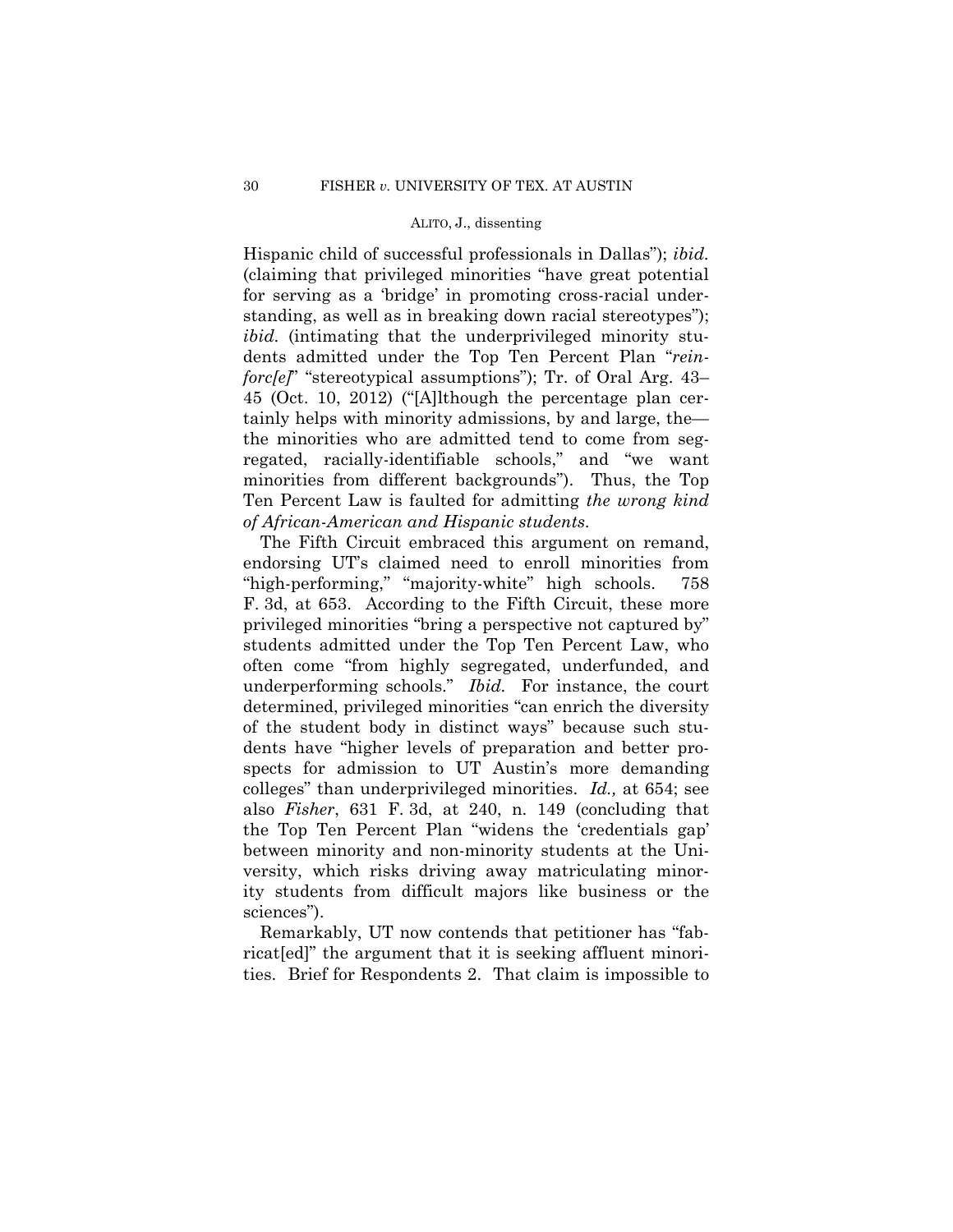square with UT's prior statements to this Court in the briefing and oral argument in *Fisher I*.9 Moreover, although UT reframes its argument, it continues to assert that it needs affirmative action to admit privileged minorities. For instance, UT's brief highlights its interest in admitting "[t]he black student with high grades from Andover." Brief for Respondents 33. Similarly, at oral argument, UT claimed that its "interests in the educational benefits of diversity would not be met if all of [the] minority students were . . . coming from depressed socioeconomic backgrounds." Tr. of Oral Arg. 53 (Dec. 9, 2015); see also *id.,* at 43, 45.

Ultimately, UT's intraracial diversity rationale relies on the baseless assumption that there is something wrong with African-American and Hispanic students admitted through the Top Ten Percent Plan, because they are "from the lower-performing, racially identifiable schools." *Id.,* at 43; see *id.,* at 42–43 (explaining that "the basis" for UT's

 ents in No. 11–345, p. 34). And UT's *amici* continue to press the full-<sup>9</sup>*Amici* supporting UT certainly understood it to be arguing that it needs affirmative action to admit privileged minorities. See Brief for Six Educational Nonprofit Organizations 38 (citing Brief for Respondthroated version of the argument. See Brief for Six Educational Nonprofit Organizations 12–13 ("Intraracial diversity . . . explodes perceived associations between racial groups and particular demographic characteristics, such as the 'common stereotype of Black and Latina/o students[ ] that all students from these groups come from poor, innercity backgrounds.' Schools like UT combat such stereotypes by seeking to admit African-American and Latino students from elevated socioeconomic and/or non-urban backgrounds" (citation omitted)); *id.*, at 15 (arguing that UT needs racial preferences to admit minority students from "elevated" "socioeconomic backgrounds," because "such students are on a more equal social footing with the average nonminority student"); *id.,* at 37–38 ("African-American and Latino students who may come from higher socioeconomic status . . . may serve as 'debiasing agent[s],' promoting disequilibrium to disrupt stereotypical associations. These students are also likely to be better able to promote communication and integration on campus" (citation omitted)).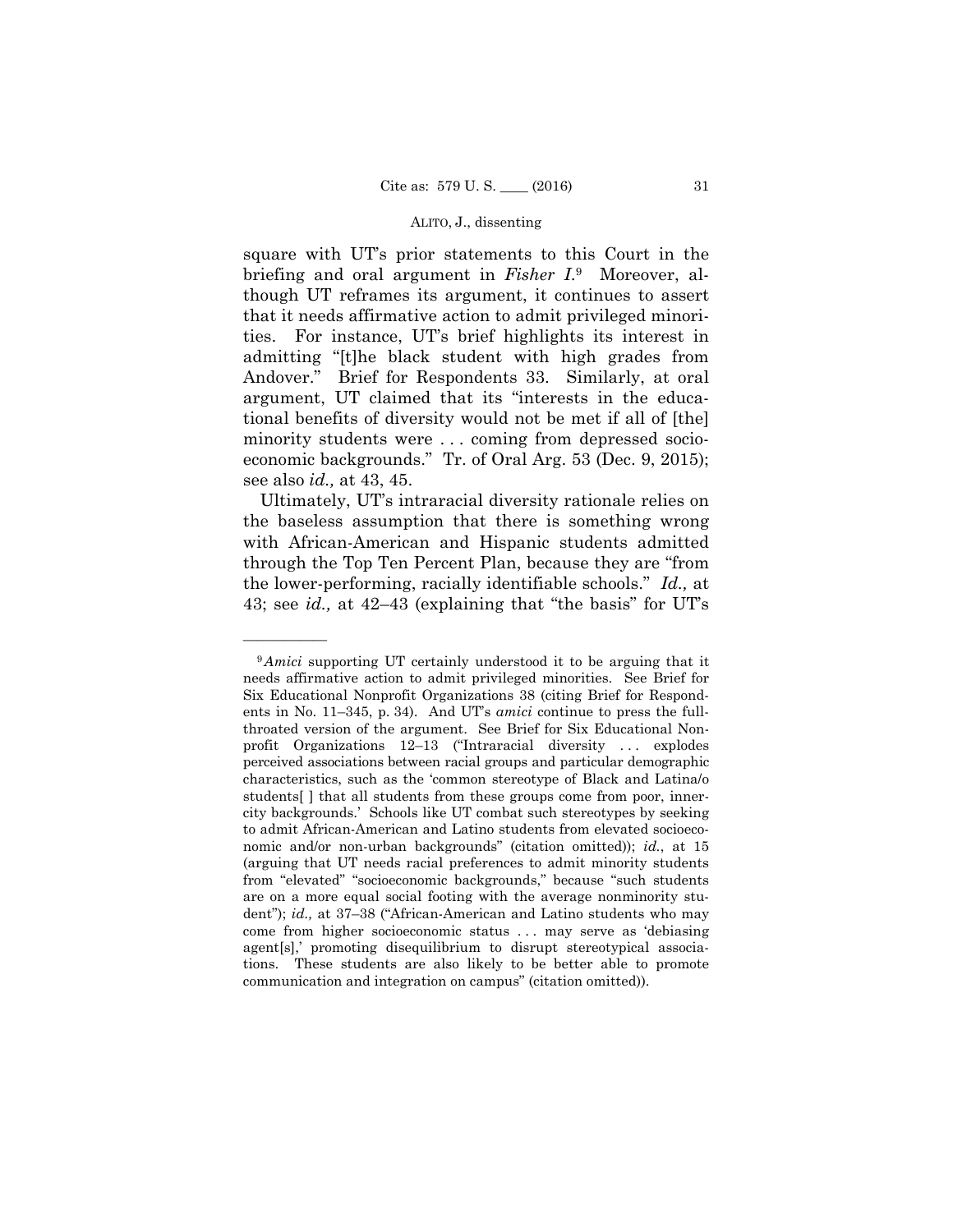conclusion that it was "not getting a variety of perspectives among African-Americans or Hispanics" was the fact that the Top Ten Percent Plan admits underprivileged minorities from highly segregated schools). In effect, UT asks the Court "to *assume*"—without any evidence—"that minorities admitted under the Top Ten Percent Law . . . are somehow more homogenous, less dynamic, and more undesirably stereotypical than those admitted under holistic review." 758 F. 3d, at 669–670 (Garza, J., dissenting). And UT's assumptions appear to be based on the pernicious stereotype that the African-Americans and Hispanics admitted through the Top Ten Percent Plan only got in because they did not have to compete against very many whites and Asian-Americans. See Tr. of Oral Arg. 42–43 (Dec. 9, 2015). These are "the very stereotypical assumptions [that] the Equal Protection Clause forbids." *Miller*, 515 U. S., at 914. UT cannot satisfy its burden by attempting to "substitute racial stereotype for evidence, and racial prejudice for reason." *Calhoun* v. *United States*, 568 U.S. \_\_, \_\_ (2013) (slip op., at 4) (SOTOMAYOR, J., respecting denial of certiorari).

In addition to relying on stereotypes, UT's argument that it needs racial preferences to admit privileged minorities turns the concept of affirmative action on its head. When affirmative action programs were first adopted, it was for the purpose of helping the disadvantaged. See, *e.g., Bakke*, 438 U. S., at 272–275 (opinion of Powell, J.) (explaining that the school's affirmative action program was designed "to increase the representation" of "'economically and/or educationally disadvantaged' applicants"). Now we are told that a program that tends to admit poor and disadvantaged minority students is inadequate because it does not work to the advantage of those who are more fortunate. This is affirmative action gone wild.

 It is also far from clear that UT's assumptions about the socioeconomic status of minorities admitted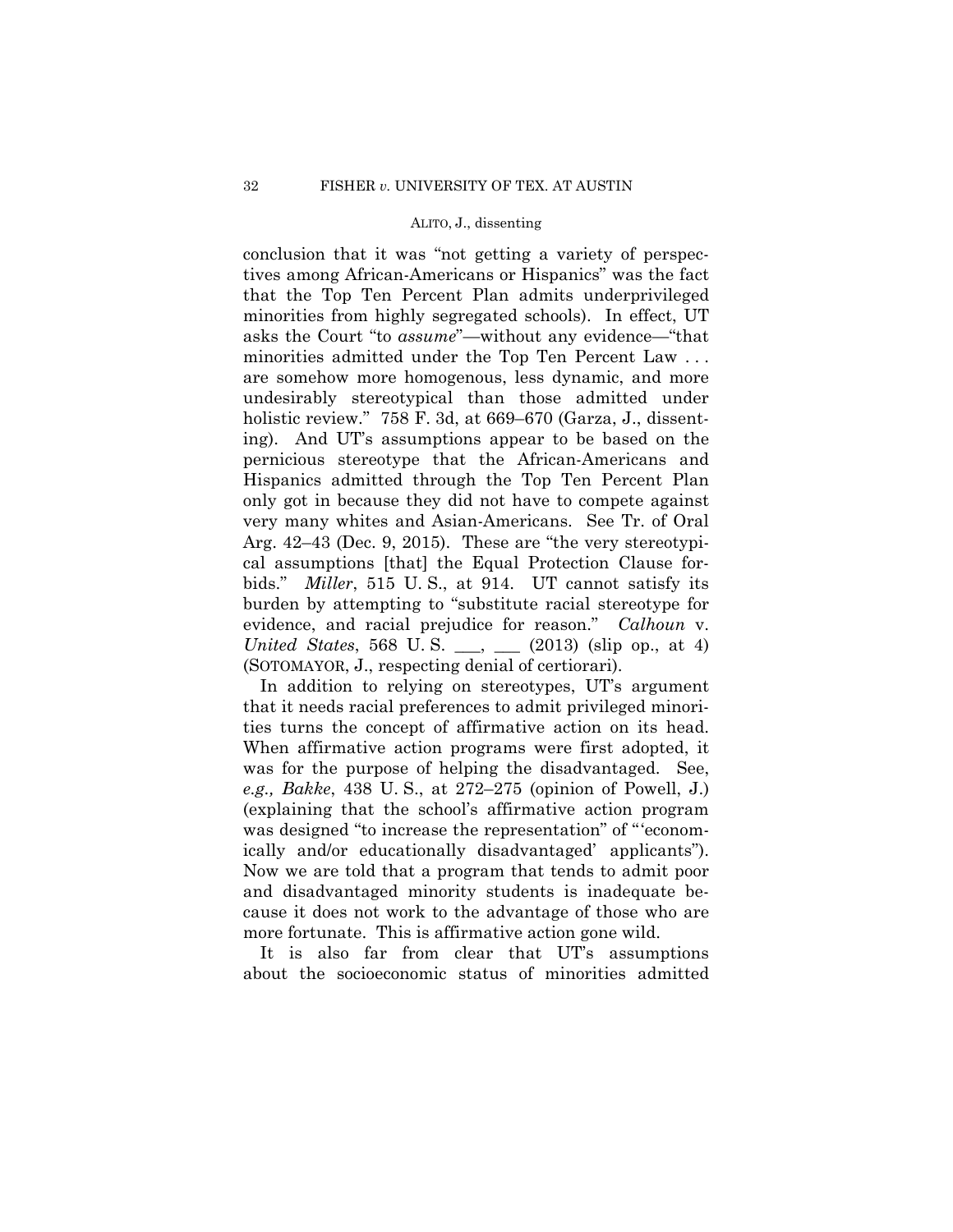$\ln$  uteas.app.box.com/s/twqozsbm2vb9lhm14o0v0czvqs1ygzqr/ through the Top Ten Percent Plan are even remotely accurate. Take, for example, parental education. In 2008, when petitioner applied to UT, approximately 79% of Texans aged 25 years or older had a high school diploma, 17% had a bachelor's degree, and 8% had a graduate or professional degree. Dept. of Educ., Nat. Center for Educ. Statistics, T. Snyder & S. Dillow, Digest of Education Statistics 2010, p. 29 (2011). In contrast, 96% of African-Americans admitted through the Top Ten Percent Plan had a parent with a high school diploma, 59% had a parent with a bachelor's degree, and 26% had a parent with a graduate or professional degree. See UT, Office of Admissions, Student Profile, Admitted Freshman Class of 2008, p. 8 (rev. Aug. 1, 2012) (2008 Student Profile), online at https:// 1/7732448553/23476747441/1. Similarly, 83% of Hispanics admitted through the Top Ten Percent Plan had a parent with a high school diploma, 42% had a parent with a bachelor's degree, and 21% had a parent with a graduate or professional degree. *Ibid.* As these statistics make plain, the minorities that UT characterizes as "coming from depressed socioeconomic backgrounds," Tr. of Oral Arg. 53 (Dec. 9, 2015), generally come from households with education levels exceeding the norm in Texas.

Or consider income levels. In 2008, the median annual household income in Texas was \$49,453. United States Census Bureau, A. Noss, Household Income for States: 2008 and 2009, p. 4 (2010), online at https://www.census.gov/prod/2010pubs/acsbr09-2.pdf. The household income levels for Top Ten Percent African-American and Hispanic admittees were on par: Roughly half of such admittees came from households below the Texas median, and half came from households above the median. See 2008 Student Profile 6. And a large portion of these admittees are from households with income levels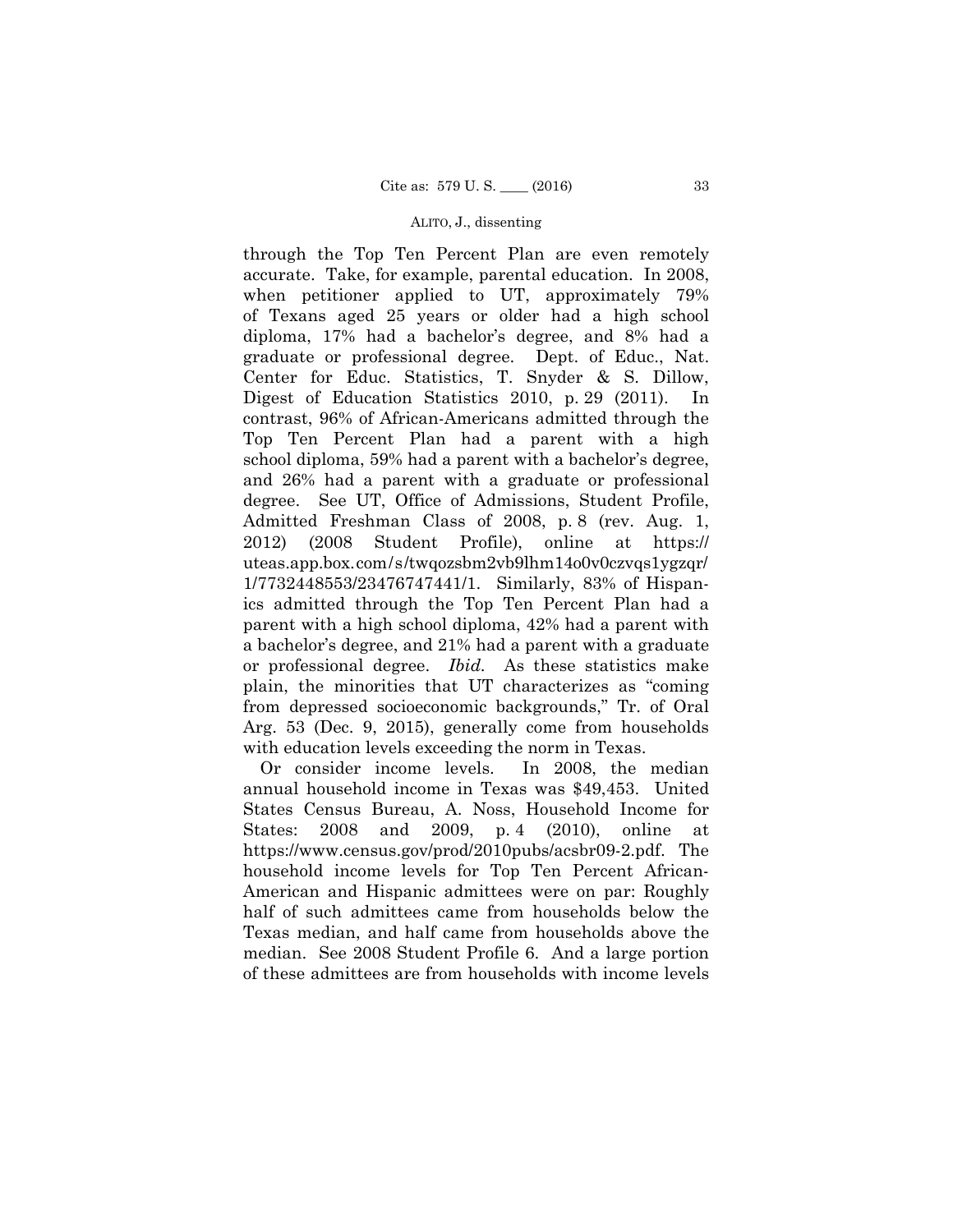households with incomes exceeding \$80,000. *Ibid.* In far exceeding the Texas median. Specifically, 25% of African-Americans and 27% of Hispanics admitted through the Top Ten Percent Plan in 2008 were raised in light of this evidence, UT's actual argument is not that it needs affirmative action to ensure that its minority admittees are representative of the State of Texas. Rather, UT is asserting that it needs affirmative action to ensure that its minority students disproportionally come from families that are wealthier and better educated than the average Texas family.

In addition to using socioeconomic status to falsely denigrate the minority students admitted through the Top Ten Percent Plan, UT also argues that such students are academically inferior. See, *e.g.,* Brief for Respondents in No. 11–345, at 33 ("[T]he top 10% law systematically hinders UT's efforts to assemble a class that is ... academically excellent"). "On average," UT claims, "African-American and Hispanic holistic admits have higher SAT scores than their Top 10% counterparts." Brief for Respondents 43, n. 8. As a result, UT argues that it needs race-conscious admissions to enroll academically superior minority students with higher SAT scores. Regrettably, the majority seems to embrace this argument as well. See *ante,* at 16 ("[T]he Equal Protection Clause does not force universities to choose between a diverse student body and a reputation for academic excellence").

This argument fails for a number of reasons. First, it is simply not true that Top Ten Percent minority admittees are academically inferior to holistic admittees. In fact, as UT's president explained in 2000, "top 10 percent high school students make much higher grades in college than non-top 10 percent students," and "[s]trong academic performance in high school is an even better predictor of success in college than standardized test scores." App. 393a–394a; see also Lavergne Deposition 41–42 (agreeing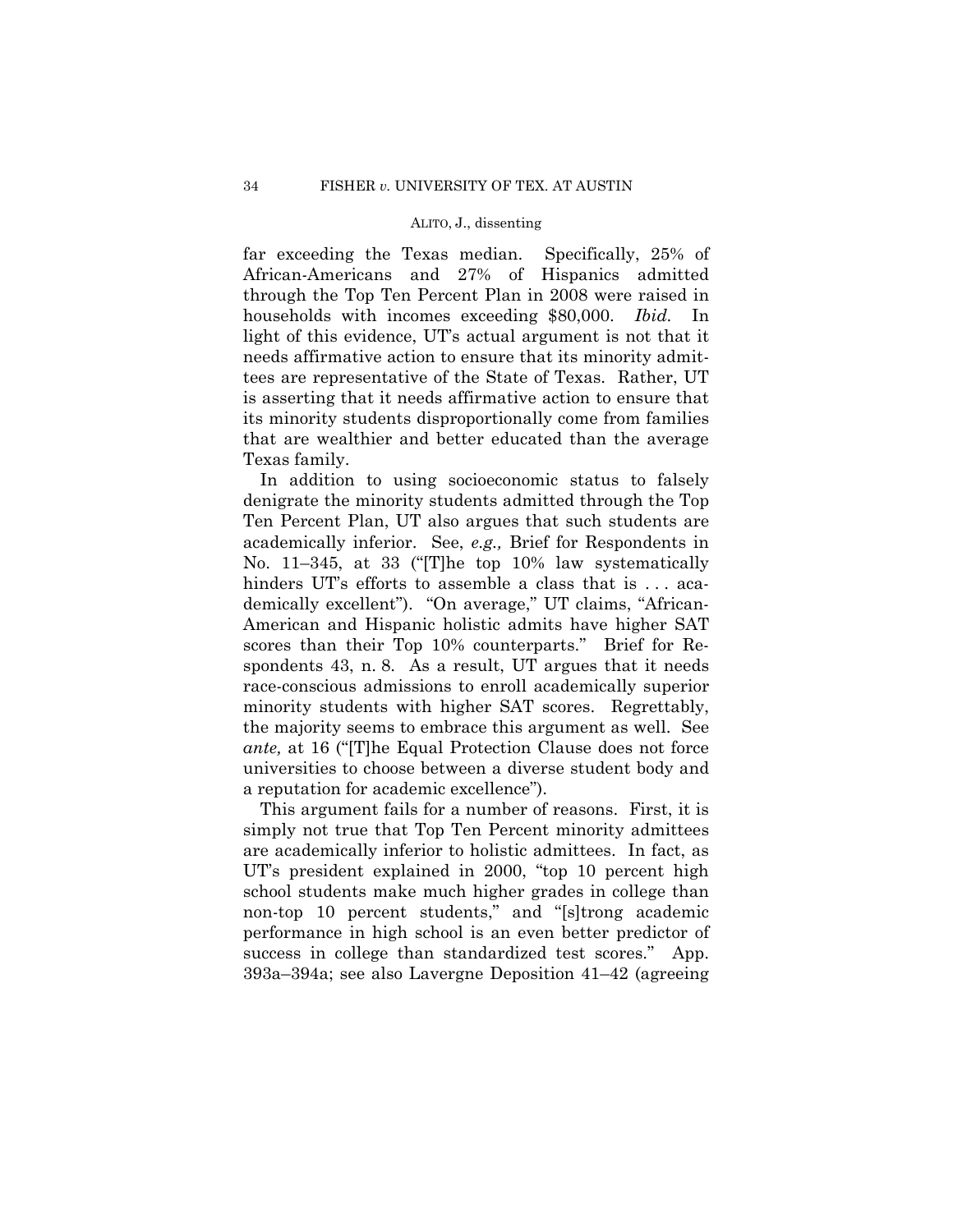for Hispanic students. *Id.,* at 165a. These conclusions that "it's generally true that students admitted pursuant to HB 588 [the Top Ten Percent Law] have a higher level of academic performance at the University than students admitted outside of HB 588"). Indeed, the statistics in the record reveal that, for each year between 2003 and 2007, African-American in-state freshmen who were admitted under the Top Ten Percent Law earned a higher mean grade point average than those admitted outside of the Top Ten Percent Law. Supp. App. 164a. The same is true correspond to the results of nationwide studies showing that high school grades are a better predictor of success in college than SAT scores.10

It is also more than a little ironic that UT uses the SAT, which has often been accused of reflecting racial and cultural bias,11 as a reason for dissatisfaction with poor

<sup>10</sup>See, *e.g.,* Strauss, Study: High School Grades Best Predictor of College Success—Not SAT/ACT Scores, Washington Post*,* Feb. 21, 2014, online at https://www.washingtonpost.com/news/answersheet/wp/2014/02/21/a-telling-study-about-act-sat-scores/. 11See, *e.g.,* Freedle, Correcting the SAT's Ethnic and Social-Class

Bias: A Method for Reestimating SAT Scores, 73 Harv. Ed. Rev. 1 (2003) ("The SAT has been shown to be both culturally and statistically biased against African Americans, Hispanic Americans, and Asian Americans"); Santelices & Wilson, Unfair Treatment? The Case of Freedle, the SAT, and the Standardization Approach to Differential Item Functioning, 80 Harv. Ed. Rev. 106, 127 (2010) (questioning the validity of African-American SAT scores and, consequently, admissions decisions based on those scores); Brief for Amherst University et al. as *Amici Curiae* 15–16 ("[E]xperience has taught *amici* that SAT and ACT scores for African-American students do not accurately predict achievement later in college and beyond"); Brief for Experimental Psychologists as *Amici Curiae* 7 ("A substantial body of research by social scientists has revealed that standardized test scores and grades often underestimate the true academic capacity of members of certain minority groups"); Brief for Six Educational Nonprofit Organizations as *Amici Curiae* 21 ("Underrepresentation of African-American and Latino students by conventional academic metrics was also a reflection of the racial bias in standardized testing").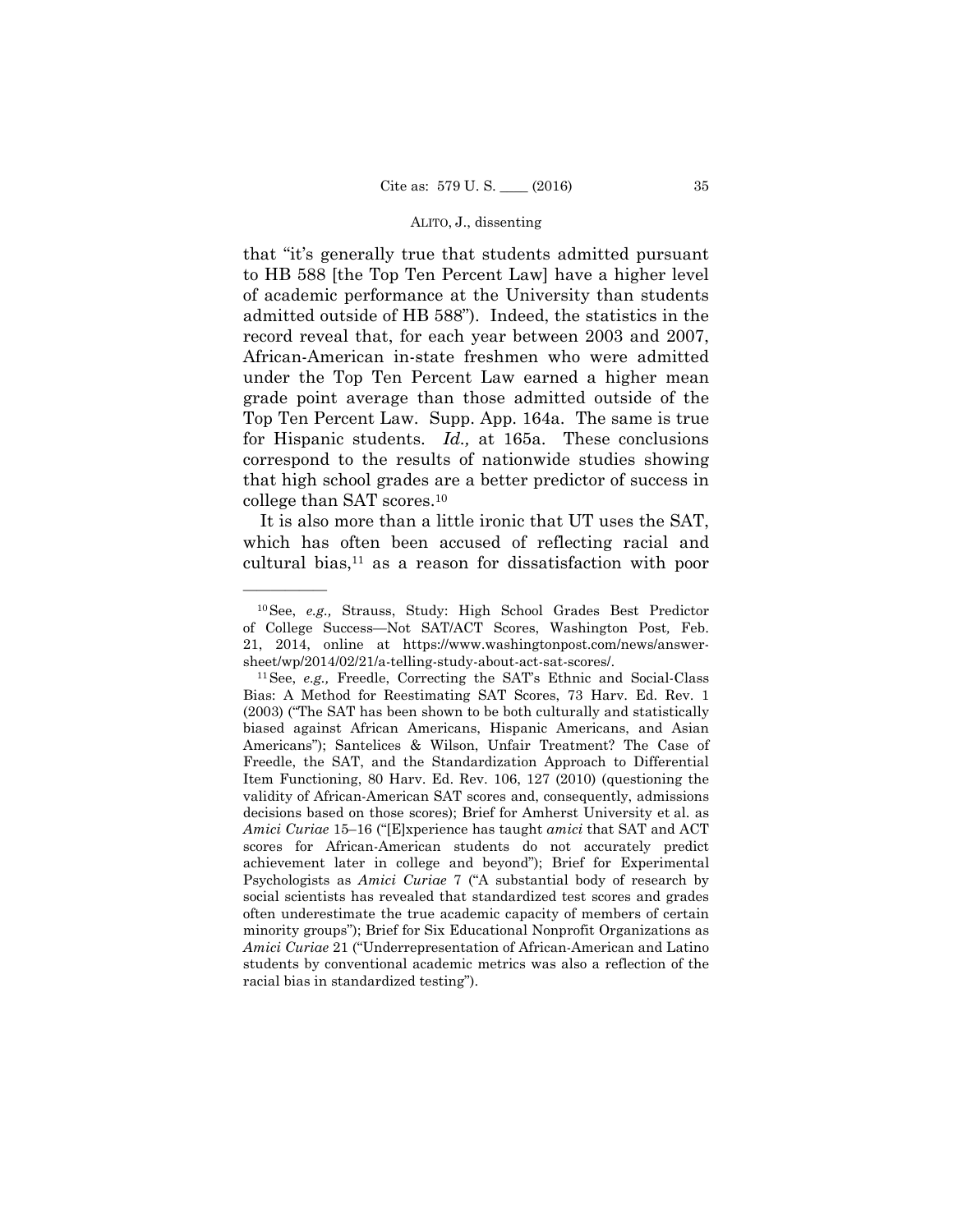and disadvantaged African-American and Hispanic students who excel both in high school and in college. Even if the SAT does not reflect such bias (and I am ill equipped to express a view on that subject), SAT scores clearly correlate with wealth.12

UT certainly has a compelling interest in admitting students who will achieve academic success, but it does not follow that it has a compelling interest in maximizing admittees' SAT scores. Approximately 850 4-year-degree institutions do not require the SAT or ACT as part of the admissions process. See J. Soares, SAT Wars: The Case for Test-Optional College Admissions 2 (2012). This includes many excellent schools.13

 Kids Rank Higher, Wall Street Journal, Oct. 7, 2014, online at http://blogs.wsj.com/economics/2014/10/07/sat-scores-and-income-12Zumbrun, SAT Scores and Income Inequality: How Wealthier

inequality-how-wealthier-kids-rank-higher/. 13See *e.g.,* Brief for California Institute of Technology et al. as *Amici Curiae* 15 ("[I]n amicus George Washington University's experience, standardized test scores are considered so limited in what they can reveal about an applicant that the University recently has done away with the requirement altogether"); see also American University, Applying Test Optional, online at http://www.american.edu/admissions/ testoptional.cfm; The University of Arizona, Office of Admissions, Frequently Asked Questions, online at https://admissions.arizona.edu/ freshmen/frequently-asked-questions; Bowdoin College, Test Optional Policy, online at http://www.bowdoin.edu/admissions/apply/testingpolicy.shtml; Brandeis University, Test-Optional Policy, online at http://www.brandeis.edu/admissions/apply/testing.html; Bryn Mawr College, Standardized Testing Policy, online at http://www.brynmawr.edu/ admissions/standardized-testing-policy; College of the Holy Cross, What We Look For, online at http://www.holycross.edu/admissionsaid/what-we-look-for; George Washington University, Test-Optional Policy, online at https://undergraduate.admissions.gwu.edu/testoptional-policy; New York University, Standardized Tests, online at http://www.nyu.edu/admissions/undergraduate-admissions/how-to-apply/ all-freshmen-applicants/instructions/standardized-tests.html; Smith College, For First-Year Students, online at http://www.smith.edu/ admission/firstyear\_apply.php; Temple University, Temple Option FAQ, online at http://admissions.temple.edu/node/441; Wake Forest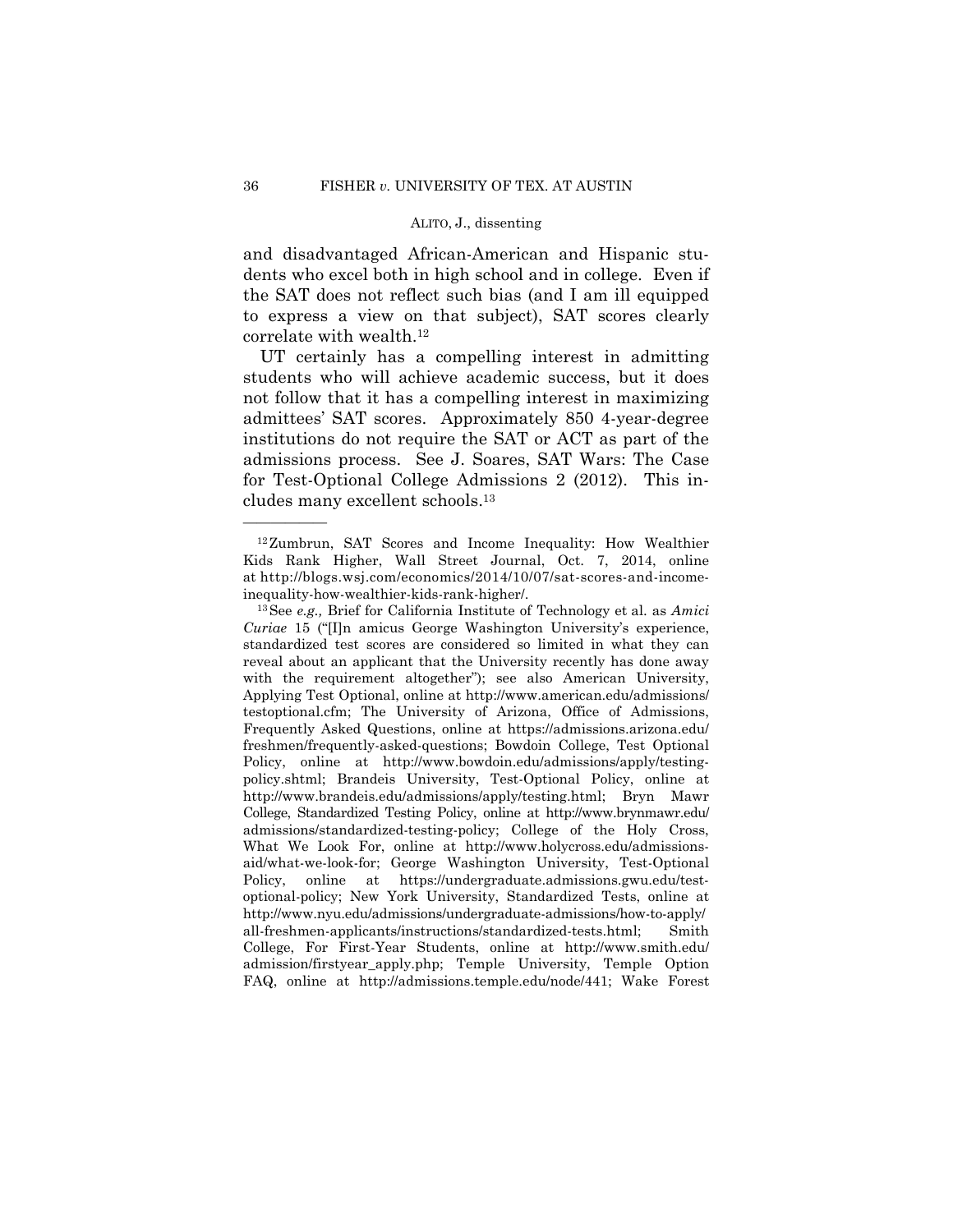tics" it desires. 758 F. 3d, at 669 (Garza, J., dissenting). To the extent that intraracial diversity refers to something other than admitting privileged minorities and minorities with higher SAT scores, UT has failed to define that interest with any clarity. UT "has not provided any concrete targets for admitting more minority students possessing [the] unique qualitative-diversity characteris-Nor has UT specified which characteristics, viewpoints, and life experiences are supposedly lacking in the African-Americans and Hispanics admitted through the Top Ten Percent Plan. In fact, because UT administrators make no collective, qualitative assessment of the minorities admitted automatically, they have no way of knowing which attributes are missing. See *ante,* at 9 (admitting that there is no way of knowing "how students admitted solely based on their class rank differ in their contribution to diversity from students admitted through holistic review"); 758 F. 3d, at 669 (Garza, J., dissenting) ("The University

University, Test Optional, online at http://admissions.wfu.edu/ apply/test-optional/.

In 2008, Wake Forest dropped standardized testing requirements based at least in part on "the perception that these tests are unfair to blacks and other minorities and do not offer an effective tool to determine if these minority students will succeed in college." Wake Forest Presents the Most Serious Threat So Far to the Future of the SAT, The Journal of Blacks in Higher Education, No. 60 (Summer 2008), p. 9; see also *ibid.* ("University admissions officials say that one reason for dropping the SAT is to encourage more black and minority applicants"). "The year after the new policy was announced, Wake Forest's minority applications went up by 70%, and the first test-optional class" exhibited "a big leap forward" in minority enrollment. J. Soares, SAT Wars: The Case for Test-Optional College Admissions 3 (2012). From 2008 to 2015, "[e]thnic diversity in the undergraduate population increased by 54 percent." Wake Forest University, Test Optional, online at http://admissions.wfu.edu/apply/test-optional/. And Wake Forest reports that dropping standardized testing requirements has "not compromise[d] the academic quality of [the] institution," and that it has made the university "more diverse and intellectually stimulating." *Ibid.*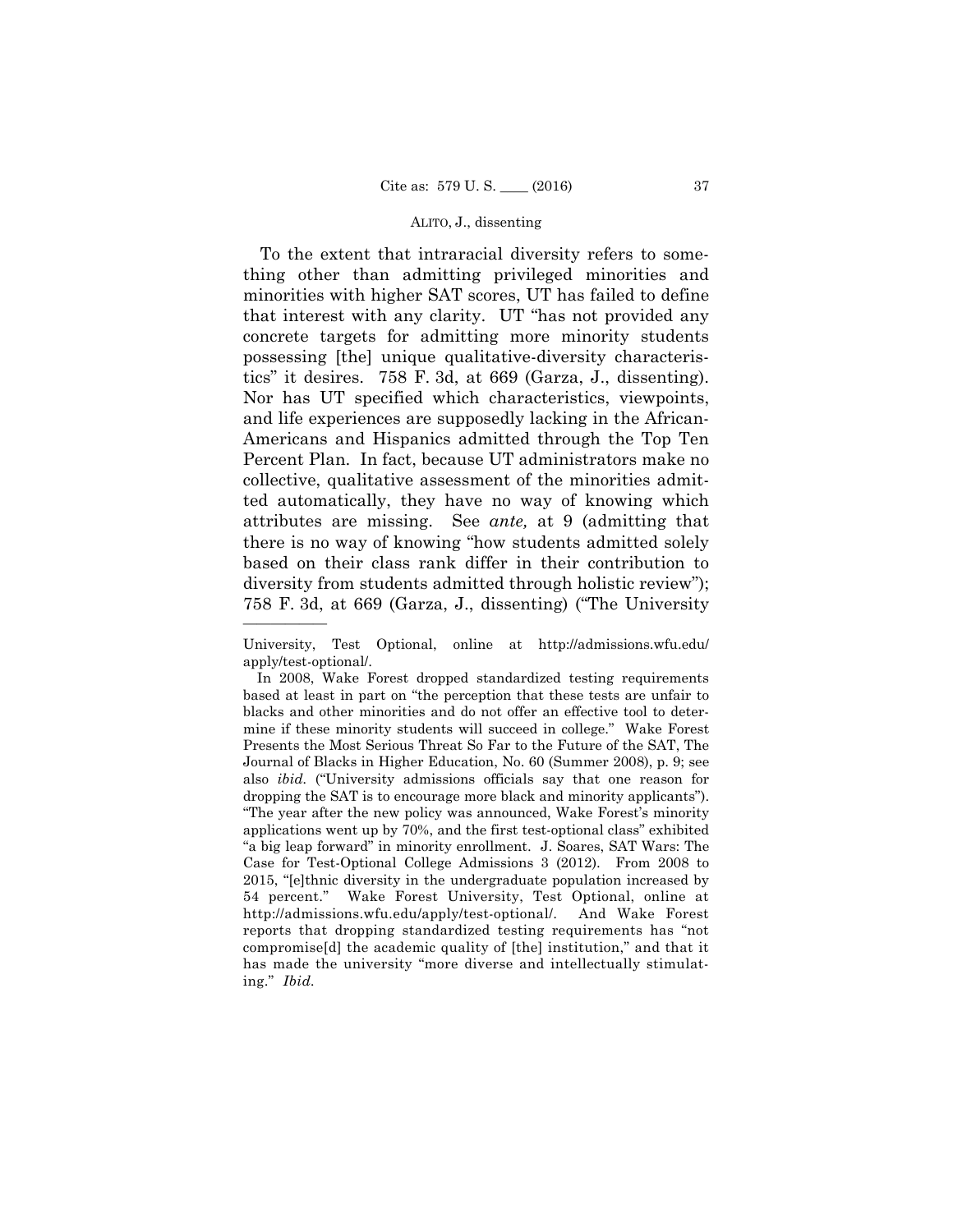671. UT's intraracial diversity rationale is thus too impre does not assess whether Top Ten Percent Law admittees exhibit sufficient diversity within diversity, whether the requisite 'change agents' are among them, and whether these admittees are able, collectively or individually, to combat pernicious stereotypes"). Furthermore, UT has not identified "when, if ever, its goal (which remains undefined) for qualitative diversity will be reached." *Id.,* at cise to permit strict scrutiny analysis.

Finally, UT's shifting positions on intraracial diversity, and the fact that intraracial diversity was not emphasized in the Proposal, suggest that it was not "the actual purpose underlying the discriminatory classification." *Mississippi Univ. for Women* v. *Hogan*, 458 U. S. 718, 730 (1982). Instead, it appears to be a *post hoc* rationalization.

4

UT also alleges—and the majority embraces—an interest in avoiding "feelings of loneliness and isolation" among minority students. *Ante*, at 14–15; see Brief for Respondents 7–8, 38–39. In support of this argument, they cite only demographic data and anecdotal statements by UT officials that some students (we are not told how many) feel "isolated." This vague interest cannot possibly satisfy strict scrutiny.

If UT is seeking demographic parity to avoid isolation, that is impermissible racial balancing. See Part II–C–1, *supra*. And linking racial loneliness and isolation to state demographics is illogical. Imagine, for example, that an African-American student attends a university that is 20% African-American. If racial isolation depends on a comparison to state demographics, then that student is more likely to feel isolated if the school is located in Mississippi (which is 37.0% African-American) than if it is located in Montana (which is 0.4% African-American). See United States Census Bureau, QuickFacts, online at https://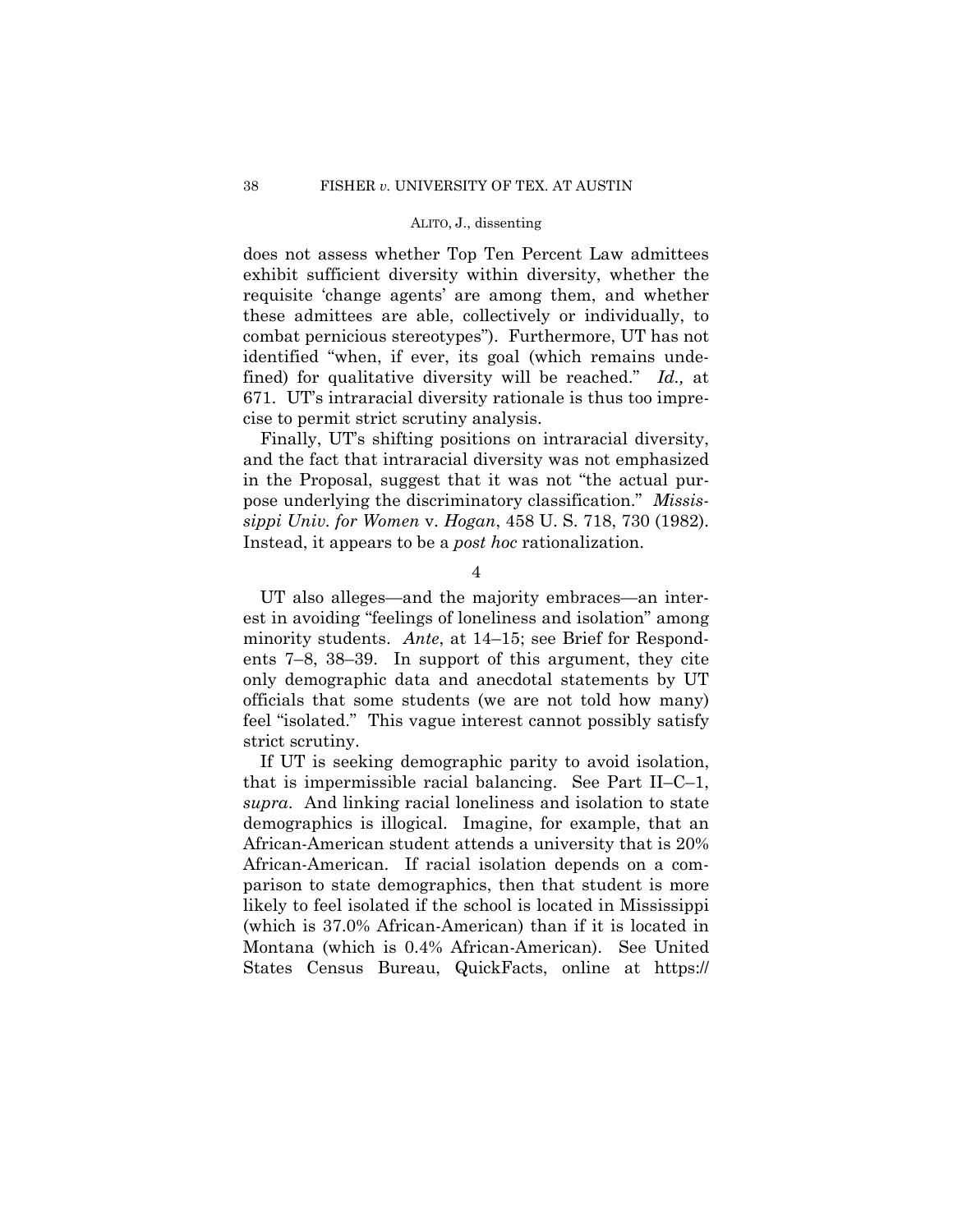www.census.gov/quickfacts/table/PST045215/28,30. In reality, however, the student may feel—if anything—*less*  isolated in Mississippi, where African-Americans are more prevalent in the population at large.

If, on the other hand, state demographics are not driving UT's interest in avoiding racial isolation, then its treatment of Asian-American students is hard to understand. As the District Court noted, "the gross number of Hispanic students attending UT exceeds the gross number of Asian-American students." 645 F. Supp. 2d, at 606. In 2008, for example, UT enrolled 1,338 Hispanic freshmen and 1,249 Asian-American freshmen. Supp. App. 156a. UT never explains why the Hispanic students—but not the Asian-American students—are isolated and lonely enough to receive an admissions boost, notwithstanding the fact that there are more Hispanics than Asian-Americans in the student population. The anecdotal statements from UT officials certainly do not indicate that Hispanics are somehow lonelier than Asian-Americans.

Ultimately, UT has failed to articulate its interest in preventing racial isolation with any clarity, and it has provided no clear indication of how it will know when such isolation no longer exists. Like UT's purported interests in demographic parity, classroom diversity, and intraracial diversity, its interest in avoiding racial isolation cannot justify the use of racial preferences.

# D

Even assuming UT is correct that, under *Grutter*, it need only cite a generic interest in the educational benefits of diversity, its plan still fails strict scrutiny because it is not narrowly tailored. Narrow tailoring requires "a careful judicial inquiry into whether a university could achieve sufficient diversity without using racial classifications." *Fisher I*, 570 U. S., at \_\_\_ (slip op., at 10). "If a '"nonracial approach . . . could promote the substantial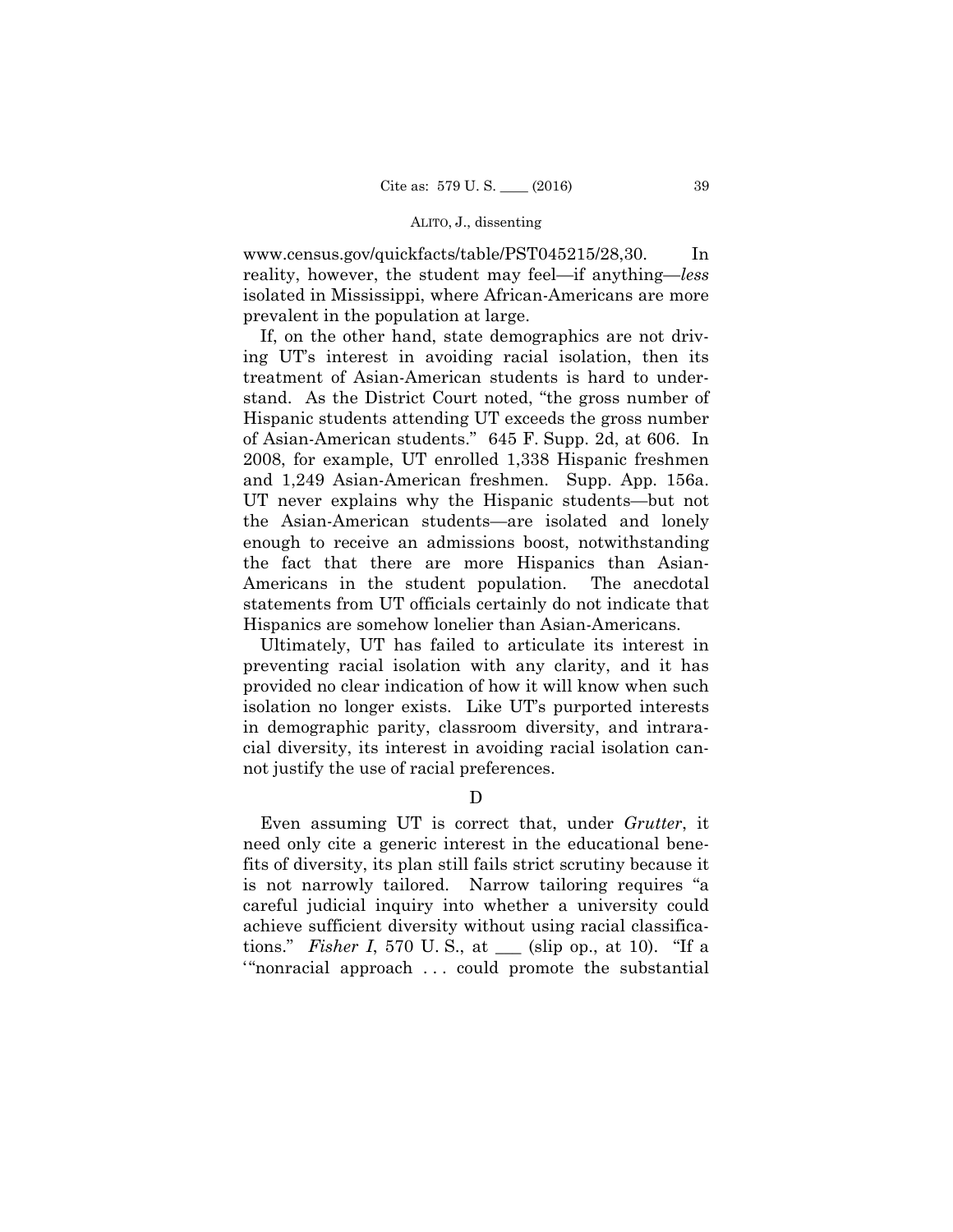interest about as well and at tolerable administrative expense,"' then the university may not consider race." *Id.,*  at \_\_\_ (slip op., at 11) (citations omitted). Here, there is no evidence that race-blind, holistic review would not achieve UT's goals at least "about as well" as UT's race-based policy. In addition, UT could have adopted other approaches to further its goals, such as intensifying its outreach efforts, uncapping the Top Ten Percent Law, or placing greater weight on socioeconomic factors.

The majority argues that none of these alternatives is "a workable means for the University to attain the benefits of diversity it sought." *Ante*, at 16. Tellingly, however, the majority devotes only a single, conclusory sentence to the most obvious race-neutral alternative: race-blind, holistic review that considers the applicant's unique characteristics and personal circumstances. See *ibid.*14 Under a system that combines the Top Ten Percent Plan with raceblind, holistic review, UT could still admit "the star athlete or musician whose grades suffered because of daily practices and training," the "talented young biologist who struggled to maintain above-average grades in humanities classes," and the "student whose freshman-year grades were poor because of a family crisis but who got herself back on track in her last three years of school." *Ante,* at

<sup>&</sup>lt;sup>14</sup>The Court asserts that race-blind, holistic review is not a workable alternative because UT tried, and failed, to meet its goals via that method from 1996 to 2003. See *ante,* at 16 ("Perhaps more significantly, in the wake of *Hopwood*, the University spent seven years attempting to achieve its compelling interest using race-neutral holistic review"). But the Court never explains its basis for concluding that UT's previous system failed. We are not told how the Court is measuring success or how it knows that a race-conscious program will satisfy UT's goals more effectively than race-neutral, holistic review. And although the majority elsewhere emphasizes "the University's continuing obligation to satisfy the burden of strict scrutiny in light of changing circumstances," *ante,* at 10, its rejection of race-blind, holistic review relies exclusively on "evidence" predating petitioner's suit by five years.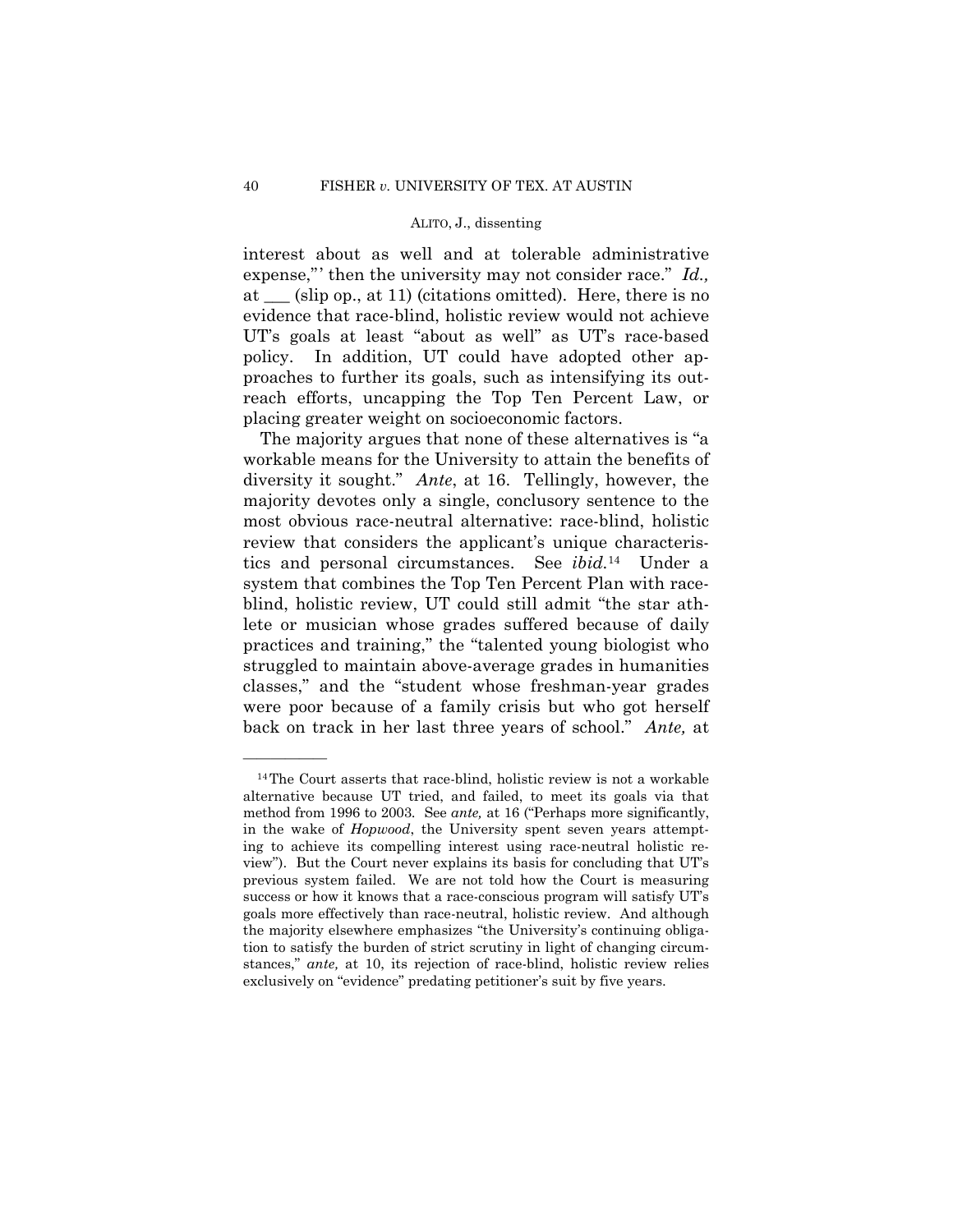17. All of these unique circumstances can be considered without injecting race into the process. Because UT has failed to provide any evidence whatsoever that raceconscious holistic review will achieve its diversity objectives more effectively than race-blind holistic review, it cannot satisfy the heavy burden imposed by the strict scrutiny standard.

Supp. App. 157a. It would stand to reason that at least The fact that UT's racial preferences are unnecessary to achieve its stated goals is further demonstrated by their minimal effect on UT's diversity. In 2004, when race was not a factor, 3.6% of non-Top Ten Percent Texas enrollees were African-American and 11.6% were Hispanic. See the same percentages of African-American and Hispanic students would have been admitted through holistic review in 2008 even if race were not a factor. If that assumption is correct, then race was determinative for only 15 African-American students and 18 Hispanic students in 2008 (representing 0.2% and 0.3%, respectively, of the total enrolled first-time freshmen from Texas high schools). See *ibid.*<sup>15</sup>

The majority contends that "[t]he fact that race consciousness played a role in only a small portion of admissions decisions should be a hallmark of narrow tailoring,

<sup>15</sup> In 2008, 1,208 first-time freshmen from Texas high schools enrolled at UT after being admitted outside the Top Ten Percent Plan. Supp. App. 157a. Based on the 2004 statistics, it is reasonable to assume that, if the University had undertaken a *race-neutral* holistic review in 2008, 3.6% (43) of these students would have been African-American and 11.6% (140) would have been Hispanic. See *ibid.* Under the University's *race-conscious* holistic review, 58 African-American freshmen from Texas and 158 Hispanic freshmen from Texas were enrolled in 2008, thus reflecting an increase of only 15 African-American students and 18 Hispanic students. And if those marginal increases (of 15 and 18 students) are divided by the number of total enrolled first-time freshmen from Texas high schools (6,322), see *ibid.*, the calculation yields the 0.2% and 0.3% percentages mentioned in the text above.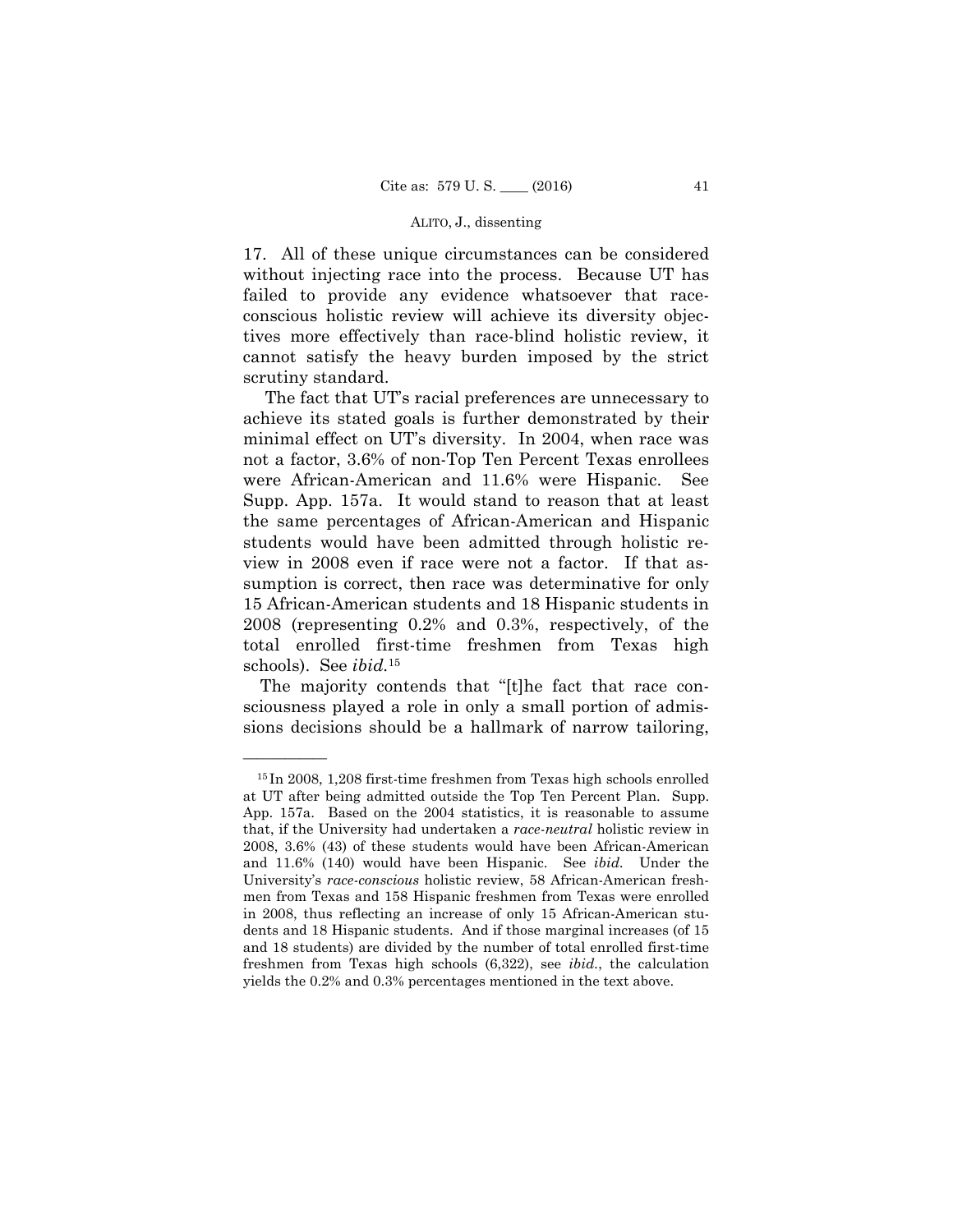not evidence of unconstitutionality." *Ante,* at 15. This argument directly contradicts this Court's precedent. Because racial classifications are "'a highly suspect tool,'" *Grutter*, 539 U. S, at 326, they should be employed only "as a last resort," *Croson*, 488 U. S., at 519 (opinion of KENNEDY, J.); see also *Grutter*, *supra*, at 342 ("[R]acial classifications, however compelling their goals, are potentially so dangerous that they may be employed no more broadly than the interest demands"). Where, as here, racial preferences have only a slight impact on minority enrollment, a race-neutral alternative likely could have reached the same result. See *Parents Involved*, 551 U. S., at 733–734 (holding that the "minimal effect" of school districts' racial classifications "casts doubt on the necessity of using [such] classifications" and "suggests that other means [of achieving their objectives] would be effective"). As JUSTICE KENNEDY once aptly put it, "the small number of [students] affected suggests that the schoo[l] could have achieved [its] stated ends through different means." *Id.,*  at 790 (opinion concurring in part and concurring in judgment). And in this case, a race-neutral alternative could accomplish UT's objectives without gratuitously branding the covers of tens of thousands of applications with a bare racial stamp and "tell[ing] each student he or she is to be defined by race." *Id.,* at 789.

# III

 disparate treatment,'" "'[r]ace may not be considered [by a The majority purports to agree with much of the above analysis. The Court acknowledges that "'because racial characteristics so seldom provide a relevant basis for university] unless the admissions process can withstand strict scrutiny.'" *Ante,* at 6–7. The Court admits that the burden of proof is on UT, *ante,* at 7, and that "a university bears a heavy burden in showing that it had not obtained the educational benefits of diversity before it turned to a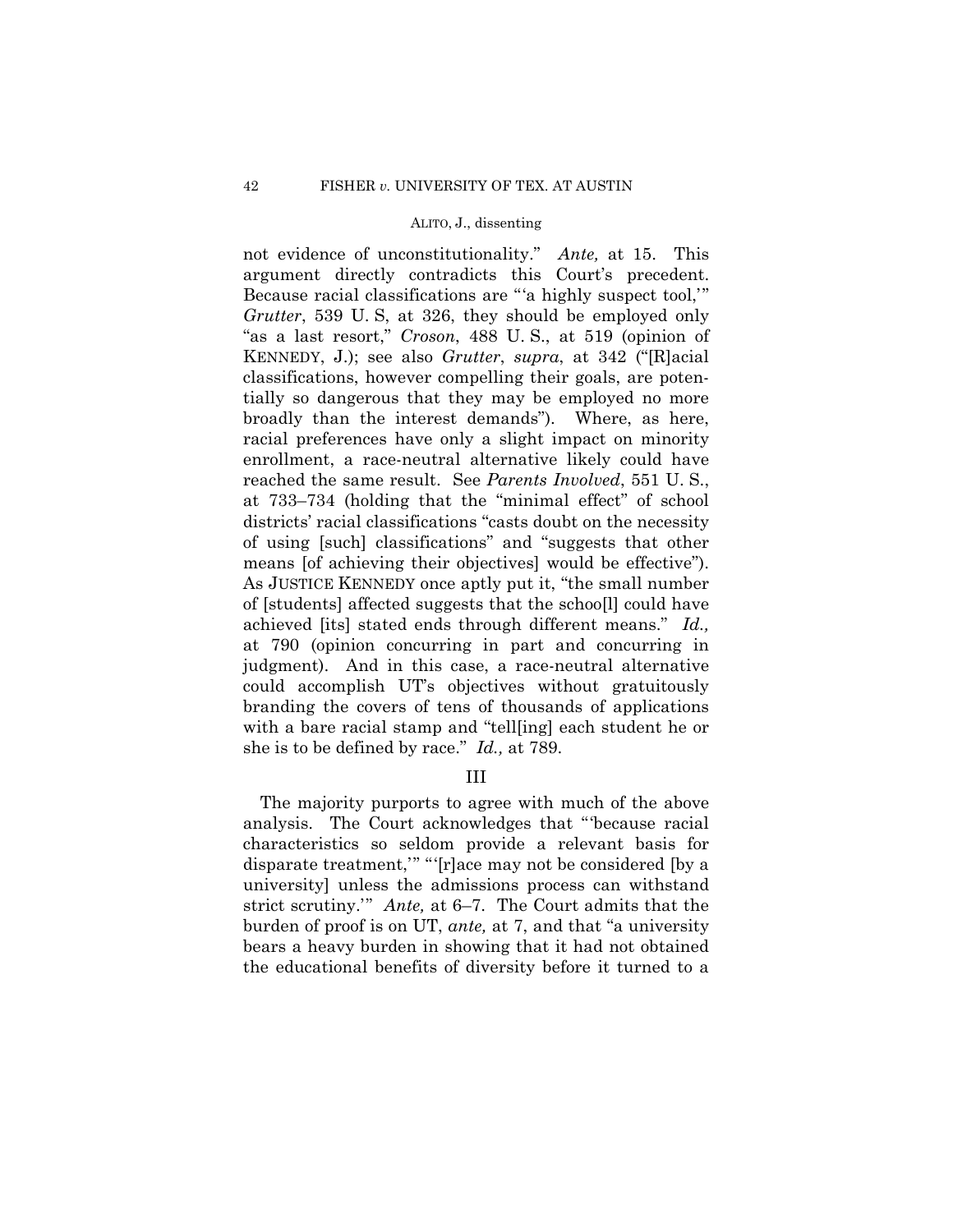race-conscious plan," *ante,* at 13–14. And the Court recognizes that the record here is "almost devoid of information about the students who secured admission to the University through the Plan," and that "[t]he Court thus cannot know how students admitted solely based on their class rank differ in their contribution to diversity from students admitted through holistic review." *Ante,* at 9. This should be the end of the case: Without identifying what was missing from the African-American and Hispanic students it was already admitting through its race-neutral process, and without showing how the use of race-based admissions could rectify the deficiency, UT cannot demonstrate that its procedure is narrowly tailored.

Yet, somehow, the majority concludes that *petitioner* must lose as a result of UT's failure to provide evidence justifying its decision to employ racial discrimination. Tellingly, the Court frames its analysis as if petitioner bears the burden of proof here. See *ante*, at 11–19. But it is not the petitioner's burden to show that the consideration of race is unconstitutional. To the extent the record is inadequate, the responsibility lies with UT. For "[w]hen a court subjects governmental action to strict scrutiny, it cannot construe ambiguities in favor of the State," *Parents Involved*, *supra*, at 786 (opinion of KENNEDY, J.), particularly where, as here, the summary judgment posture obligates the Court to view the facts in the light most favorable to petitioner, see *Matsushita Elec. Industrial Co.*  v. *Zenith Radio Corp.*, 475 U. S. 574, 587 (1986).

Given that the University bears the burden of proof, it is not surprising that UT never made the argument that it should win based on the *lack* of evidence. UT instead asserts that "if the Court believes there are any deficiencies in [the] record that cast doubt on the constitutionality of UT's policy, the answer is to order a trial, not to grant summary judgment." Brief for Respondents 51; see also *id.*, at 52–53 ("[I]f this Court has any doubts about how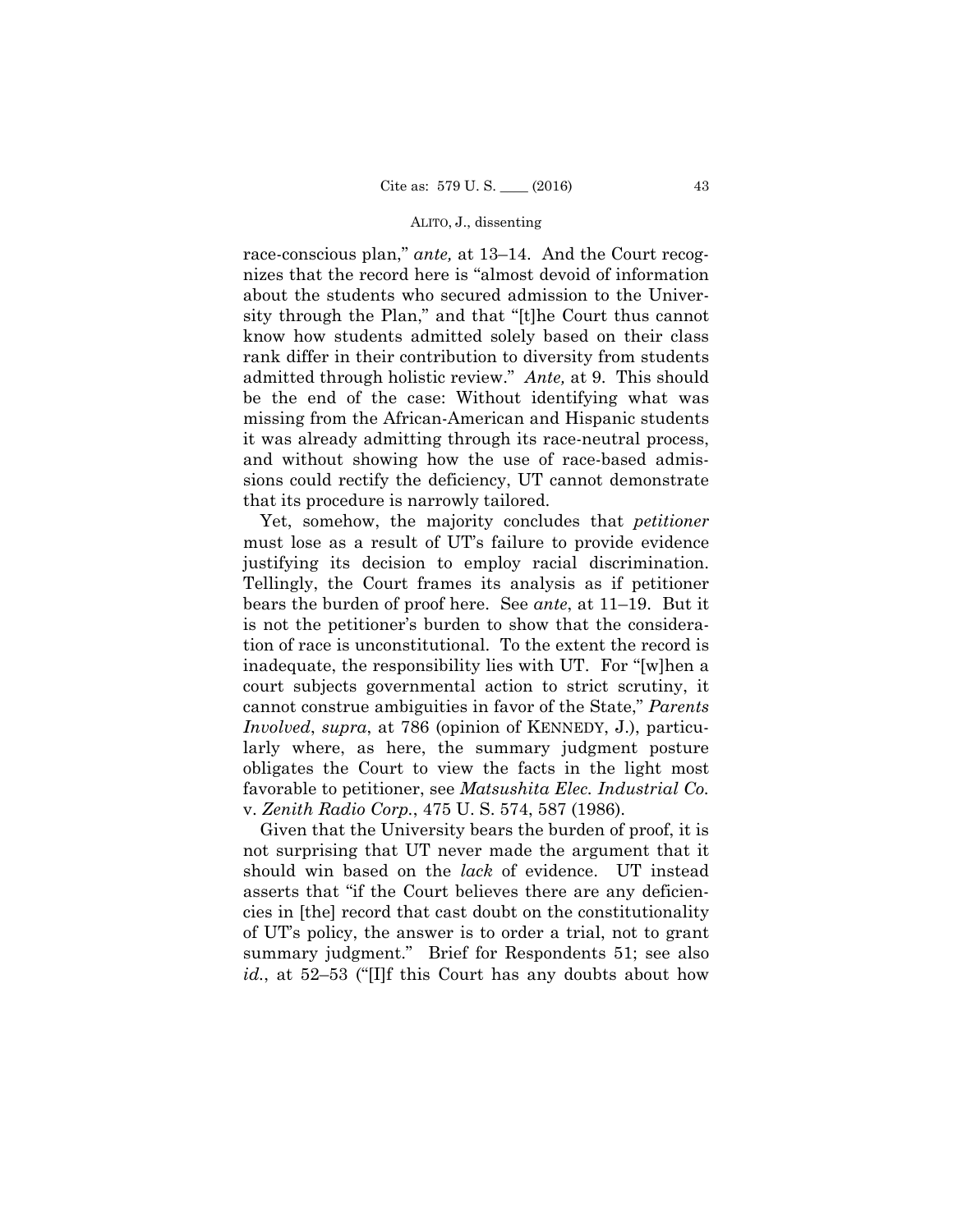the Top 10% Law works, or how UT's holistic plan offsets the tradeoffs of the Top 10% Law, the answer is to remand for a trial"). Nevertheless, the majority cites three reasons for breaking from the normal strict scrutiny standard. None of these is convincing.

# A

First, the Court states that, while "th[e] evidentiary gap perhaps could be filled by a remand to the district court for further factfinding" in "an ordinary case," that will not work here because "[w]hen petitioner's application was rejected, . . . the University's combined percentage-plan/ holistic-review approach to admission had been in effect for just three years," so "further factfinding" "might yield little insight." *Ante,* at 9. This reasoning is dangerously incorrect. The Equal Protection Clause does not provide a 3-year grace period for racial discrimination. Under strict scrutiny, UT was required to identify evidence that racebased admissions were necessary to achieve a compelling interest *before* it put them in place—not three or more years after. See *ante,* at 13–14 ("Petitioner is correct that a university bears a heavy burden in showing that it had not obtained the educational benefits of diversity *before* it turned to a race-conscious plan" (emphasis added)); *Fisher I*, 570 U. S., at  $\_\_\_$  (slip op., at 11) ("[S]trict scrutiny imposes on the university the ultimate burden of demonstrating, *before* turning to racial classifications, that available, workable race-neutral alternatives do not suffice" (emphasis added)). UT's failure to obtain actual evidence that racial preferences were necessary before resolving to use them only confirms that its decision to inject race into admissions was a reflexive response to *Grutter*,16 and that UT did not seriously consider whether race-neutral means

<sup>16</sup>Recall that UT's president vowed to reinstate race-conscious admissions within hours of *Grutter*'s release. See Part I, *supra*.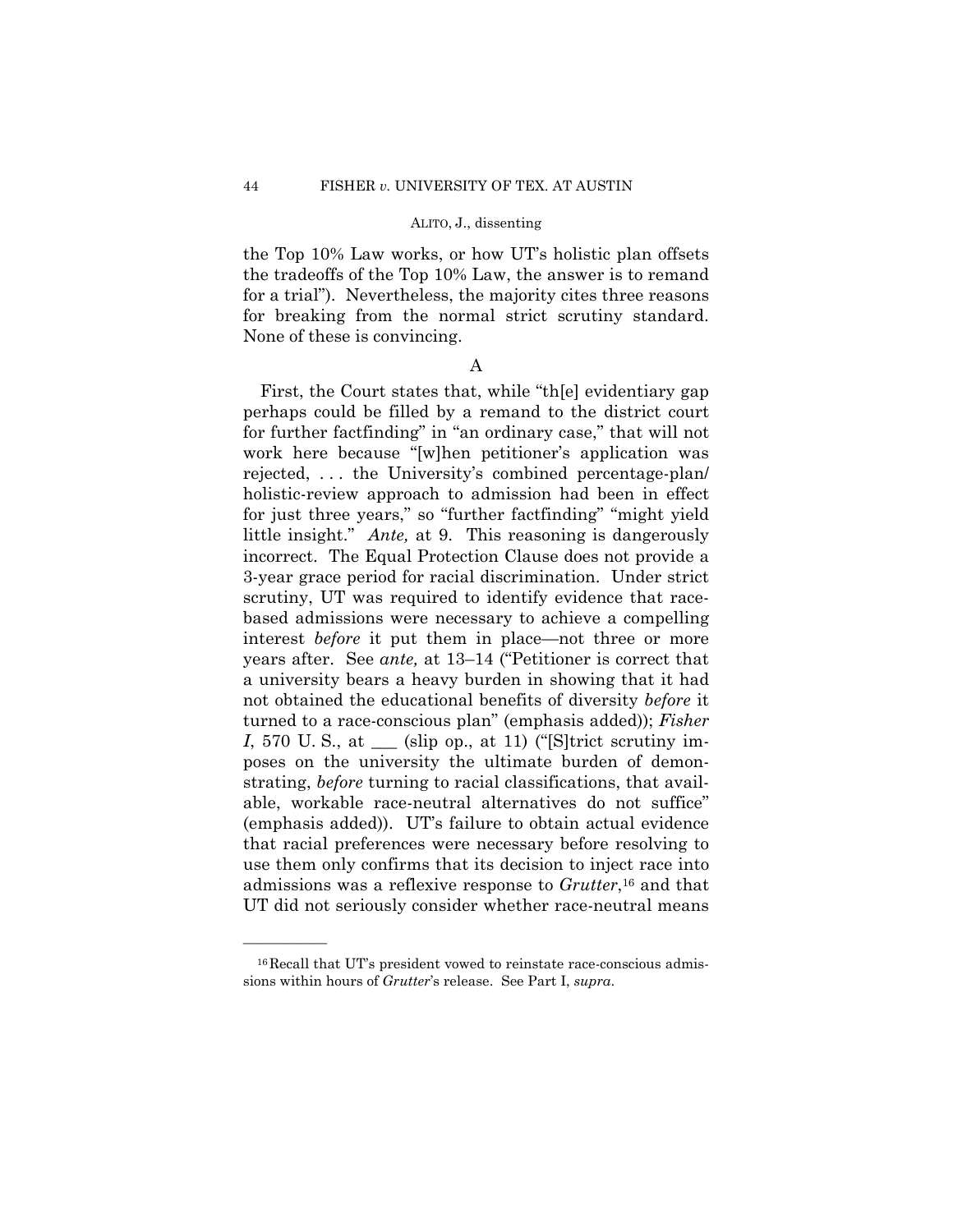would serve its goals as well as a race-based process.

# B

 admissions? How could UT determine that employing a Second, in an effort to excuse UT's lack of evidence, the Court argues that because "the University lacks any authority to alter the role of the Top Ten Percent Plan," "it similarly had no reason to keep extensive data on the Plan or the students admitted under it—particularly in the years before *Fisher I* clarified the stringency of the strictscrutiny burden for a school that employs race-conscious review." *Ante*, at 9–10. But UT has long been aware that it bears the burden of justifying its racial discrimination under strict scrutiny. See, *e.g.,* Brief for Respondents in No. 11–345, at 22 ("It is undisputed that UT's consideration of race in its holistic admissions process triggers strict scrutiny," and "that inquiry is undeniably rigorous").<sup>17</sup> In light of this burden, UT had *every* reason to keep data on the students admitted through the Top Ten Percent Plan. Without such data, how could UT have possibly identified any characteristics that were lacking in Top Ten Percent admittees and that could be obtained via race-conscious race-based process would serve its goals better than, for instance, expanding the Top Ten Percent Plan? UT could

 analyzed by a reviewing court under strict scrutiny"). 17See also, *e.g., Parents Involved in Community Schools* v. *Seattle School Dist. No. 1*, 551 U. S. 701, 720 (2007) ("It is well established that when the government distributes burdens or benefits on the basis of individual racial classifications, that action is reviewed under strict scrutiny"); *Grutter* v. *Bollinger*, 539 U. S. 306, 326 (2003) ("We have held that all racial classifications imposed by government 'must be analyzed by a reviewing court under strict scrutiny"); *Gratz* v. Bol*linger*, 539 U. S. 244, 270 (2003) ("It is by now well established that 'all racial classifications reviewable under the Equal Protection Clause must be strictly scrutinized' "); *Adarand Constructors, Inc.* v. *Peña*, 515 U. S. 200, 227 (1995) ("[W]e hold today that all racial classifications, imposed by whatever federal, state, or local government actor, must be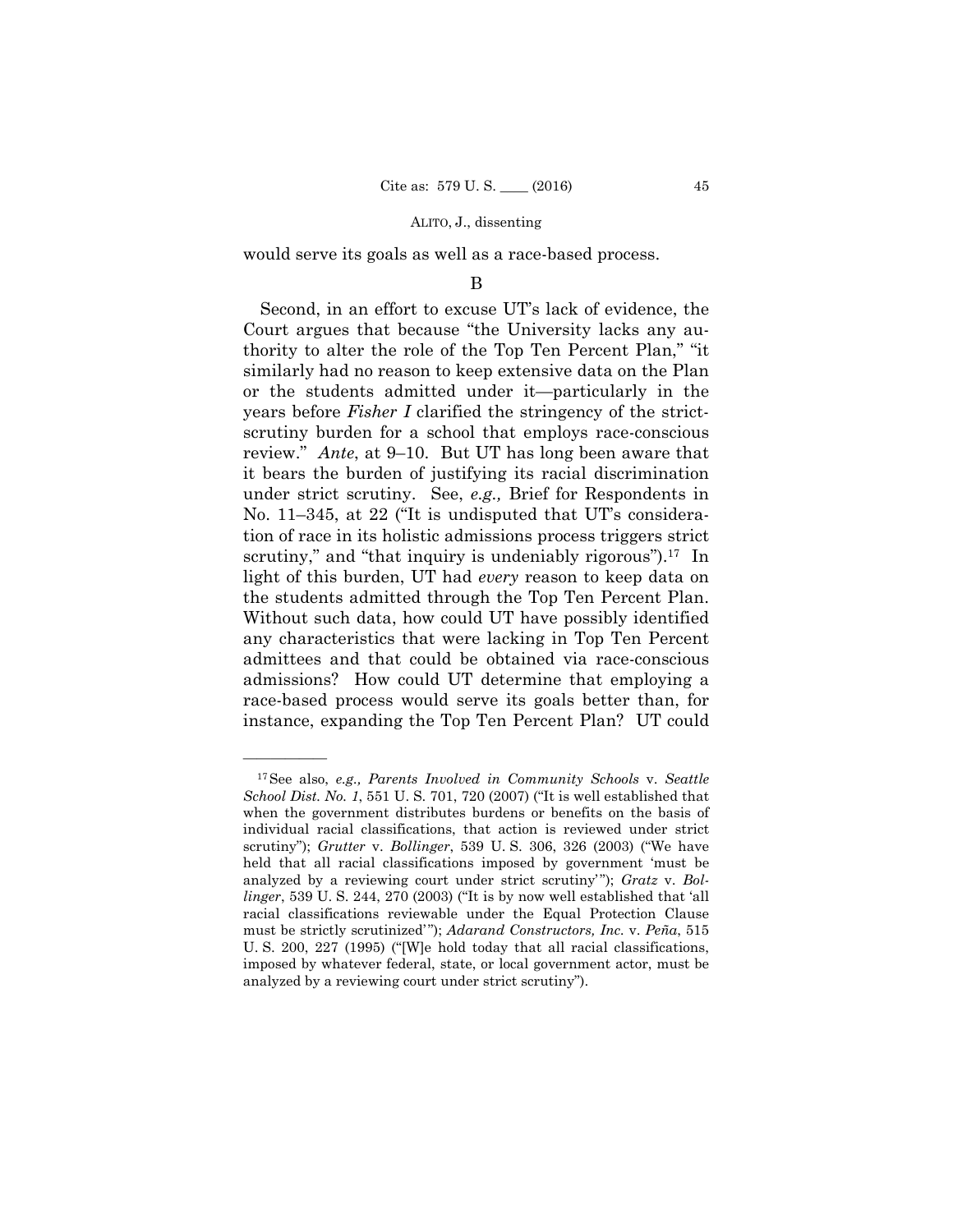not possibly make such determinations without studying the students admitted under the Top Ten Percent Plan. Its failure to do so demonstrates that UT unthinkingly employed a race-based process without examining whether the use of race was actually necessary. This is not—as the Court claims—a "good-faith effor[t] to comply with the law." *Ante*, at 10.

 education/headlines/20150720-influential-texans-helped-The majority's willingness to cite UT's "good faith" as the basis for excusing its failure to adduce evidence is particularly inappropriate in light of UT's welldocumented absence of good faith. Since UT described its admissions policy to this Court in *Fisher I*, it has been revealed that this description was incomplete. As explained in an independent investigation into UT admissions, UT maintained a clandestine admissions system that evaded public scrutiny until a former admissions officer blew the whistle in 2014. See Kroll, Inc., University of Texas at Austin—Investigation of Admissions Practices and Allegations of Undue Influence 4 (Feb. 6, 2015) (Kroll Report). Under this longstanding, secret process, university officials regularly overrode normal holistic review to allow politically connected individuals—such as donors, alumni, legislators, members of the Board of Regents, and UT officials and faculty—to get family members and other friends admitted to UT, despite having grades and standardized test scores substantially below the median for admitted students. *Id.*, at 12–14; see also Blanchard & Hoppe, Influential Texans Helped Underqualified Students Get Into UT, Dallas Morning News, July 20, 2015, online at http://www.dallasnews.com/news/ underqualified-students-get-into-ut.ece ("Dozens of highly influential Texans—including lawmakers, millionaire donors and university regents—helped underqualified students get into the University of Texas, often by writing to UT officials, records show").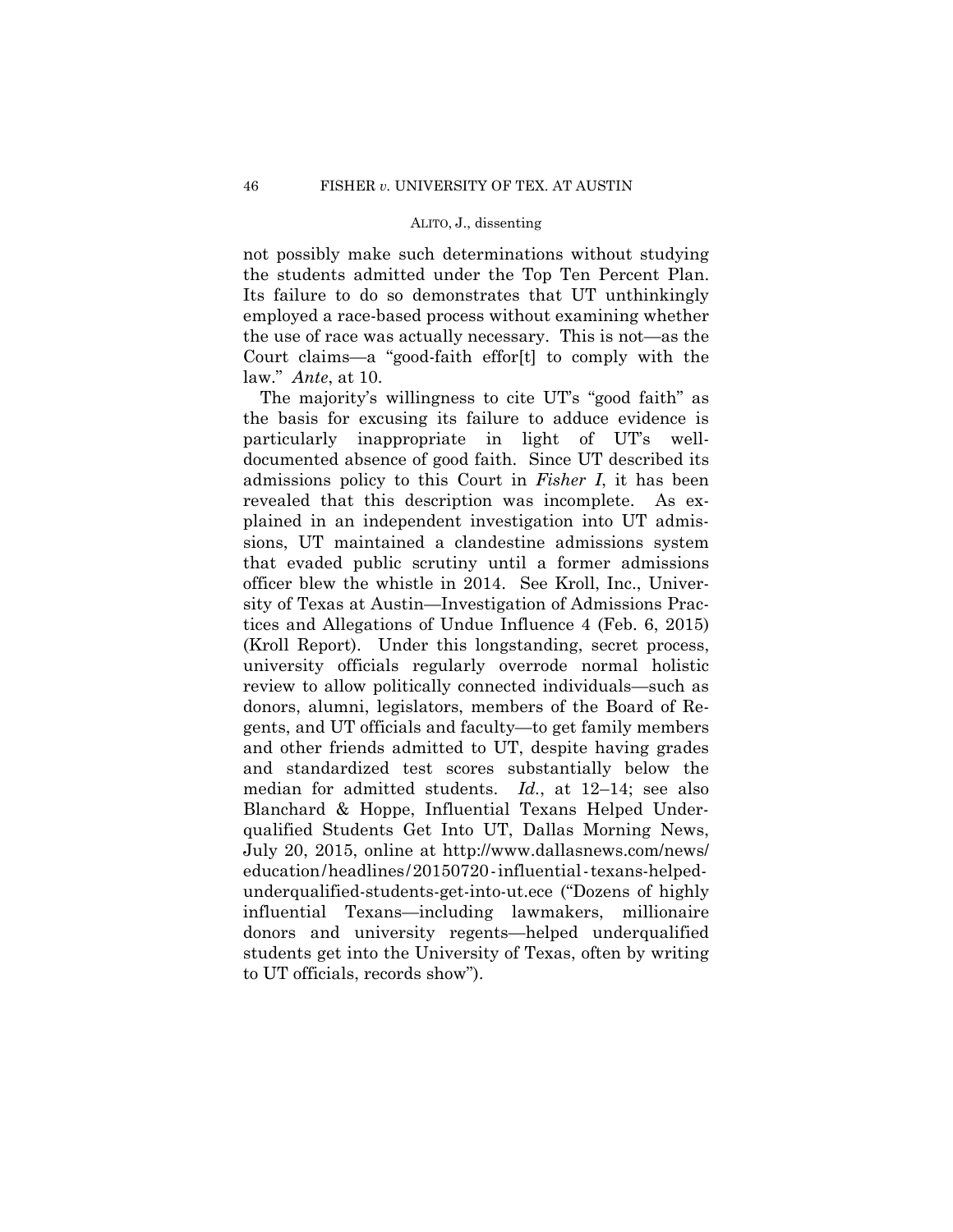UT officials involved in this covert process intentionally kept few records and destroyed those that did exist. See, *e.g.,* Kroll Report 43 ("Efforts were made to minimize paper trails and written lists during this end-of-cycle process. At one meeting, the administrative assistants tried not keeping any notes, but this proved difficult, so they took notes and later shredded them. One administrative assistant usually brought to these meetings a stack of index cards that were subsequently destroyed"); see also *id.*, at 13 (finding that "written records or notes" of the secret admissions meetings "are not maintained and are typically shredded"). And in the course of this litigation, UT has been less than forthright concerning its treatment of well-connected applicants. Compare, *e.g.,* Tr. of Oral Arg. 51 (Dec. 9, 2015) ("University of Texas does not do legacy, Your Honor"), and App. 281a ("[O]ur legacy policy is such that we don't consider legacy"), with Kroll Report 29 (discussing evidence that "alumni/legacy influence" "results each year in certain applicants receiving a competitive boost or special consideration in the admissions process," and noting that this is "an aspect of the admissions process that does not appear in the public representations of UT-Austin's admissions process"). Despite UT's apparent readiness to mislead the public and the Court, the majority is "willing to be satisfied by [UT's] profession of its own good faith." *Grutter*, 539 U. S., at 394 (KENNEDY, J., dissenting).18

 Brief in Opposition 19–20, n. 2; Reply to Brief in Opposition 6; Brief for 18The majority's claim that UT has not "had a full opportunity to respond to" the Kroll Report, *ante,* at 14, is simply wrong. The report was discussed in no less than six of the briefs filed in this case. See Respondents 51, n. 9; Brief for Cato Institute as *Amicus Curiae* 8–12 (certiorari stage); Brief for Cato Institute as *Amicus Curiae* 12, and n. 4 (merits stage); Brief for Judicial Education Project as *Amicus Curiae* 5– 17. Not only did UT have an "opportunity to respond" to the Kroll Report—it *did in fact respond* at both the certiorari stage and the merits stage. See Brief in Opposition 19–20, n. 2 (explicitly discussing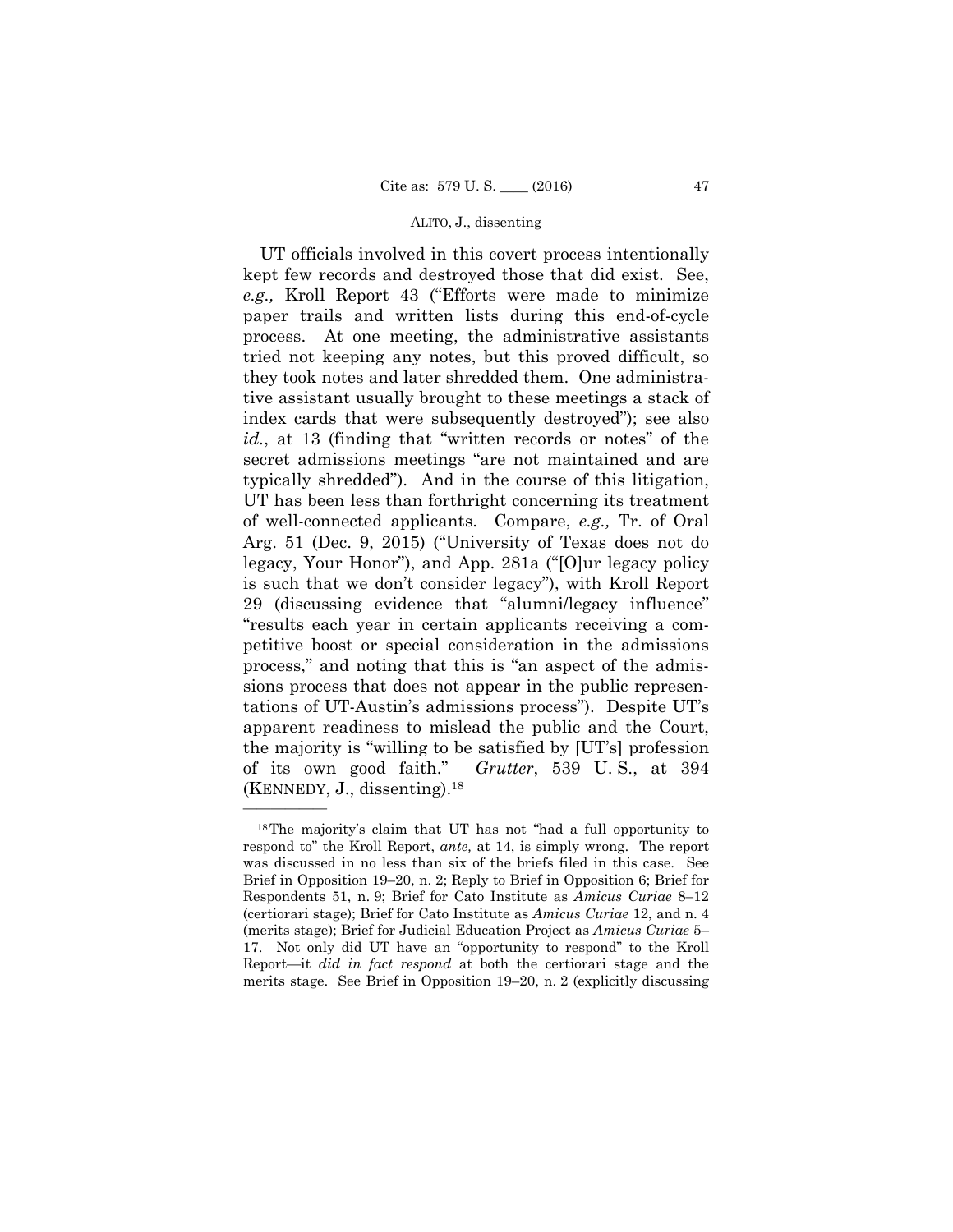admitted through holistic review." *Ante,* at 9. UT un-Notwithstanding the majority's claims to the contrary, UT should have access to plenty of information about "how students admitted solely based on their class rank differ in their contribution to diversity from students doubtedly knows which students were admitted through the Top Ten Percent Plan and which were admitted through holistic review. See, *e.g.,* Supp. App. 157a. And it undoubtedly has a record of all of the classes in which these students enrolled. See, *e.g.,* UT, Office of the Registrar, Transcript—Official, online at https:// registrar.utexas.edu/students/transcripts-official (instructing graduates on how to obtain a transcript listing a "comprehensive record" of classes taken). UT could use this information to demonstrate whether the Top Ten Percent minority admittees were more or less likely than the holistic minority admittees to choose to enroll in the courses lacking diversity.

In addition, UT assigns PAI scores to all students including those admitted through the Top Ten Percent Plan—for purposes of admission to individual majors. Accordingly, all students must submit a full application containing essays, letters of recommendation, a resume, a

the "recently released Kroll Report"); Brief for Respondents 51, n. 9 (similar). And the Court's purported concern about reliance on "extrarecord materials," *ante,* at 14, rings especially hollow in light of its willingness to affirm the decision below, which relied heavily on the Fifth Circuit's own extrarecord Internet research, see, *e.g.,* 758 F. 3d, at 650–653.

 gential to this case at best." *Ante,* at 14. Given the majority's blind The majority is also wrong in claiming that the Kroll Report is "tandeference to the good faith of UT officials, evidence that those officials "failed to speak with the candor and forthrightness expected of people in their respective positions of trust and leadership," Kroll, Inc., University of Texas at Austin—Investigation of Admissions Practices and Allegations of Undue Influence 29 (Feb. 6, 2015), when discussing UT's admissions process is highly relevant.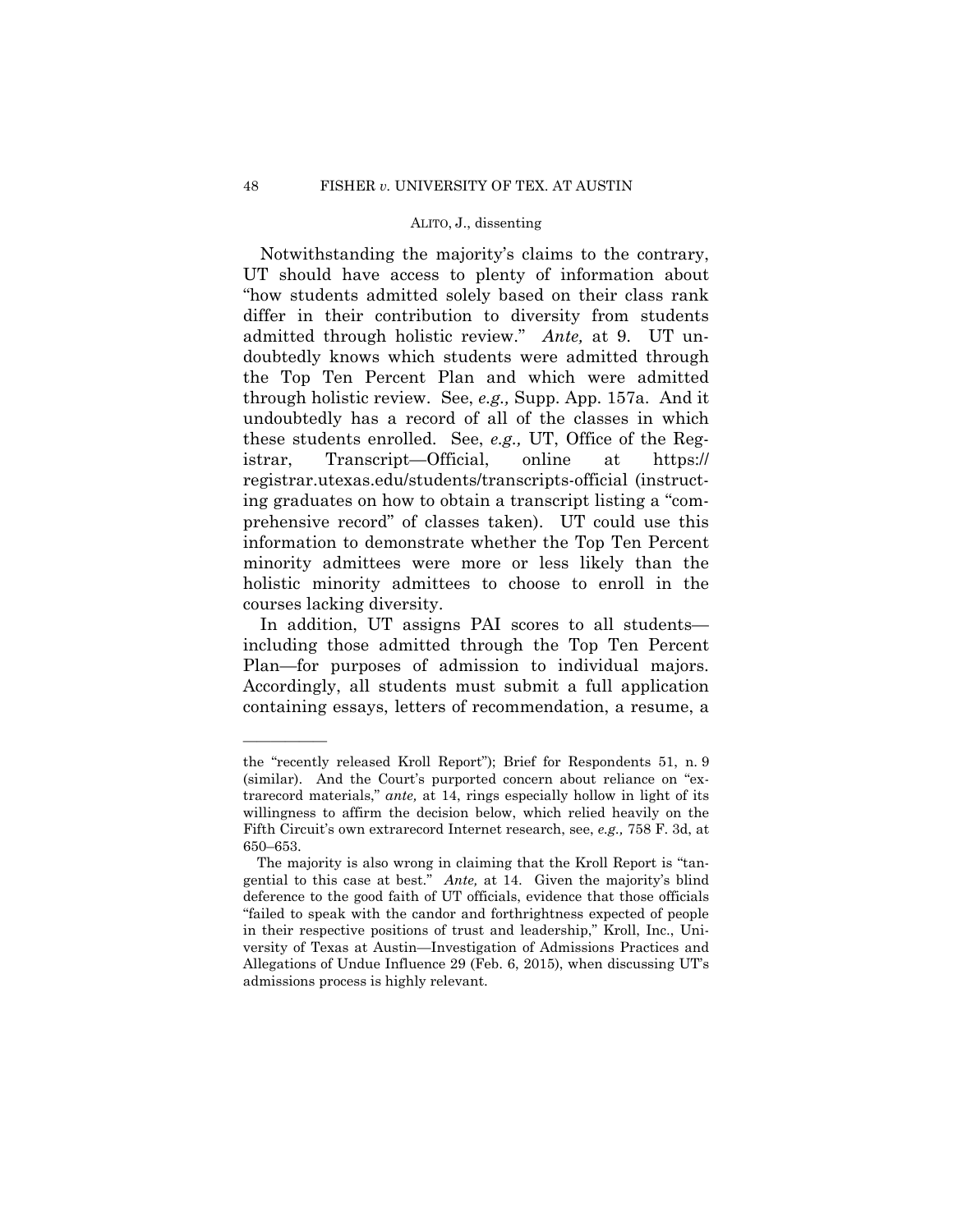## ALITO, J., dissenting

list of courses taken in high school, and a description of any extracurricular activities, leadership experience, or special circumstances. See App. 212a–214a; 235a–236a; 758 F. 3d, at 669, n. 14 (Garza, J., dissenting). Unless UT has destroyed these files,<sup>19</sup> it could use them to compare the unique personal characteristics of Top Ten minority admittees with those of holistic minority admittees, and to determine whether the Top Ten admittees are, in fact, less desirable than the holistic admittees. This may require UT to expend some resources, but that is an appropriate burden in light of the strict scrutiny standard and the fact that all of the relevant information is in UT's possession. The cost of factfinding is a strange basis for awarding a victory to UT, which has a huge budget, and a loss to petitioner, who does not.

Finally, while I agree with the majority and the Fifth Circuit that *Fisher I* significantly changed the governing law by clarifying the stringency of the strict scrutiny standard,<sup>20</sup> that does not excuse UT from meeting that

——————

 student graduates. See University of Texas at Austin, Records Reten-19UT's current records retention policy requires it to retain student records, including application materials, for at least five years after a tion Schedule, Agency Item No. AALL358, p. 58 (Nov. 14, 2014), online at https://www.tsl.texas.gov/sites/default/files/public/tslac/slrm/state/ schedules/721.pdf. If this policy was in place when UT resumed raceconscious admissions in 2004, then it still had these materials when petitioner filed this suit in 2008, and likely still had them at the time of *Fisher I* in 2013. At the very least, the application materials for the 2008 freshman class appear to be subject to a litigation hold. See App. 290a–292a. To the extent that UT failed to preserve these records, the consequences of that decision should fall on the University, not on petitioner. Cf. *Tyson Foods, Inc.* v. *Bouaphakeo*, 577 U. S. \_\_\_, \_\_\_ (2016) (slip op., at 12) (allowing "a representative sample to fill an evidentiary gap created by the employer's failure to keep adequate

records"). 20See *ante,* at 10 ("*Fisher I* clarified the stringency of the strictscrutiny burden for a school that employs race-conscious review"); 758 F. 3d, at 642 ("Bringing forward Justice Kennedy's dissent in *Grutter*,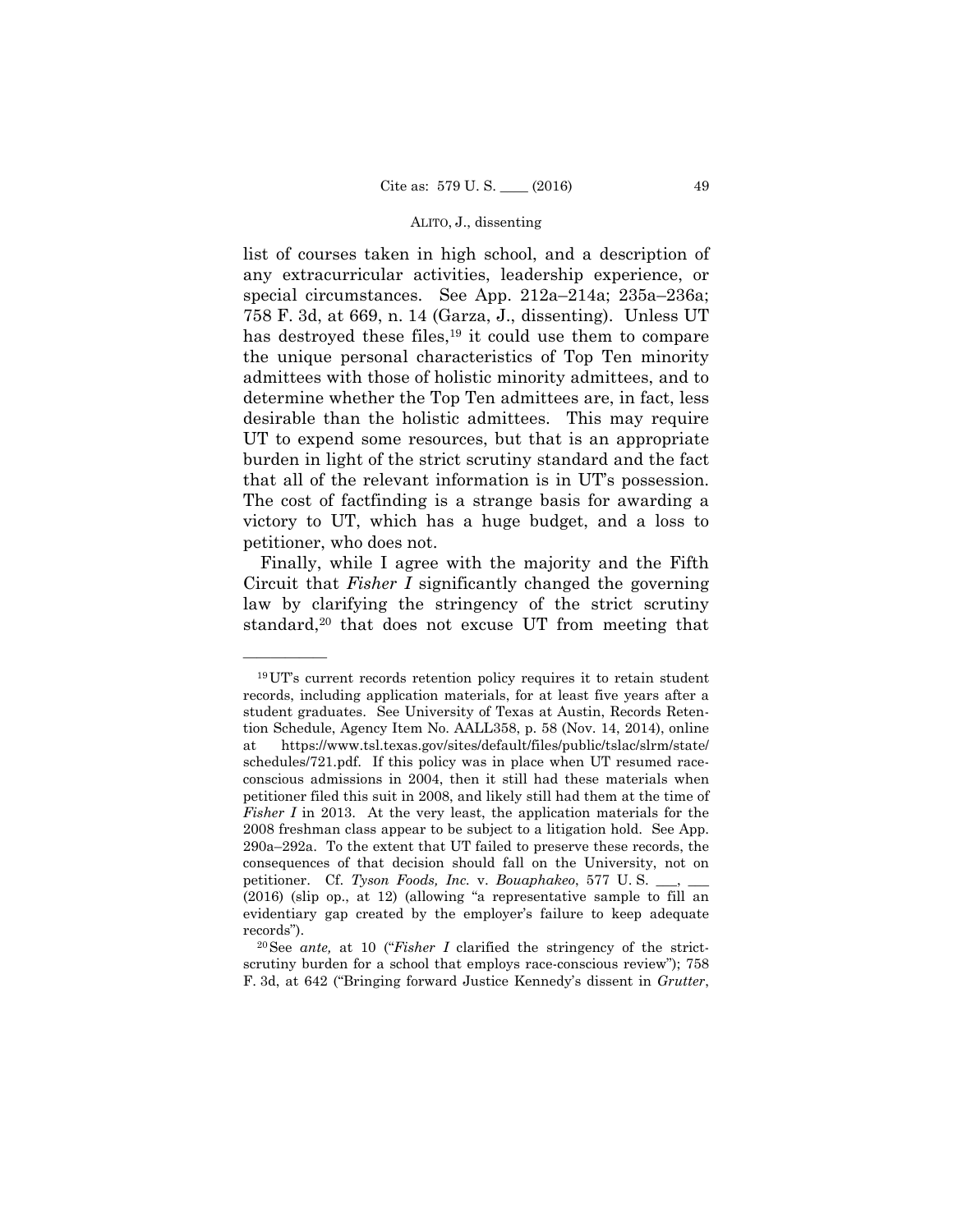## ALITO, J., dissenting

 *ciples [it had] announced*." *Ibid.* (emphasis added). In heavy burden. In *Adarand*, for instance, another case in which the Court clarified the rigor of the strict scrutiny standard, the Court acknowledged that its decision "alter[ed] the playing field in some important respects." 515 U. S., at 237. As a result, it "remand[ed] the case to the lower courts for further consideration *in light of the prin*other words, the Court made clear that—notwithstanding the shift in the law—the government had to meet the clarified burden it was announcing. The Court did not embrace the notion that its decision to alter the stringency of the strict scrutiny standard somehow allowed the government to automatically prevail.

 $\mathcal{C}$ 

Third, the majority notes that this litigation has persisted for many years, that petitioner has already graduated from another college, that UT's policy may have changed over time, and that this case may offer little prospective guidance. At most, these considerations counsel in favor of dismissing this case as improvidently granted. But see, *e.g., Gratz*, 539 U. S., at 251, and n. 1, 260– 262 (rejecting the dissent's argument that, because the case had already persisted long enough for the petitioners to graduate from other schools, the case should be dismissed); *id.,* at 282 (Stevens, J., dissenting). None of these considerations has any bearing whatsoever on the merits of this suit. The majority cannot side with UT simply because it is tired of this case.

## IV

It is important to understand what is and what is not at

——————

the Supreme Court faulted the district court's and this Court's review of UT Austin's means to achieve the permissible goal of diversity"); *id.,* at 665, n. 5 (Garza, J., dissenting) ("I agree with the majority that *Fisher represents a decisive shift in the law*".